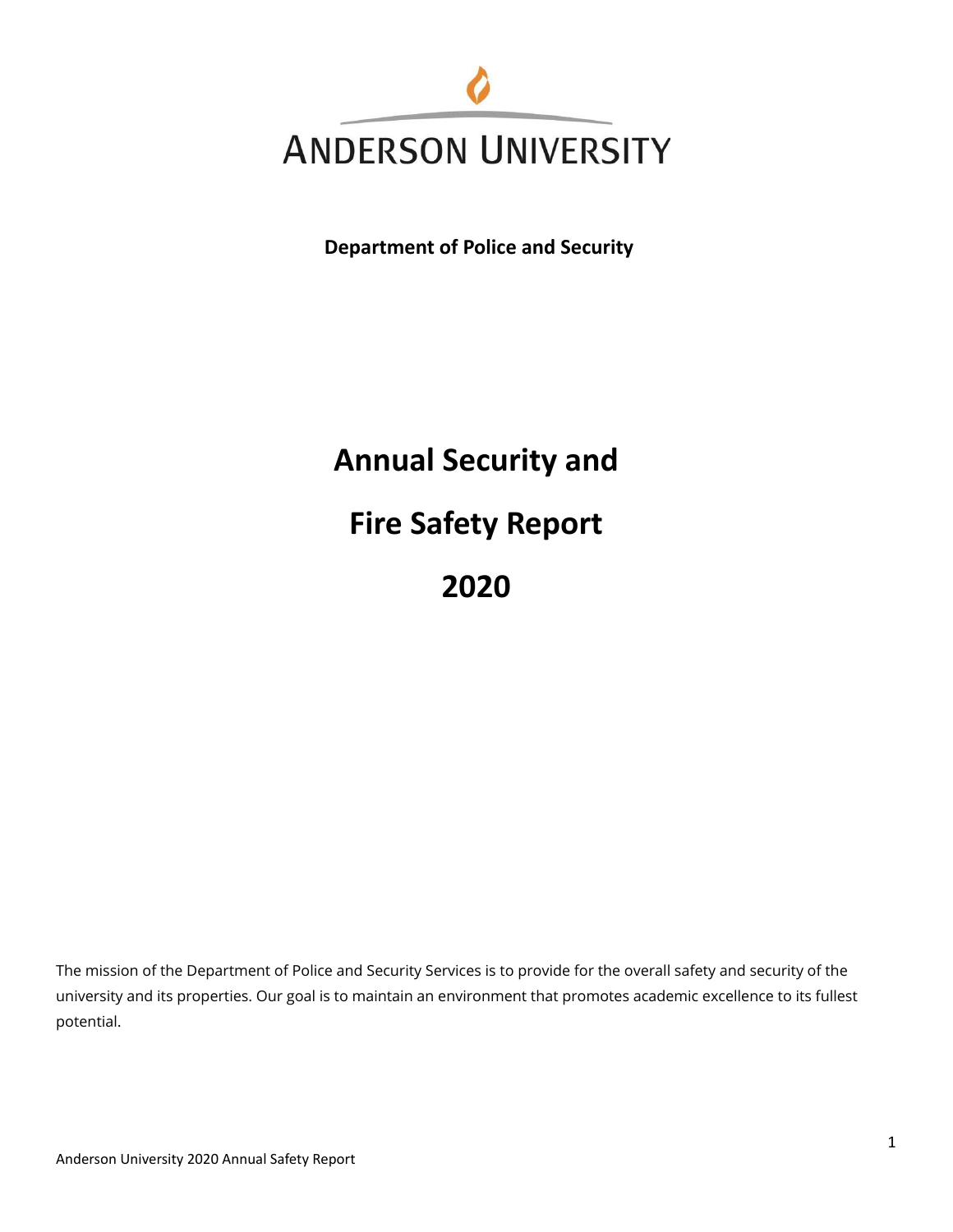# **INDEX**

The "Jeanne Clery Disclosure of Campus Security Policy and Campus Crime Statistics Act" requires colleges and universities to report annually, information regarding campus security policies and campus crime statistics. This document will serve as the Anderson University Annual Security Report in compliance with the Clery Act. In 2013 the Violence Against Women Reauthorization Act (VAWA) was placed into law. Among other provisions, this law amended section 485 of the Higher Education Act of 1965, thus requiring institutions to compile additional statistical data for crimes that are reported to campus police and/or local police agencies, including incidents of sexual assault, domestic violence, dating violence and stalking. This statistical data, as well as information pertaining to policies, procedures, and programs for addressing these crimes will be included in the Annual Security Report.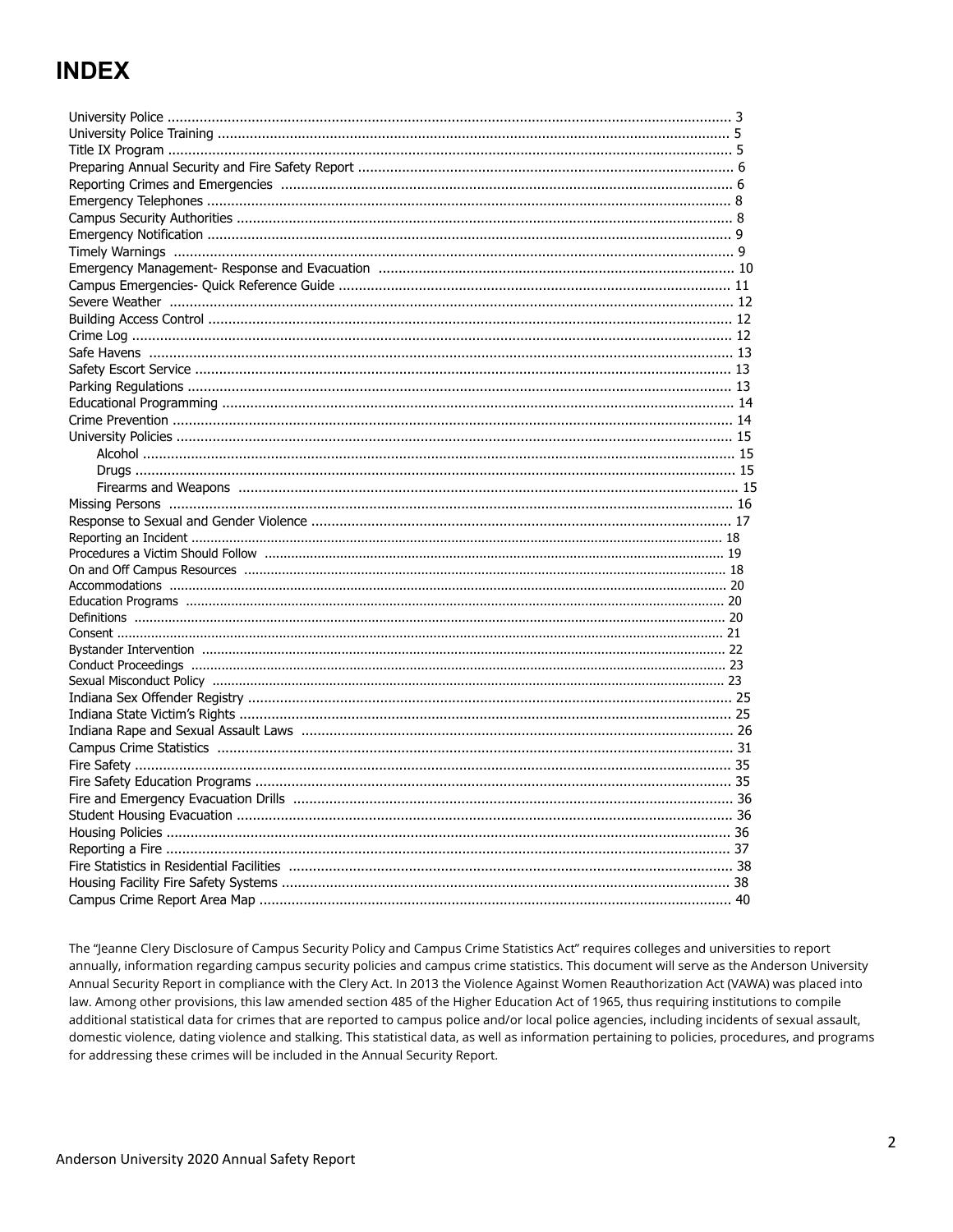## **INTRODUCTION**

The Anderson University Police Department (AUPD) has been designated as the entity responsible for compiling and publishing the Anderson University Annual Security Report. This report provides vital information about security on or about the campus of Anderson University and should be kept where it can be easily referenced. This report is reviewable at all times, online, at [anderson.edu/security](http://anderson.edu/security). Additionally, it is available in hard copy at the AUPD, located in Hardacre Hall. Unless otherwise noted, updates are made annually, prior to October 1.

All materials contained herein are submitted to the Department of Education via web-based data collection. The information contained within this report is compiled from data provided by all university departments, as well as all law enforcement agencies with jurisdictional authority over property owned or controlled by Anderson University. Anderson University is committed to providing the safest environment possible. This report contains information about initiatives, programs, policies and required mandates. It also provides direction for contacting the appropriate personnel in any given situation. Awareness and cooperation of the community is an integral part of the safety and security of that community.

## **CAMPUS SAFETY**

Anderson University is a community of approximately 1,500 students and roughly 400 faculty and staff. The campus consists of 163 acres east of downtown Anderson, Indiana, and is within a short drive of retail areas and two major hospitals. The city of Anderson has a population of approximately 56,000. While the city has a relatively low crime rate, students are advised to take caution, and should avoid certain areas of the city at particular times.

The university takes great pride in its community and offers students, faculty, and staff many advantages. This community is a great place to live, learn, work, and study; however, this does not mean the campus community is immune from the unfortunate circumstances that occasionally arise in other communities. With that in mind, Anderson University has taken progressive measures to create and maintain a reasonably safe environment on campus. Though the university is progressive with its policies, programs, and education, it is up to each one of us to live with a sense of awareness and use reasonable judgment when visiting, living, or working on campus.

## **ANDERSON UNIVERSITY POLICE DEPARTMENT**

The Department of Police and Security Services is located in Hardacre Hall, Room 42 at 1303 East 5th Street, Anderson, Indiana, 46012. Police and Security Services operates 24 hours each day throughout the year. We strongly urge the prompt reporting of all criminal and suspicious activity by contacting (765) 641-3333, or by dialing 911.

The mission of the Department of Police and Security Services is to provide for the overall safety and security of the university and its properties. Our goal is to maintain an environment that promotes academic excellence to its fullest potential. Our staff is committed to maintaining an environment that is conducive to an effective and positive learning experience for all members of the Anderson University community. Through programs of information, education, and proactive measures of police and security interaction, we endeavor to ensure that your experience at Anderson University will be as pleasant and rewarding as possible.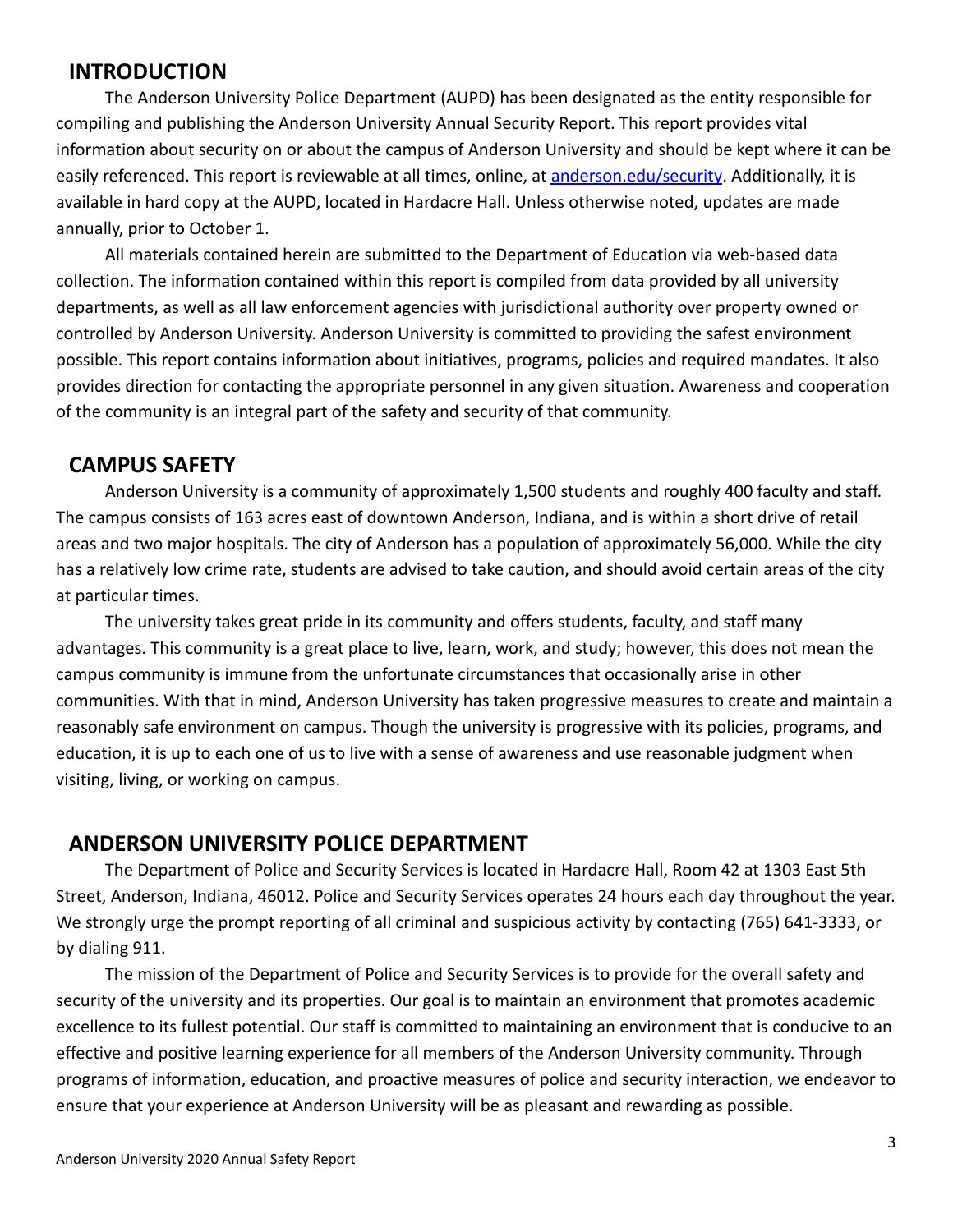Police and Security Services is responsible for operating the campus police department, parking program, issuing student identification cards, securing campus buildings after hours, responding to emergency medical situations, providing weekly safety bulletins, and assisting with fire and tornado drills during the academic year. Other services include opening locked vehicles, jump-starting vehicles, conducting campus safety programs, and providing escorts for safety and medical reasons.

Anderson University is committed to campus safety and security. Exterior lighting and landscape control is a critical part of that commitment. Representatives from various departments continually conduct security surveys to ensure campus lighting is adequate and that the landscape is appropriately controlled. Department members conduct routine checks of lighting on campus during regularly assigned patrol duties. If lights are dim or burned out, officers will initiate an immediate work order, which is acted upon by a representative of the Physical Plant.

University Police and representatives from the Physical Plant work collectively to identify inoperative locking mechanisms. Maintenance staff is available to respond to calls for service regarding unsafe facility conditions or for personal safety and property protection. These unsafe facility conditions may also include unsafe steps or handrails, unsafe roadways on campus, and unsecured equipment.

University Police is professionally staffed with four sworn police officers and five part-time security officers. All police officers at AUPD have comprehensive arrest powers pursuant to Indiana Code 21-17-5. The authority, responsibility, and training of AUPD officers is the same as required of any police officer in the state of Indiana. AUPD investigates any and all incidents that occur on any property owned or controlled by Anderson University and has the authority to investigate any incident on any public roadway adjacent thereto. Officers are empowered with full police authority and authorized to make arrests enforcing federal and state laws, as well as university rules and regulations.



University Police jurisdiction is bound by the White River (West), Scatterfield Road (East), East 8th Street (South), and Lindberg Road (North). University Police jurisdiction and law enforcement powers extend to the Flagship Campus, located at 2705 Enterprise Drive, Anderson, Indiana.

The Anderson University Department of Police and Security maintains a collaborative relationship with all local law enforcement agencies ensuring the most effective law enforcement services. Local agencies share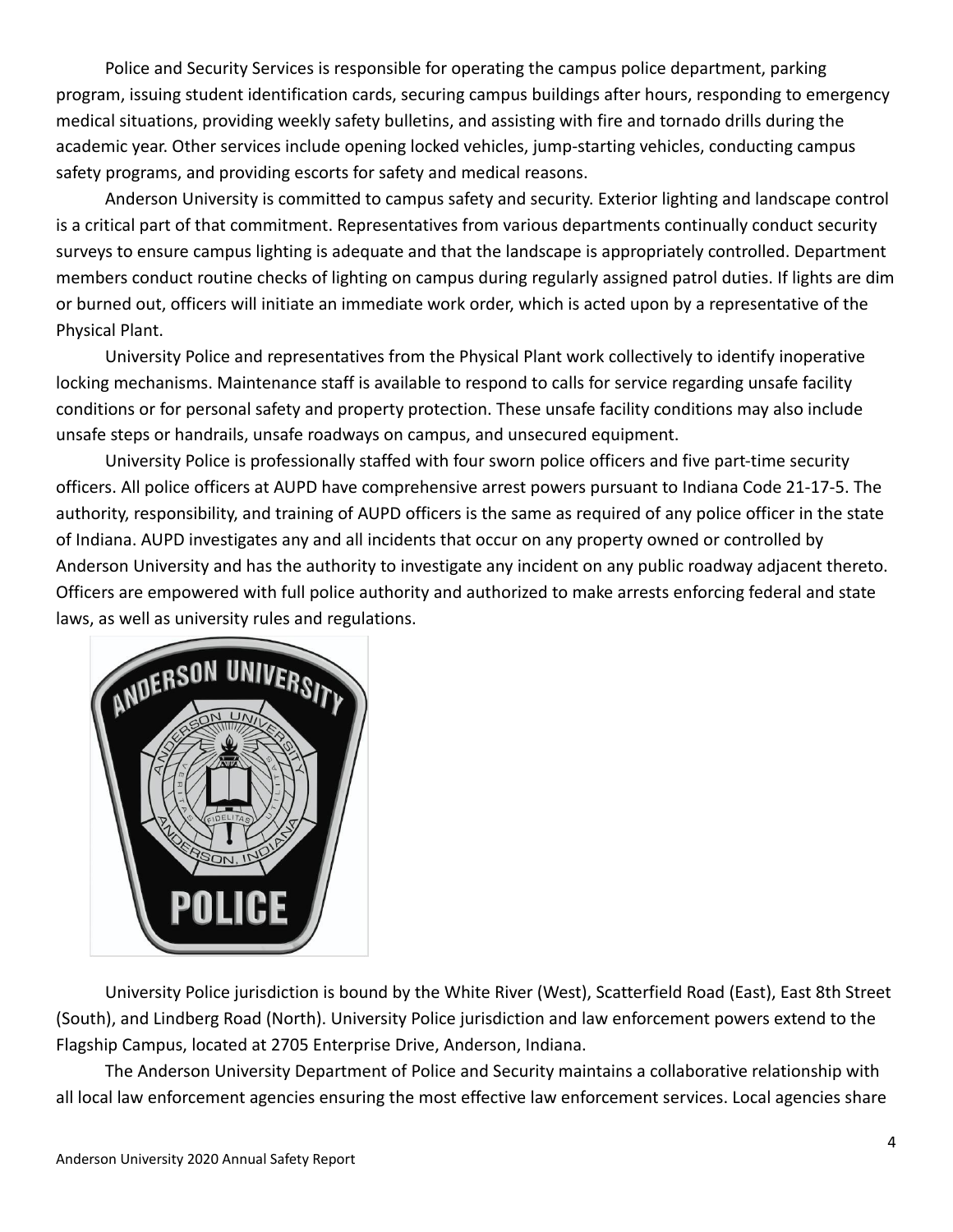reports involving students off campus and contribute to the annual report and disclosure of crime statistics. The Anderson City Police, Madison County Sheriff's Department, Indiana State Police, and federal agencies all have jurisdiction on the university campus. Periodic meetings are held with the leaders of these agencies. Officers from all agencies interact at scenes and share information. Aid from these agencies is available as necessary to assist the AUPD. Officers from the AUPD also assist the Anderson Police Department. There are no formal memorandums of understanding (MOUs) between the agencies.

## **LAW ENFORCEMENT TRAINING**

All Anderson University police officers are graduates of the Indiana Law Enforcement Academy and are required to attend 24 hours of state mandated Indiana Law Enforcement Training Board (INLETB) instruction each calendar year, including: emergency vehicle operations, physical tactics, and firearm proficiency. This requirement allows each police officer to maintain his or her Peace Officer Professional Standards certification. During the 2019 calendar year, each police officer employed by the Anderson University Police Department received training administered by an INLETB certified instructor. Anderson University Police has INLETB certified instructors on staff.

University police officers are emergency medical technicians (EMT) or have advanced first-aid training and are available to provide assistance with medical emergencies. The Anderson University Police Department is certified by the Indiana Department of Homeland Security/Emergency Medical Services Commission as a Basic Life Support Non-Transport provider. The university community expects that our police officers perform their job at a high degree of proficiency. The extra training that each officer receives reflects this expectation.

## **TITLE IX PROGRAM**

The Department of Work Life Engagement is responsible for overseeing and administering Anderson University's Title IX program. Title IX of the Education Amendments of 1972 is a federal law that protects students, employees, and third parties (such as vendors, parents, etc.) from sex discrimination.

Complainants are encouraged to report incidents of sexual harassment in a timely manner. The University is committed to implementing prompt and appropriate remedies to prevent sex discrimination and/or harassment along with its effects. An impartial investigation will be conducted and Anderson University strives to complete this investigation in a timely manner from receipt of the complaint. At the conclusion of the investigation, Anderson University will notify the reporter and the respondent in writing of the findings.

The reporter and the respondent are both entitled to have others present during the disciplinary proceeding and the reporter may withdraw their complaint at any time in writing to Tim States, the Title IX coordinator. Upon a finding of a Title IX violation against the respondent, the accused student may be disciplined with a proportional punishment ranging from temporary suspension up to expulsion from the university.

Upon a finding of a Title IX violation by an employee, that employee may be subject to termination, suspension, or other disciplinary action. Upon a finding of a Title IX violation by a third party, the university may immediately terminate any contractual relationship, non-contractual relationship, or terminate the third party's access to the campus. All of these actions for students, third parties, and employees are in addition to notifying University Police for the purposes of conducting a criminal investigation if there is a violation of Indiana law.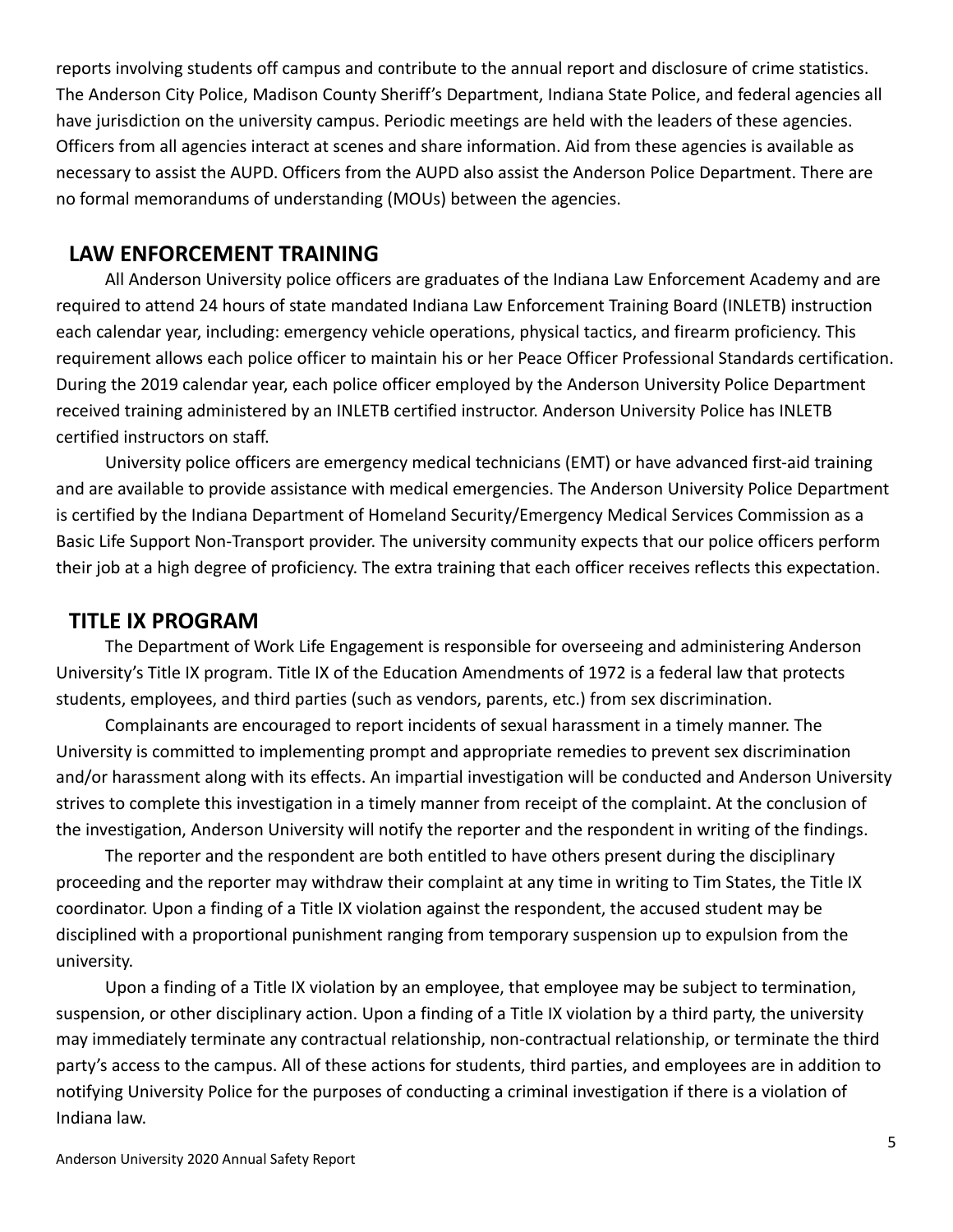To the extent possible, the university will keep the complaint and investigation private. Retaliation, or engaging in an adverse action against a person who has filed a Title IX complaint, is strictly prohibited. Any individual within the university community who engages in retaliation shall be subject to disciplinary action. If requested, Anderson University will make any reasonable change to a reporter's academic, living, transportation, and/or working situation. If desired, University Police will assist the victim in contacting local law enforcement authorities. Students who have been subject to sexual assault, sexual violence, or sexual harassment may request to withdraw for a semester from individual courses.

Any victim of a sexual assault should report these incidents to University Police immediately at (765) 641-3333. Victims of sexual discrimination or sexual assault may also contact Tim States, Title IX coordinator, at (765) 641-4133, [thstates@anderson.edu](mailto:srmcclure@anderson.edu), or Decker Hall, room 112.

## **PREPARING THE ANNUAL SECURITY AND FIRE SAFETY REPORT**

The Jeanne Clery Disclosure of Campus Security Policy and Campus Crime Statistics Act (Clery Act) requires campuses to report designated crimes that occur in residence halls, campus grounds and buildings, public property adjacent to campus, and non-campus buildings or property owned or controlled by the university that is used by students for educational purposes. The FBI Uniform Crime Reporting (UCR) system is the source of definitions that are used for Clery Act reporting.

The Anderson University Police Department (AUPD) prepares this report to comply with the Clery Act. The full text of this report can be located on the AUPD home page at [anderson.edu/police](http://anderson.edu/police). This report is prepared in cooperation with local law enforcement agencies surrounding campus, the Department of Student Life, the Office of Work Life Engagement, the Physical Plant Department, and the Dean of Students. Each entity provides updated information on their departments, policies, educational efforts, and programs to comply with the Clery Act.

Campus crime, arrest, and referral statistics include those reported to University Police, designated campus officials (including but not limited to directors, deans, department heads, designated staff, community standards, advisors to students/student organizations, athletic coaches), and local law enforcement agencies. A procedure is in place to anonymously capture crime statistics disclosed confidentially during interactions with confidential reporting sources, such as medical staff, counseling staff, or pastoral counselors.

Each year, an email notification is made to all enrolled students and current faculty and staff to provide the link to the website to access this report. Copies of the report may also be obtained at the Anderson University Police Department (Hardacre Hall) or by calling (765) 641-3333. Notice of the report and web site information is provided on the university website.

## **REPORTING CRIMES AND EMERGENCIES**

It is extremely important for students, faculty, and staff to report any and all crime to the Anderson University Police Department (AUPD) as quickly and accurately as possible. Any call reporting criminal activity or other emergency is immediately dispatched for response. University Police will take any and all required action to properly and effectively mitigate the incident. Contingent upon the incident, police officers, security personnel, emergency medical services, fire department services, or any other necessary personnel will be contacted to properly respond to the incident.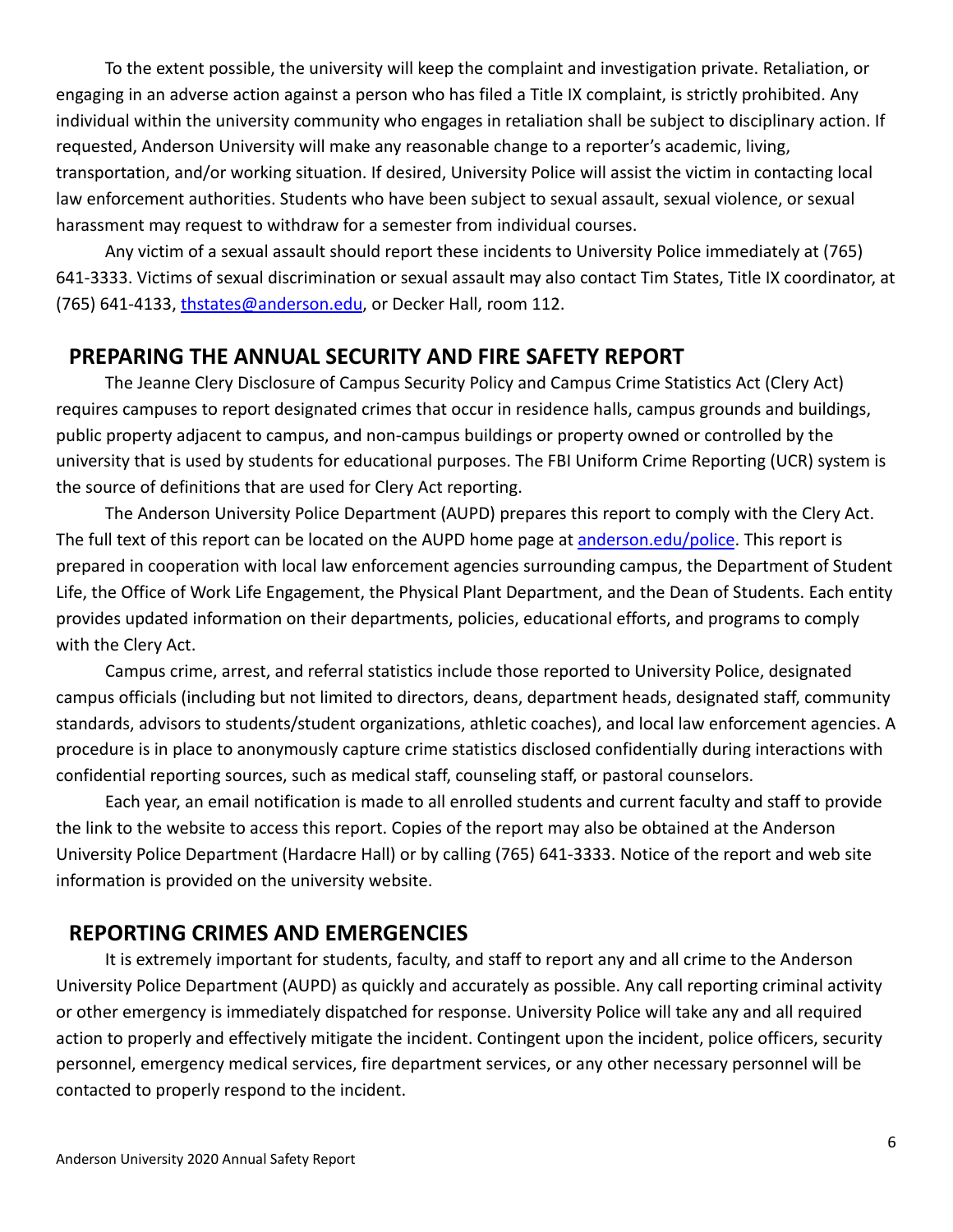#### **When to Dial 911:**

» If you are reporting a FIRE.

» If there is a need for an AMBULANCE.

» Or if there is a need for EMERGENCY POLICE SERVICES:

- Give your name, location and telephone number
- State the nature of the problem
- If possible, stay on the line until assistance arrives

All other calls for non-emergency police and security services should be directed to University Police, at (765) 641-3333, or by utilizing one of the campus convenience phones located throughout the university.

To ensure that all timely warning reports and annual statistics are accurate and complete, all criminal offenses should be immediately reported to the Anderson University Police Department in Hardacre Hall. The Anderson University community is strongly encouraged to promptly and accurately report crimes, emergencies, and potential threats or risks to the AUPD. The safest community possible cannot be achieved without the active participation of the members of that community. Should a member of the university community feel uneasy about contacting the AUPD, or wish to informally or anonymously report an incident, they may call (855) 270-3684 toll-free or visit www.lighthouse-services. Anderson University has contracted with a third party vendor to receive hotline calls of such reports. The line is staffed 24 hours a day, seven days a week, every day of the year. The misconduct reporting hotline is a confidential reporting mechanism that may be used to report the following types of issues:

- Financial fraud
- Conflict of interest
- Sexual misconduct
- Racial/ethnic bias or harassment
- Violations of university policy
- Misuse of university resources or property
- Any serious or recurring abuse of authority
- Public or workplace safety issues
- Violation of any federal or state law or regulation

The Anderson Police Department and Madison County Sheriff's Department are additional resources for reporting criminal activity. They can be reached through Madison County Central Dispatch at (765) 648-6775 or (765) 642-0221. Upon notification of an incident, a police officer will be sent to your location. All complaints will be investigated and prompt resolution of reported problems will be sought.

The University relies on its close working relationships with local law enforcement agencies to receive information about incidents involving Anderson University students. The University Police will actively investigate any crime information it receives concerning or involving a member of the campus community. If the university is notified of a situation in which a campus community member is the victim of a crime, the department may issue a Campus Safety Alert, detailing the incident and providing tips so that other community members may avoid similar incidents.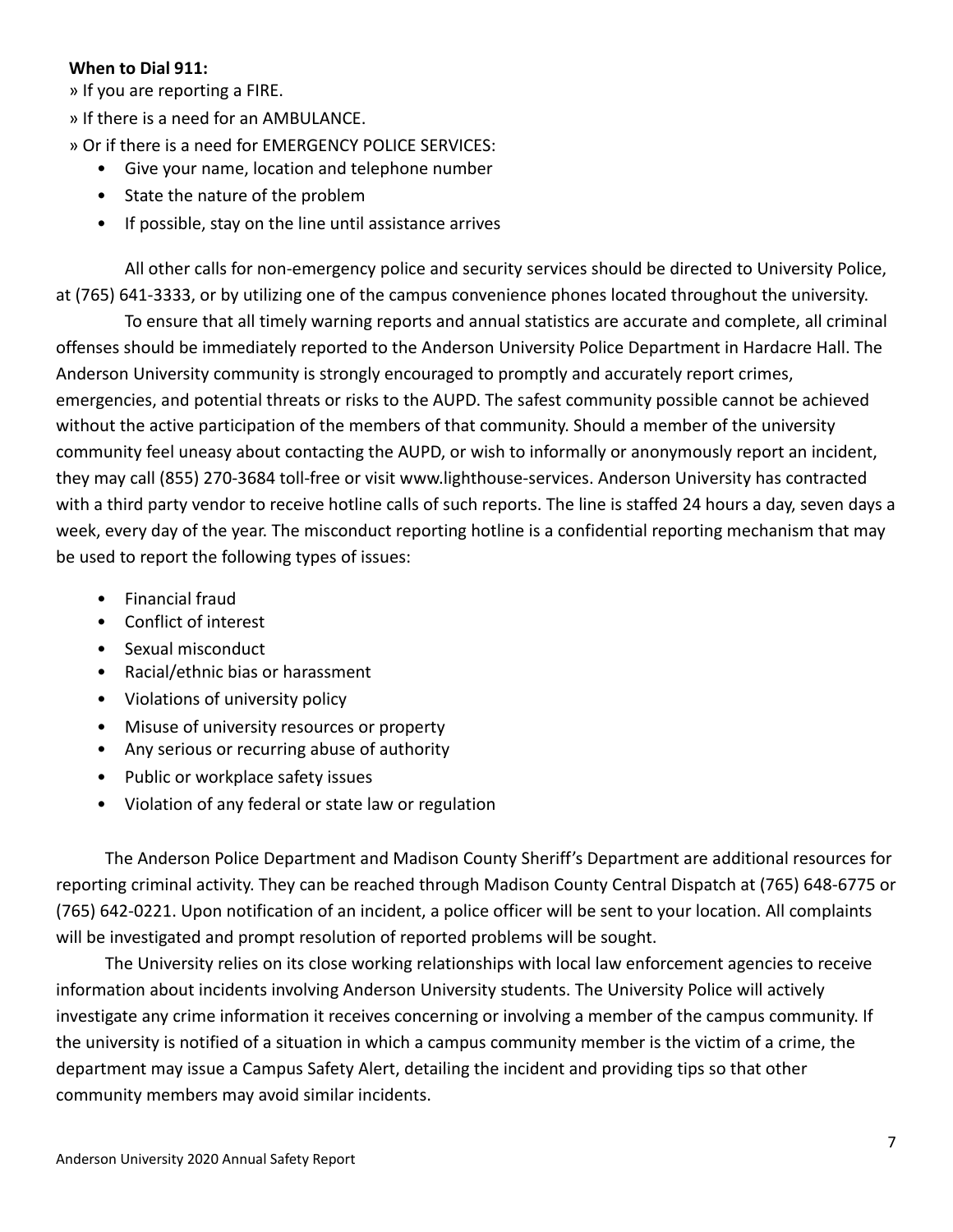Pastoral and professional counselors are encouraged to inform the persons they are counseling about crime reporting procedures when they feel it is appropriate. Any confidential, statistical information collected will be included in the annual disclosure of crime statistics, regardless if the complainants report to law enforcement.

#### **Voluntary Reporting**

If crimes are never reported, little can be done to help other members of the community from being victimized. We encourage university community members to report crimes promptly to University Police and to participate in and support crime prevention efforts. The university community will be much safer when all community members participate in safety and security initiatives.



## **EMERGENCY TELEPHONES**

Emergency telephones are outside residence hall entrances and other academic buildings. The campus emergency number is extension 3333. An officer will be dispatched immediately.

Blue light emergency telephones allow students to make on-campus telephone calls by pressing the black button and dialing the four-digit campus extension. The red button will automatically dial the police or security officer on duty.

## **CAMPUS SECURITY AUTHORITY**

While the University prefers that community members promptly report all crimes and other emergencies directly to the University Police at (765) 641-3333, we also recognize that some may prefer to report to other individuals or University offices. The Clery Act recognizes certain university officials and offices as Campus Security Authorities (CSA). The Act defines these individuals as an "official of an institution who has significant responsibility for student and campus activities, including, but not limited to, student housing, student discipline and campus judicial proceedings." An official is defined as "any person who has the authority and the duty to take action or respond to particular issues on behalf of the institution." Campus Security Authority (CSA) is a Clery Act specific term that encompasses groups of individuals and/or departments associated with our University.

- All personnel of the Anderson University Police Department.
- Any individual or individuals who, by way of directive, are to report criminal incidents to anyone or any other department or organization in addition to police or security-related personnel.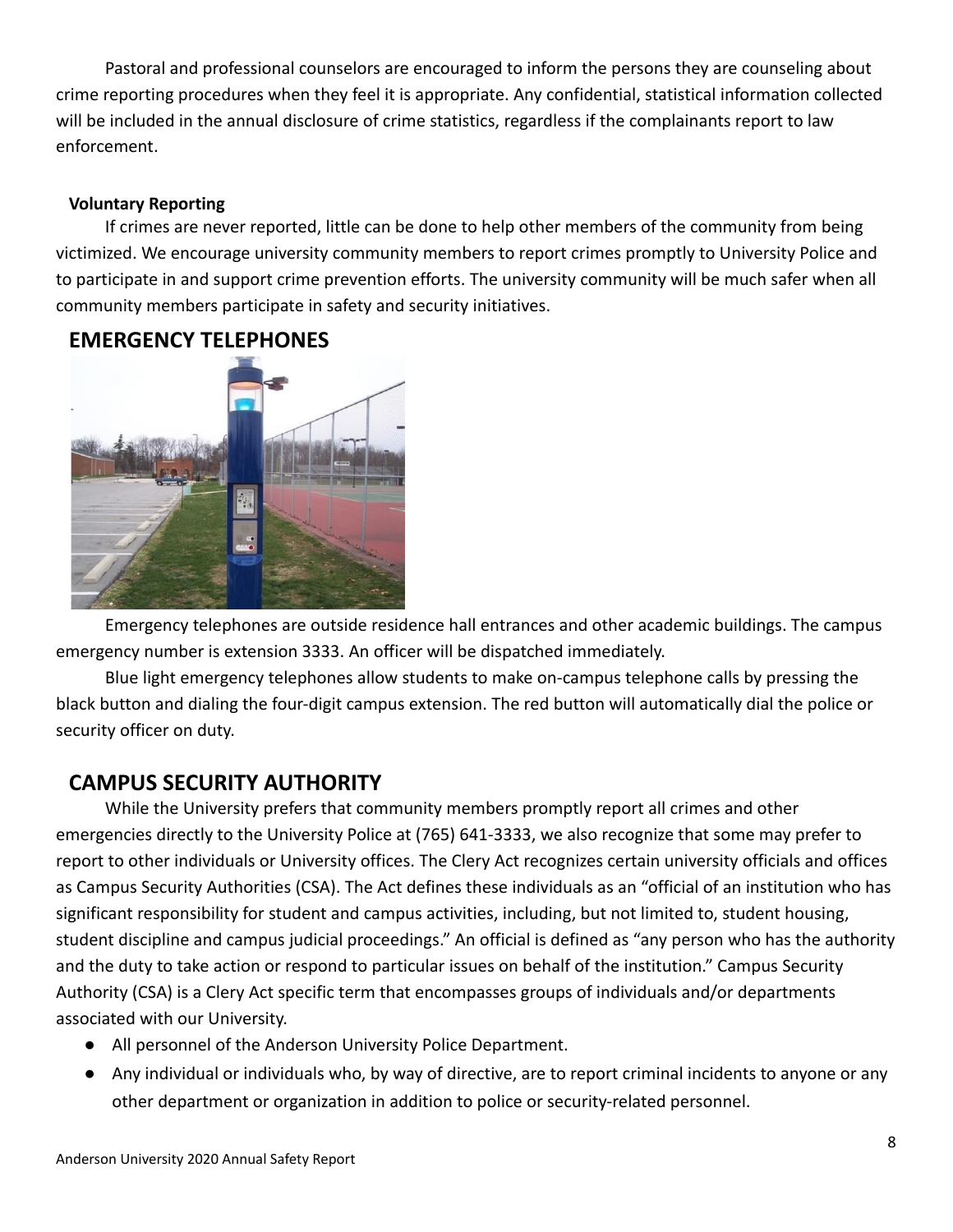- An official of an institution who has significant responsibility for student and campus activities, including, but not limited to, student housing personnel, student leadership personnel, student conduct and counseling personnel. An official is defined as any person who has the authority and the duty to take action or respond to particular issues on behalf of the University. These also would include:
- Dean of Students
- Director of Residential Life
- Director of Student Activities
- Director of Athletics, to include all athletic coaches including part-time employees and
- graduate assistants
- Faculty advisor to a student group
- Title IX coordinator
- Student Advocate personnel
- Local outside law enforcement

Individuals who are unlikely to be defined as a Campus Security Authority and have significant responsibility for student campus activities may include a single teaching faculty member, a physician or nurse in the campus health center, a counselor in a counseling center or clerical staff, except when serving as an advisor to a student group. AUPD collects and reviews all crime reports from CSA's. All policy, documentation and records are kept and under the responsibility of the Anderson University Police Department and/or designated office and is updated annually.

### **TIMELY WARNINGS AND EMERGENCY NOTIFICATION**

The institution will immediately notify the campus community upon the confirmation of a significant emergency or dangerous situation involving an immediate threat to the health or safety of students or staff occurring on campus. Notification will not be made if efforts to contain the emergency are compromised.

If there is an immediate confirmed dangerous situation or threat to the health or safety of students or employees occurring on campus, the university will determine the appropriate segment or segments of the campus community to contact and without delay notify individuals at risk. In the event that an evacuation is necessary, campus authorities, including the dean of students, vice president of finance, director of physical plant, director of police and security, and the provost will be notified. University authorities, without delay and taking into account the safety of the community, will determine the content of the notification and initiate the notification system. Notification will not be made if it would compromise efforts to assist a victim or to contain, respond to, or otherwise mitigate the emergency. Information will be distributed via a Timely Warning or an Emergency Notification. The Madison County Emergency Operations Center will be the source for issuing any and all weather-related emergency notifications such as declarations of Tornado Warnings by the National Weather Service.

A Timely Warning will be issued to the community when incidents of criminal activity, specifically the crimes reported on our statistics page, occur on campus or within the immediate proximity of campus. Timely Warnings may also be issued when instances of criminal behavior pose a potential ongoing threat to the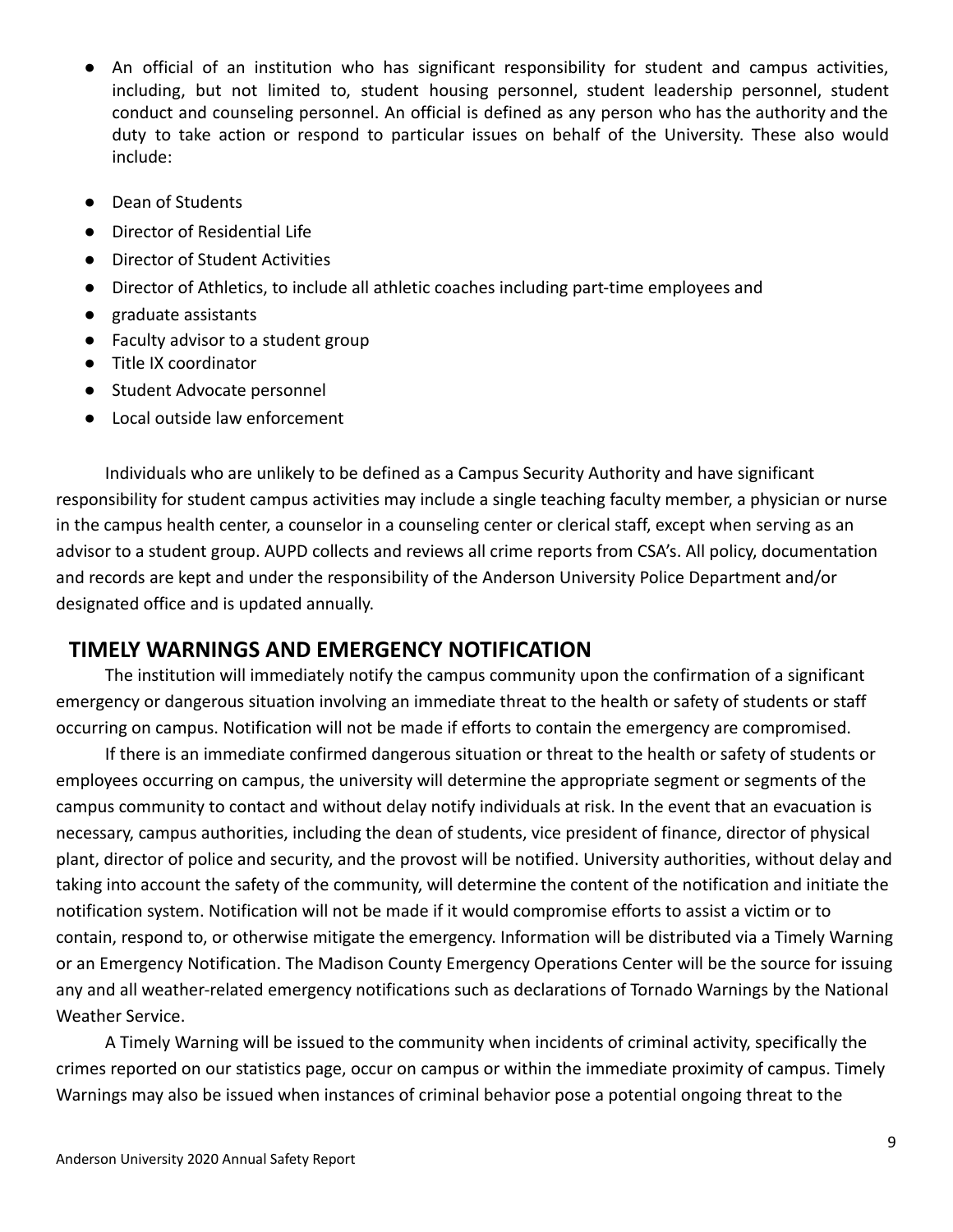community. Timely Warnings differ from Emergency Notification by the degree of imminent threat.

Timely Warning Notices shall typically be distributed to the Anderson University community via email, text and/or the Raven Alert system. Timely Warning notices are typically categorized, but not limited to, the following Uniformed Crime Reporting (UCR) and National Incident Based Reporting System (NIBRS) classifications: arson, criminal homicide, and robbery. Cases of aggravated assault and sex offenses are considered on a case-by-case basis. The distinguishing factor in these cases is the presence of an ongoing threat to the community of Anderson University. Documentation and any record keeping will be located at AUPD.

### **Emergency Notification**

Emergency Notification will be sent to the community when an imminent threat is perceived to the community. Instances may include severe weather, earthquake, gas leak, terrorist incident, armed intruder, bomb threat, civil unrest or rioting, explosion, a nearby chemical or hazardous waste spill, or health emergencies. Multiple modes of communication will be utilized for the notification including SMS text messages via the Raven Alert system, Campus email, University website, and calling trees. In the event of an approaching tornado, the City of Anderson will additionally activate a warning siren located on the campus of Anderson University.

Students and employees may elect to receive emergency messages from the Raven Alert system. Timely Warnings are sent by means of the same modes of communication, with the exception of SMS text messages. Text messages are reserved for instances when an imminent threat is perceived.

Communication is also used to alert and disseminate emergency information to local authorities, the surrounding community, parents and other campus constituents. This level of communication includes calling trees, email distribution lists, subscribers to the Raven Alert system, and the University website.

## **EMERGENCY MANAGEMENT – RESPONSE AND EVACUATION**

The Anderson University Police Department coordinates university and community emergency response agencies utilizing the university "All Hazards Response Plan." Each year the Risk Management Committee reviews response and evacuation procedures. Anderson University Police provides training and information on how to report an emergency, preparedness, response, evacuation, and recovery to University departments and all new employees via orientation training. Each division is charged with the development and implementation of response, evacuation and business continuity in conjunction with University emergency action plans. Anderson University Police conducts announced, campus-wide annual testing of the emergency notification system, Raven Alert system and further conducts fire safety and evacuation drills each semester in residential units including training on how to report an emergency. All tests and drills are documented with date, times, and circumstances involved with the tests.

## **EMERGENCY PROCEDURES**

A comprehensive list of emergency procedures, including what to do in the event of imminent threat, is included on the University Police website. Some examples of emergencies include harassment and threats of violence, building evacuation, shelter-in-place, fire, bomb threats, weather emergencies, and medical emergencies.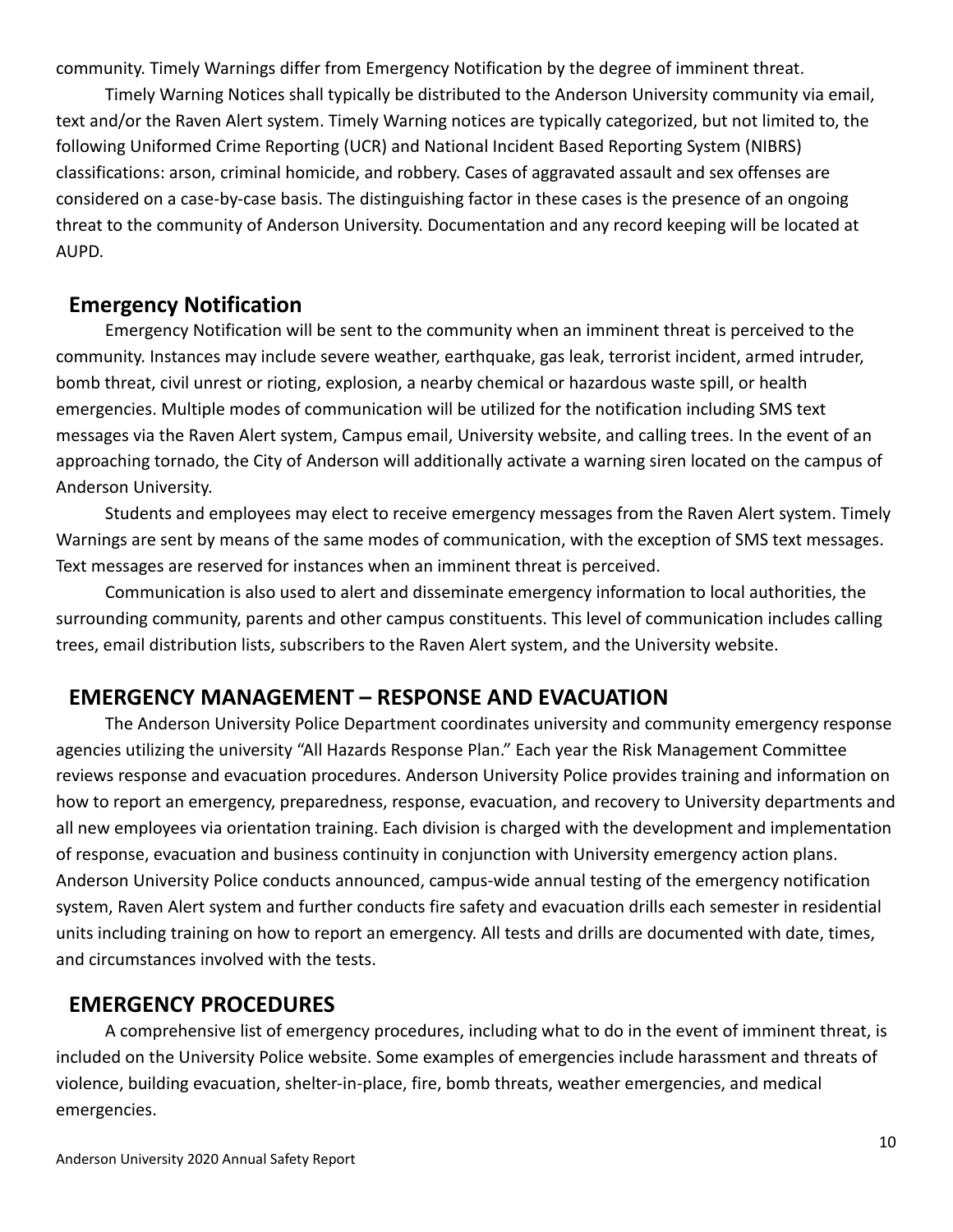# **ANDERSON UNIVERSITY CAMPUS EMERGENCY SITUATIONS QUICK REFERENCE GUIDE**

FOR ANY EMERGENCY: CALL 911 WHAT TO DO…

EVACUATION PROCEDURES—FIRE

- Activate the alarm
- When fire alarm is activated, evacuation is mandatory
- Call for help: dial 911
- Warn others
- Evacuate in accordance with the Building Emergency Plan or at the nearest exit
- Evacuate immediately; if possible, take your belongings
- Evacuate to an area that does not impede responders
- Assist persons with disabilities if possible
- DO NOT USE ELEVATORS
- Do not re-enter the building until authorized by public safety officials

#### SHELTER IN PLACE—TORNADO WARNING

- If the all-hazard sirens are activated or you are notified of a warning, immediately seek shelter in nearest facility
- Proceed to the lowest level. If a basement is not available, seek an interior hallway or small interior room on the lowest level, away from windows and doorways
- All-clear will be announced over the local TV and radio stations at expiration of the initial National Weather Service warning

#### SHELTER IN PLACE—HAZARDOUS MATERIALS (HAZMAT) RELEASE

- If advised to shelter for a HAZMAT incident, immediately seek shelter in nearest facility
- Close and lock all windows exterior doors, and any opening to the outside
- Move to an interior room on the highest floor
- If possible, move to an interior room above the ground floor with the fewest windows and vents
- Do not leave the building until authorized by public safety officials

#### ACTIVE SHOOTER

- During an active shooter incident, RUN, HIDE, FIGHT run from location if safe to do so
- If not possible to run, secure yourself and others inside a locked room
- Do not leave your area until authorized by public safety officials

How you will be notified: RAVEN ALERT (AU emergency warning notification system)

- o All-Hazard Emergency Warning sirens: (shelter in place)
- o Fire alarms: evacuate the building
- o Email: An email will be sent to all people with an anderson.edu address
- o Text messaging: Anderson University faculty, staff, and students may sign up via the AU website to receive an emergency notification text message
- AU home page: The home page ([anderson.edu\)](http://anderson.edu/) is the focal point for all campus-related emergencies.
- Residence Life: University residences have procedures for alerting people in individual halls via their resident assistants, phones, and signage.
- Local media: Anderson University works with the news media, radio, TV, newspapers, and internet to inform the community.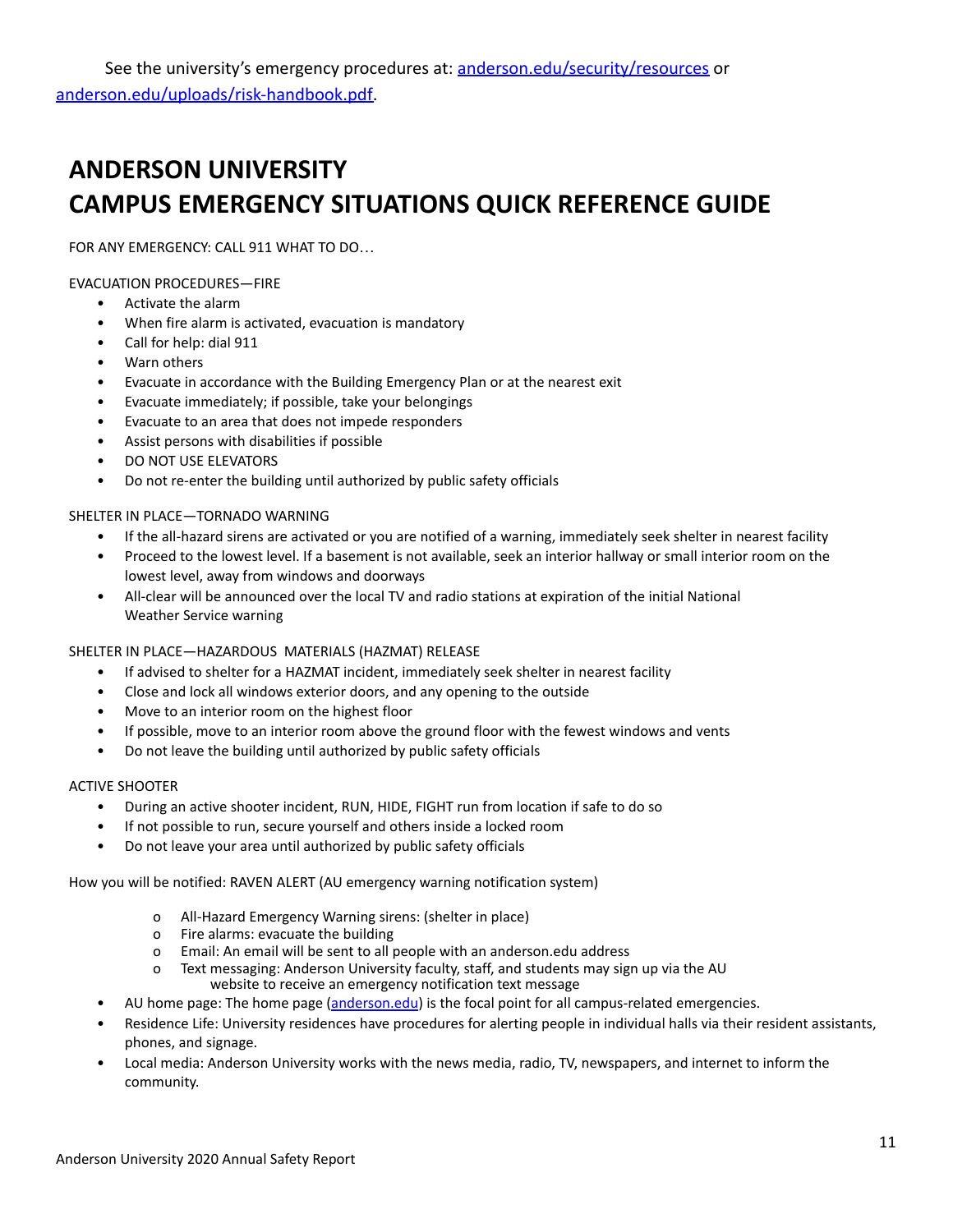## **SEVERE WEATHER**

Anderson University and Madison County Emergency Management Agency work closely together when threatening weather conditions develop. When a severe weather alert is announced by the National Weather Service, faculty, staff, and Student Life are notified by email about the pending weather threat. Building managers and resident directors are encouraged to monitor an emergency weather radio and the campus radio system for updates on changing weather conditions. The Raven Alert will be activated to warn of a tornado near campus.

If a tornado has been sighted, the civil defense siren located on campus will sound. Students, faculty, and staff are instructed to go into basements, lower level or interior hallways and stay away from glass. A tornado drill is conducted annually.

## **BUILDING ACCESS CONTROL**

Physical Plant staff maintains University buildings and grounds with a concern for safety and security. Inspection of campus facilities and lighting systems are conducted in an effort to identify and reconcile problems and hazards. University Police assist with problem identification while making regular security checks of academic and administrative buildings, as well as campus residence halls. University Police conducts a light survey monthly and reports defective lighting to the Physical Plant.

University Police personnel are responsible for locking most of the academic and business facilities on campus at designated times. With the exception of residence halls, most university facilities are open to the public when classes are in session. During times when the university is officially closed, buildings are locked. Only faculty, staff, and authorized students with proper identification are admitted.

Residence halls are locked 24 hours each day. The University Police Department patrols the perimeters and common areas with special emphasis during evening and nighttime hours. The Physical Plant and University Police maintain electronic access and key control procedures. Access for non-residents is on an as-needed basis. University Police is committed to working closely with Student Life in addressing safety and security issues within residence halls. Security, maintenance, and access to campus facilities and access control design standards have been developed.

## **CRIME LOG**

A daily log of all crimes reported to University Police can be viewed at the University Police Department in Hardacre Hall. The crime log is also available online at: anderson.edu/security. The crime log is published on the Anderson University Police Department's (AUPD) Facebook page. The crime log is supplied to the student newspaper, The *Andersonian*, and published at the discretion of editorial staff.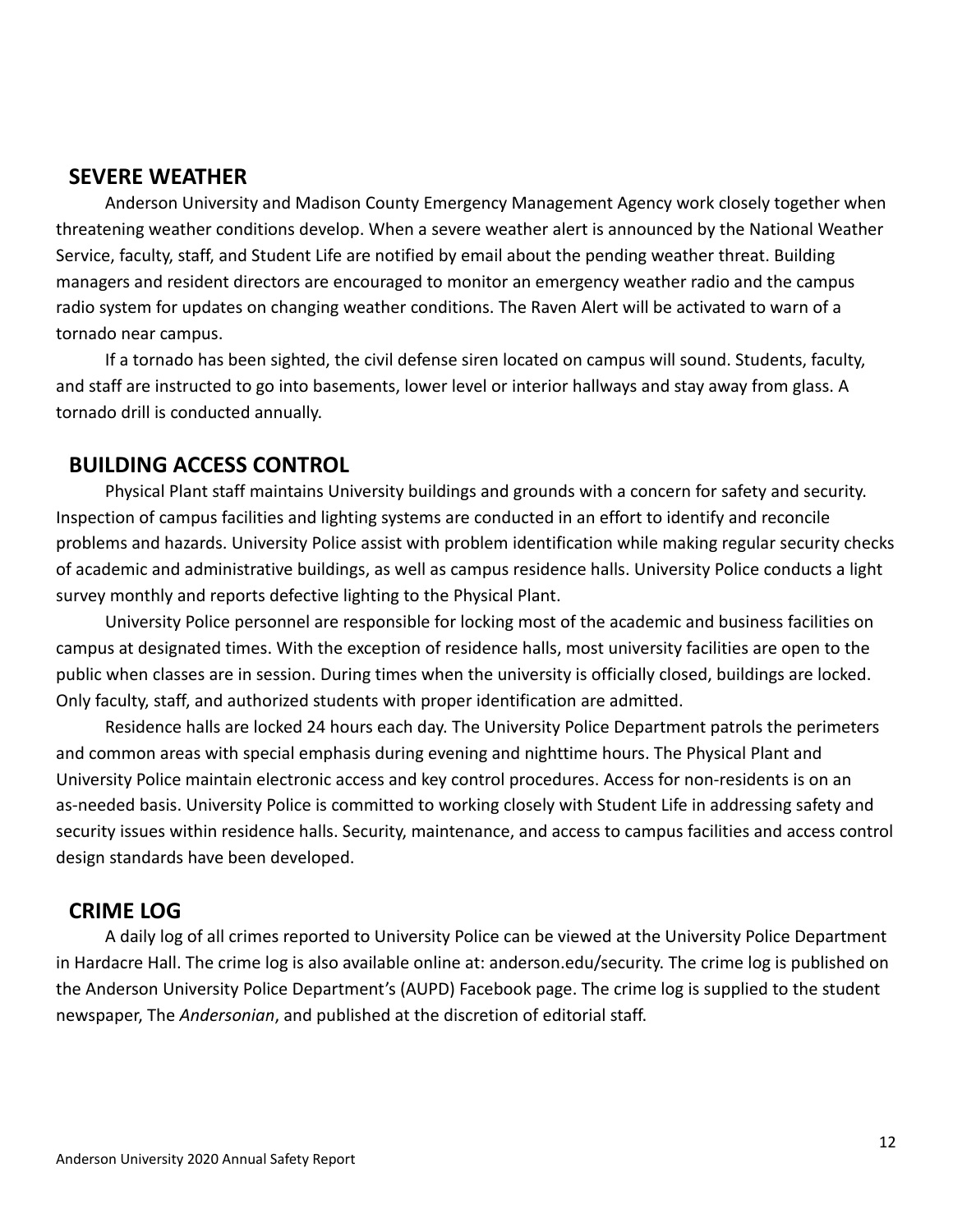

## **SAFE HAVEN**

A safe haven is a secure location at the entrance of a locked building that permits a student to enter and lock the door behind them. Inside the safe haven is a telephone and emergency numbers the student can call for assistance. Some safe haven doors must be locked by turning a thumb lock, while others are locked by pressing a red button. Safe havens with the red button will automatically notify University Police when pressed. Safe havens are located at building entrances and are identified by a red plaque with the words "Safe Haven" located near the entrance.

## **SAFETY ESCORTS**

Escorts are provided for students concerned for their safety and for students with medical needs. Escort services are not intended to be used as a taxi service or to provide transportation during inclement weather. The safety escort may be provided via vehicle or may consist of a walking escort. To request an escort, contact the University Police at (765) 641-3333 and an officer on duty will respond as quickly as possible.

## **PARKING REGULATIONS**



Parking regulations are enforced by Police and Security officers 24 hours a day all year long. During the summer months and campus holidays, students are allowed parking in faculty spaces, but all other restricted spaces are enforced. It is the responsibility of students to register their vehicles and to be familiar with the University motor vehicle regulations. To appeal tickets, individuals may contact the University Police Department to complete an appeal form within five days from issuance.

All vehicles owned or operated by students, faculty and staff must be registered with the Police and Security Department. Improperly parked vehicles will be ticketed at all times.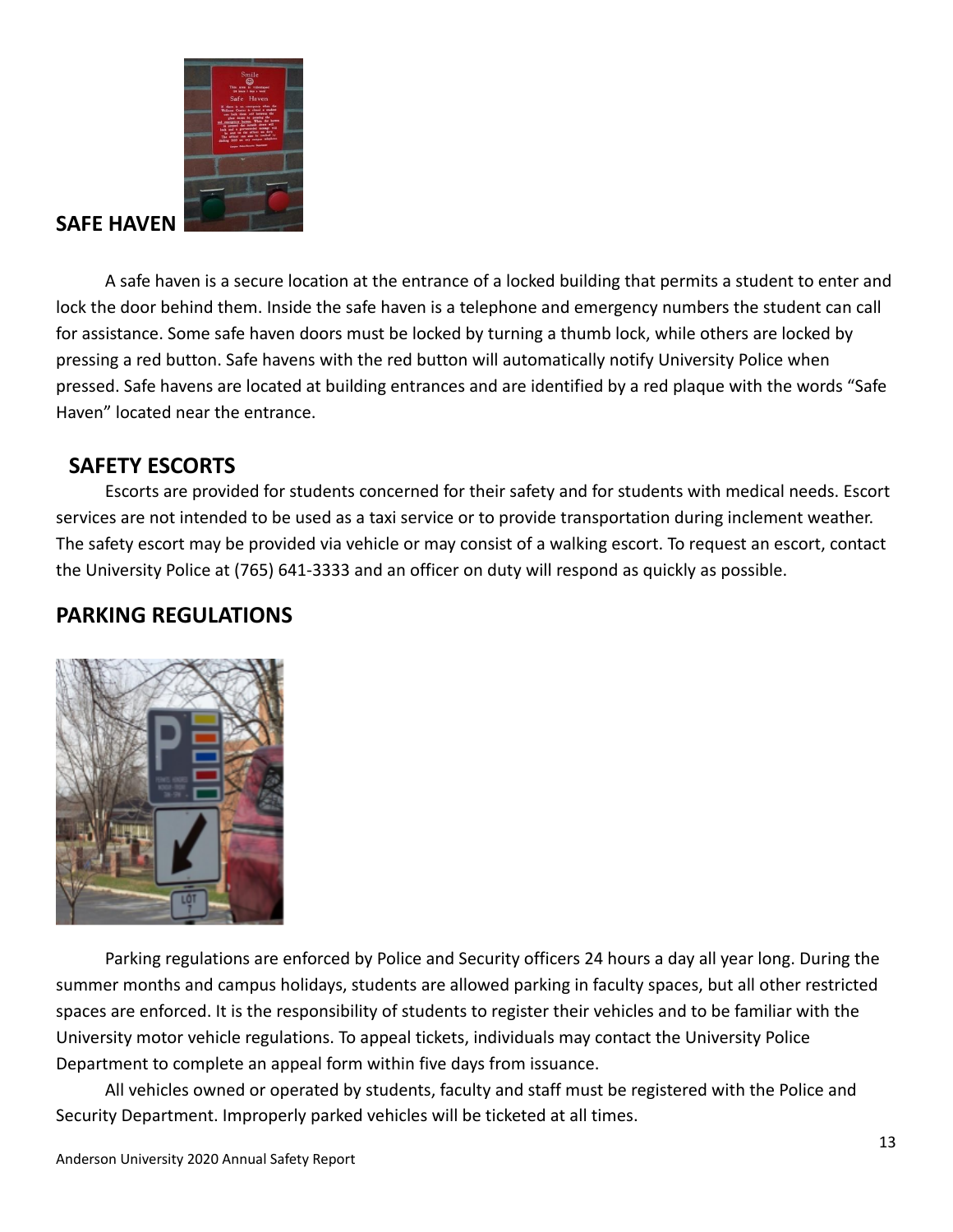## **EDUCATIONAL PROGRAMMING**

University Police offers several programs to the University community, aimed at the education, awareness, and prevention of crime. In addition to scheduled programs, educational programs are also available upon request to any student organization, group or other university community members. Programming is provided in the areas of personal safety, sexual assault awareness, prevention and response, alcohol abuse, narcotics and dangerous drugs, traffic safety and parking regulations, fire safety, emergency preparedness, and theft prevention.

Anderson University Police actively participate with campus committees aimed at the awareness, prevention and education about alcohol and dangerous drugs. Multiple initiatives are conducted throughout a student's experience to bring education and awareness to issues revolving around alcohol and other drugs. Employees are educated via in-service workshops and presentations, as well as new employee orientation.

## **CRIME PREVENTION**

The support, cooperation, and involvement of students, faculty, and staff with University Police efforts are crucial to the success of our overall safety program. Members of the campus community must assume responsibility for their own safety and the security of their personal belongings by taking simple, commonsense precautions.

Each year the University Police staff participates in the training of student leaders. University Police also present crime prevention information to student organizations upon request. During orientation, University Police facilitate programs for students and parents to present safety and crime prevention information.

For females on campus, a Self-Defense Awareness and Familiarization Exchange (SAFE) class is offered four or more times each year. The SAFE program is a shortened version of the twelve hour Rape Aggression Defense (RAD) program. The SAFE program educates women in awareness, risk reduction, avoidance, and physical defense strategies. Students living in residence halls are offered safety defense whistles and receive instruction on when and how they should use them.

Additional Educational and Awareness programs are presented during orientation and throughout the year on issues of sexual violence by Student Life and University Police. Student Life staff also present programs regarding the use of alcohol and other drugs.

The following crime prevention tips and programs are designed to inform students and employees about campus security procedures and practices to encourage responsibility for personal and community safety.

- Be a good witness. Suspicious looking individuals and activity should be reported to the police and security department immediately, (765) 641-3333.
- Notify University Police of any potentially violent situations or any other incidents in which a member of the University community feels uncomfortable or in fear.
- Utilize safety escorts after dark or ask someone you know to walk with you. Call (765) 641- 3333 for a safety escort.
- Vehicles should be parked and secured in well-lit areas, and valuables should be removed or concealed.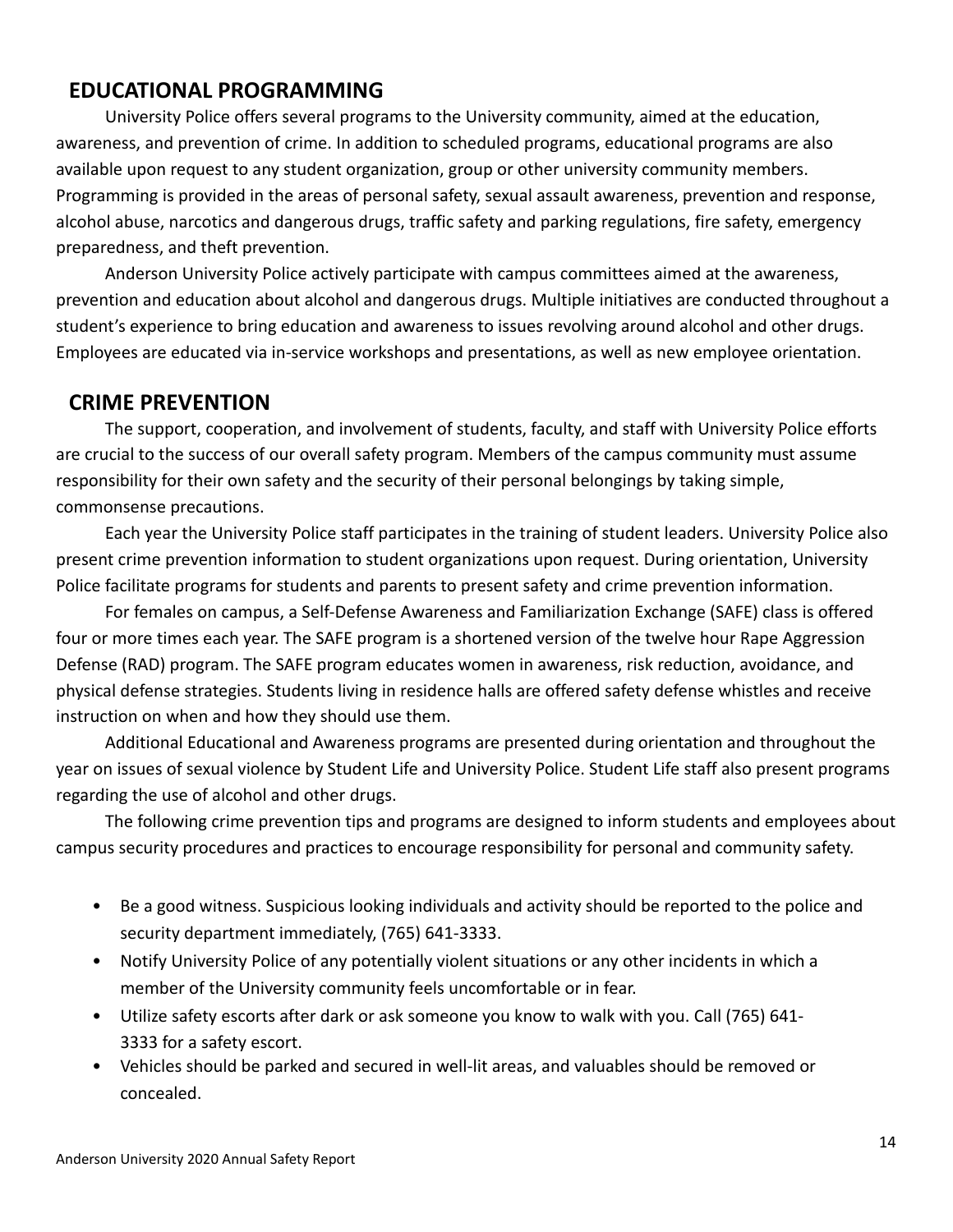- Exterior doors to the residential facilities should be closed and locked. Room doors should be locked at night and when unoccupied even for a short period.
- Do not prop doors open, even during loading and unloading.
- Record serial numbers and the make and model of equipment. This information is crucial for recovery. You may also choose to engrave or mark possessions with identifying information.
- The University Police Department has an engraving tool that can be used to engrave these types of items.

## **UNIVERSITY POLICIES**

#### **Alcohol**

Any violation of the laws of the State of Indiana related to alcohol is grounds for both University judicial action and criminal prosecution. The use and/or possession of alcohol by Anderson University students is strictly prohibited both on and off campus. Students are personally responsible for understanding the law and University policy. The enforcement of alcohol laws and University policy on campus is the responsibility of Anderson University Police and the Department of Student Life. Under the laws of the state of Indiana, it is illegal to possess, consume, or transport any alcoholic beverage if under the age of 21, and it is also illegal to provide an alcoholic beverage to a person under the age of 21. Indiana's alcohol laws are contained in the Indiana Code, Title 7 at [http://iga.in.gov/legislative/laws/2015/ic/titles/7.1/.](http://iga.in.gov/legislative/laws/2015/ic/titles/7.1/)

#### **Illegal Drugs**

Any violation of the laws of the State of Indiana related to controlled substances is grounds for both University judicial action and criminal prosecution. Students are personally responsible for understanding the law and University policy. The enforcement of controlled substances laws and University policy on campus is the responsibility of Anderson University Police and the Department of Student Life.

The possession or use of controlled substances without a prescription is prohibited. Being present where illegal substances are accessible or being used is also a violation of University policy and state law. Additionally, students may be held responsible for the violations of their guests or violations that occur in their residence. The full Anderson University drug policy may be located in the Student Handbook at [anderson.edu/student-handbook](http://anderson.edu/student-handbook).

Multiple initiatives are conducted throughout a student's experience to prevent the illicit use of drugs and the abuse of alcohol. Programs are designed to bring education and awareness to issues revolving around alcohol and other drugs. A violation of any law regarding alcohol or other drugs is also a violation of the University's Code of Conduct and will be treated as a separate action through the judicial process.

#### **Firearms and Weapons**

Possession or use of firearms and any weapons, ammunition, explosive materials, pellet guns, BB guns, machetes or other large knives, toy airsoft guns, or other items deemed to be perceived as dangerous on university property or any student approved living facility is prohibited. Students, faculty and staff who hold state gun permits are not permitted to carry or keep their weapons on university property. Sworn police officers are the exception.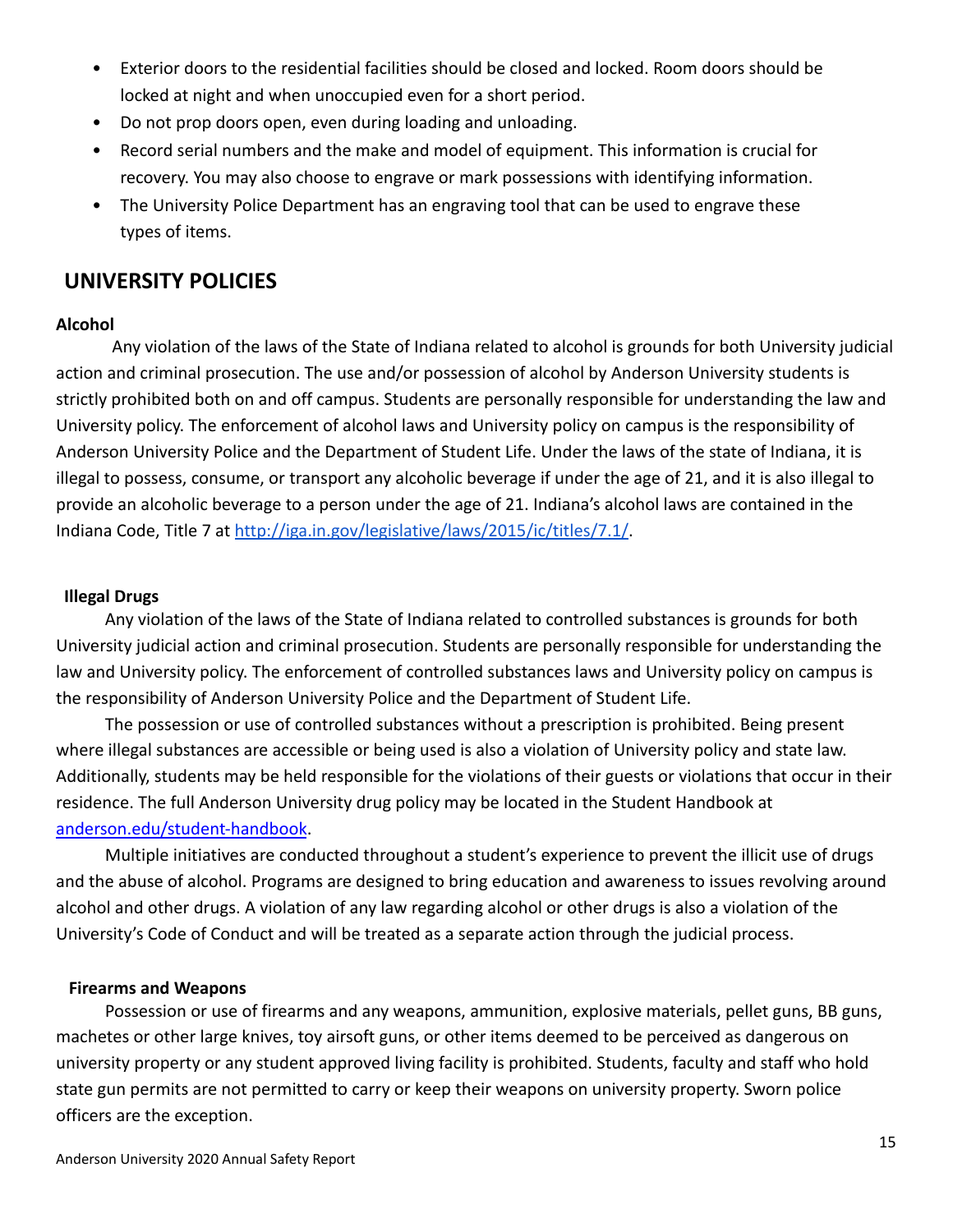Violations of this policy will be processed through the Division of Student Life and Department of Work Life Engagement. Violations are subject to criminal prosecution where applicable. Penalties may include termination, suspension, or expulsion.

## **MISSING PERSONS**

Definition of a missing student: any person who is a student of Anderson University who resides in a facility owned, operated or approved by the institution and is reported missing from his or her residence.

If it is believed that a student is missing, immediate referral to the University Police is required. University Police officers are trained in the investigation of crimes, including missing persons. Reporting Procedure:

- Dial 911 and/or
- University Police (765) 641-3333
- Student Life (765) 641-4070

Student Life will make immediate notice to the University Police Department when a student has been reported missing.

Missing Student Procedure:

- Upon receipt of information concerning a possible missing student from any department on campus, the University Police Department should be notified.
- Immediate attempts will be made to locate the student
- Officials will attempt to determine the last known whereabouts of the student using resources available to them, including but not limited to:
	- 1. Questioning roommates, friends, faculty/staff
	- 2. Calling and/or texting the student's local number, in most cases this is the student's cell number provided on the Student Verification Form
	- 3. Determining the location and time of the most recent use of the Card Access System
	- 4. Email: Determining the most recent login to this service
	- 5. Access AU: Determining the most recent access to this site
	- 6. Canvas: Determining the most recent login
	- 7. Vehicle location: Checking of parking registrations, tickets, etc.
- Consulting with the dean of students in order to update them and receive additional consultation. The dean of students will ascertain if/when other members of the president's executive staff will be notified.
- University Police will follow any information that may lead to determining the current location of the student.
- No later than 24 hours after determining that the student is missing, notification must be made to the emergency contact.
- For those students who are under age 18, and not emancipated, the institution must notify a custodial parent or guardian when the student is missing, in addition to any additional contact person designated by the student.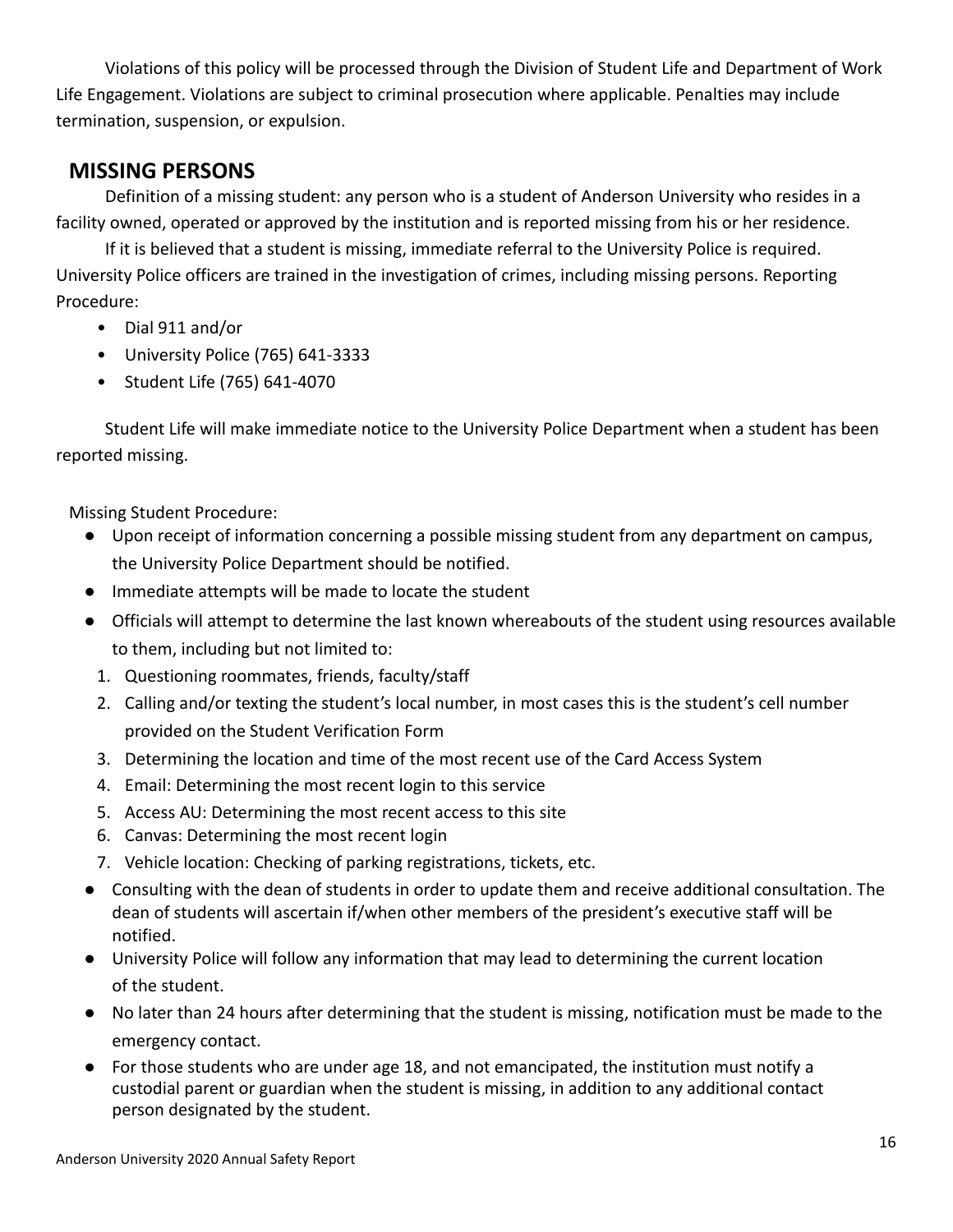- Regardless of whether or not the student has identified a contact person, is below the age of 18, or is an emancipated minor, if a student is missing, the University Police Department should be notified.
- University Police will notify Anderson City Police, the Madison County Sheriff's Department and the Indiana State Police, no later than 24 hours after determination of a missing person from campus. If abduction is suspected, a thorough and aggressive investigation will commence immediately utilizing all the resources of all agencies.
- Once the student has been located, notification will be made to those university departments involved, as well as any additional law enforcement agencies that have been made aware of the missing student.

## **Students have the option to provide an emergency contact person and a missing contact person.**

The missing contact person may be the same or different from the emergency contact person. The missing person contact is the person that will be contacted in the event the student is reported missing, within 24 hours of the report.

Students may designate their emergency contact person and their missing contact person through the Department of Student Life. This information will be registered confidentially and the information will be accessible only to authorized campus officials and will not be disclosed except to law enforcement individuals in furtherance of a missing person investigation.

If a student is under the age of 18 and not emancipated, the institution must notify a custodial parent or guardian when the student is missing, in addition to any additional contact person designated by the student.



## **ANDERSON UNIVERSITY RESPONSE TO SEXUAL AND GENDER VIOLENCE**

Anderson University is committed to providing a safe learning and working environment, and in compliance with federal law has adopted policies and procedures to prevent and respond to incidents of sexual violence including sexual assault, domestic violence, dating violence and stalking. These guidelines apply to all students, faculty, staff, contractors and visitors.

Anderson University takes seriously the responsibility to educate the campus community on issues of sexual harassment and sexual misconduct. As an institution, we prohibit the offenses of domestic violence, dating violence, sexual assault, and stalking. The university is committed to ending sexual harassment and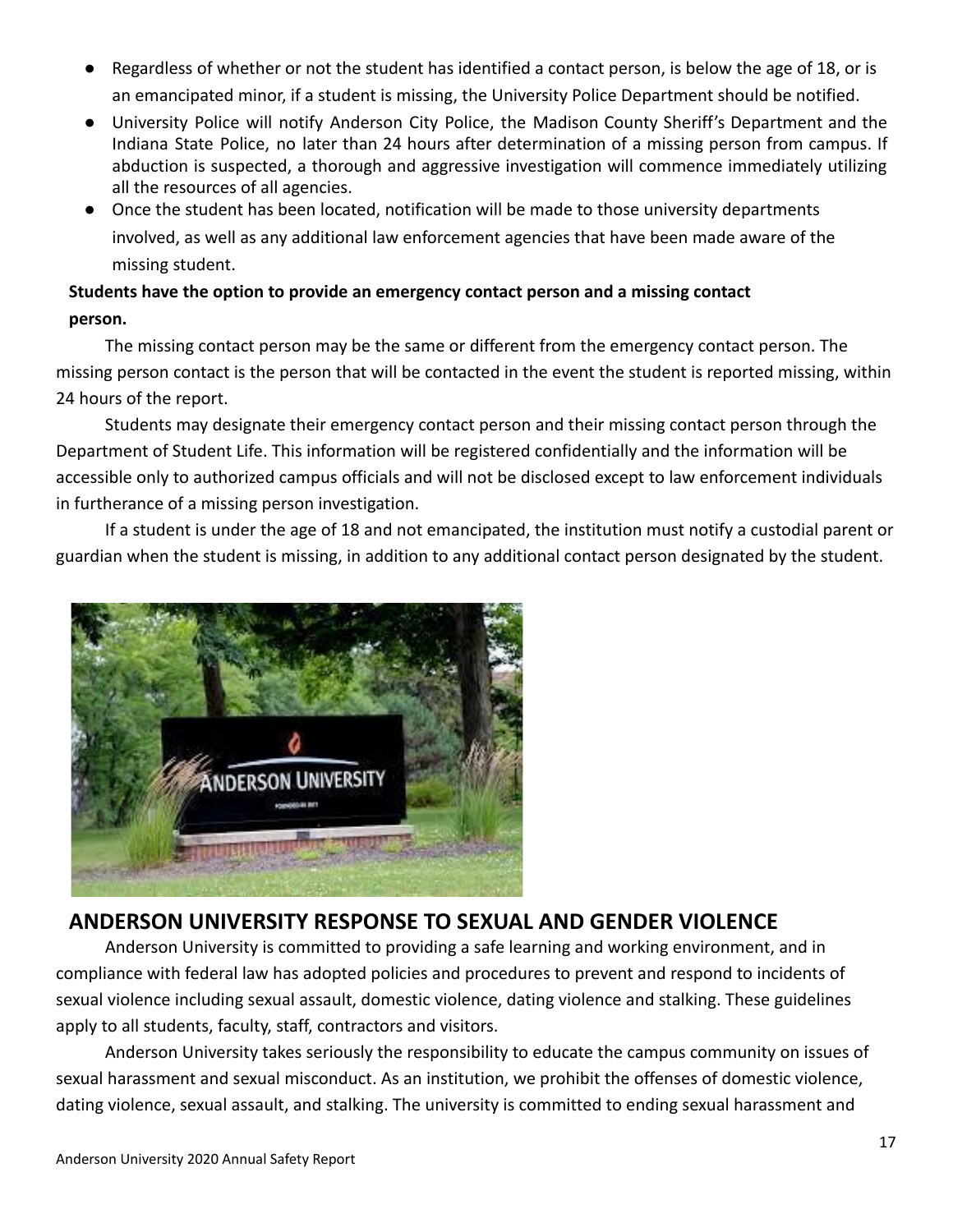sexual violence on campus, supporting victims/survivors and holding those who harm others accountable for their actions.

### **Reporting an Incident**

If a student, employee or visitor has been the victim of an incident of sexual violence they should immediately report it to the Anderson University Police Department, located in the Hardacre Hall, at (765) 641-3333. In the case of an emergency or ongoing threat, if possible, get to a safe location and please report the incident by calling 911.

Students and employees may also report to Tim States, the Title IX Coordinator, located in Decker Hall Room 112, at (765) 641-4133. Students may also report to Student Life, located in Decker Hall room 213, at (765) 641-4070. Anderson University officials will assist any victim in notifying law enforcement, including local police, if they elect to do so. Victims are also entitled not to report to law enforcement. Any student or employee, who reports an incident of sexual violence, whether the offense occurred on or off campus, shall receive a written explanation of their rights and options.

A sexual assault is any sexual act directed against another person, forcibly and/or against that person's will; or not forcibly or against the person's will where the victim is incapable of giving consent, as well as incest or statutory rape. Domestic violence includes felony or misdemeanor crimes of violence committed by a current or former spouse or intimate partner of the victim. Dating violence means violence committed by a person who is or has been in a romantic or intimate relationship with the victim. Stalking is engaging in a course of conduct directed at a specific person that would cause a reasonable person to fear for their safety or the safety of others or suffer substantial emotional distress.

The report may be made at any time by any person (student or non-student–including community members, guests, and visitors) regardless of how long it has been since the incident occurred. Students making a report (whether the victim or a witness) will not be subject to disciplinary action for a violation of the University's alcohol or drug policy, so this need not be a barrier to reporting. This exemption is in accordance with Indiana law (Indiana Lifeline Law) and Anderson University Sexual Misconduct Policy.

When a student or employee reports to the institution that the student or employee has been a victim of dating violence, domestic violence, sexual assault, or stalking, whether the offense occurred on or off campus, the institution will provide the student or employee a written explanation of the student's or employee's rights and options. Victims are provided written notification about options for, and available assistance in, changing academic, living, transportation, and working situations, regardless of whether the victim chooses to report the crime to campus police or local law enforcement.

Anderson University Police Department cooperates fully with local law enforcement and forwards reports of sexual violence to the Madison County Prosecutor for review of criminal charges. Students interested in filing criminal charges may also seek assistance directly from other law enforcement agencies in addition to the University Police. Anderson University will assist a student with contacting other law enforcement agencies. The filing of criminal charges does not preclude pursuing Anderson University policy violation charges.

## **Procedures Victims Should Follow**

If an incident of sexual assault, domestic violence, dating violence or stalking occurs it is important to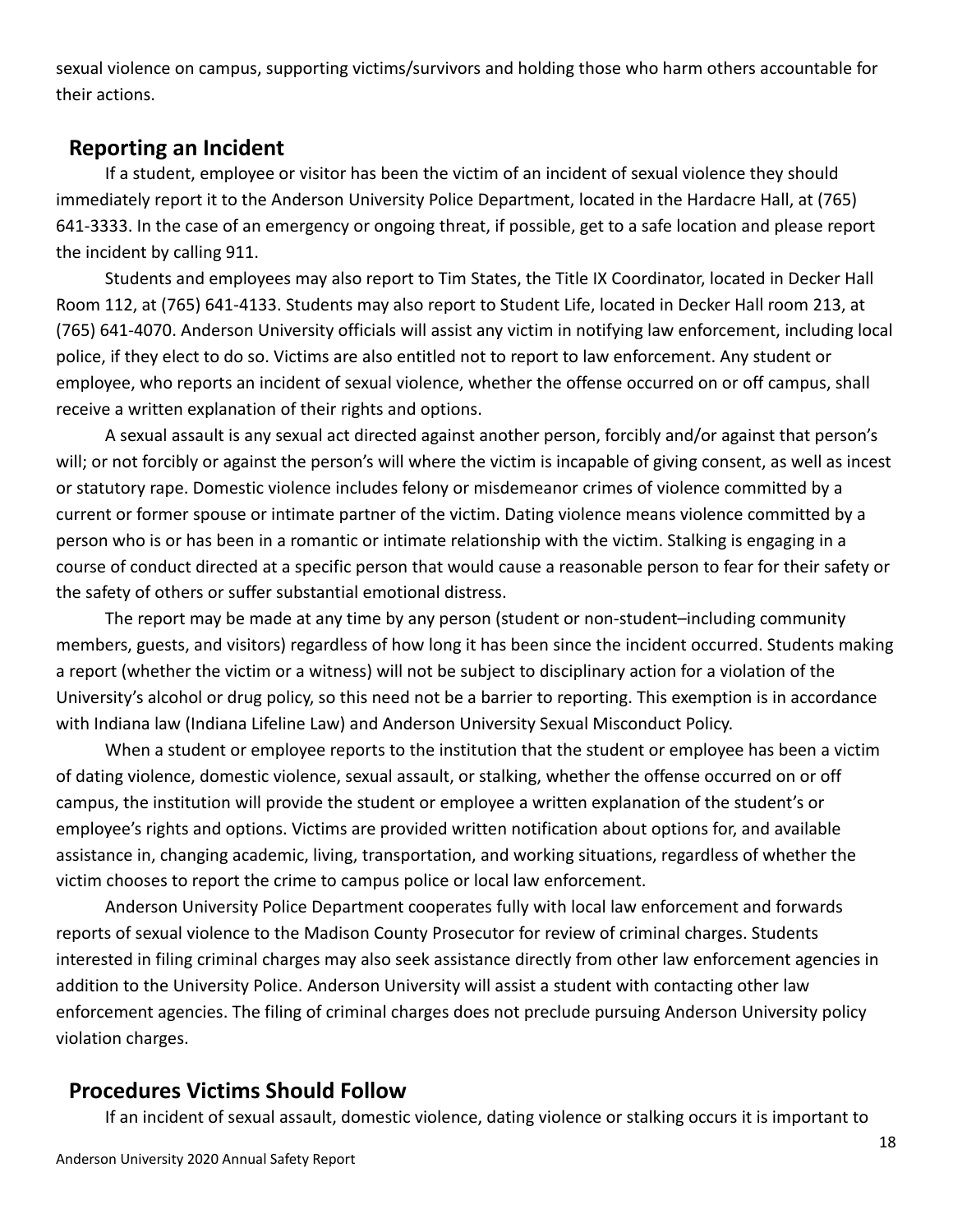preserve evidence to aid in the possibility of a successful criminal prosecution. The victim of a sexual assault should not wash, douche, use the toilet, or change clothing prior to a medical exam. Any clothing removed should be placed in a paper bag. Evidence of violence, such as bruising or other visible injuries, following an incident of domestic or dating violence should be documented including through the preservation of photographic evidence. Evidence of stalking including any communication, such as written notes, voice mail or other electronic communications should be saved and not altered in any way.

## **On and Off Campus Resources**

Both Anderson University and the Anderson community offer important resources to the victims of sexual violence including medical treatment, counseling and advocacy they may wish to utilize. Anderson University Police Officers and Alternatives, Inc. are available to discuss safety plans/security issues with students. University Police and the Department of Student Life can issue "no contact" directives and cooperates fully with local law enforcement and service providers. The Madison County Sexual Assault Treatment Center has trained sexual assault nurse examiners and is available to conduct evidence collection exams at any time. Students may access this resource by contacting the Emergency Department at Anderson Community Hospital. The following resources are available to assist any student free of charge and will help individuals consider their options and navigate any recourse they elect to pursue:

| Anderson University Counseling Services<br>327 College Drive<br>765-641-4203<br>anderson.edu/students/counseling                                                        | Confidential counseling, crisis<br>intervention, referrals, and advocacy for<br>victims of sexual misconduct                                      |
|-------------------------------------------------------------------------------------------------------------------------------------------------------------------------|---------------------------------------------------------------------------------------------------------------------------------------------------|
| Anderson University Health Services<br>307 Cottage Drive<br>765-641-4222<br>anderson.edu/students/health/                                                               | Initial health screening and referral to<br>additional healthcare providers                                                                       |
| Anderson Police Victim Advocate<br>1040 Main Street<br>765-648-6773<br>cityofanderson.com/230/Victims-Assistance                                                        | Crisis intervention, accompany victims to<br>medical treatment and formal statements,<br>assist with protective order, advocacy and<br>referrals  |
| Madison County Sheriff Victim Advocate<br>720 Central Avenue<br>765-646-4078<br>facebook.com/pages/Madison-County-Sheriff-Victim-<br>Assistance-Program/225119237681722 | Crisis intervention, accompany victims to<br>medical treatment and formal statements,<br>assist with protective order, advocacy, and<br>referrals |
| Alternatives, Inc.<br>866-593-9999 (24 hour), 765-643-0200<br>www.alternativesdv.org/                                                                                   | Crisis intervention, advocacy and<br>referrals, counseling, housing, and<br>shelter                                                               |
| Madison County Sexual Assault Treatment Center<br>Community Hospital 1515 N. Madison Avenue<br>765-298-5141<br>www.communityanderson.com/emergency/satc.asp             | Medical/forensic examination and<br>treatment of injury, counseling, and<br>referrals                                                             |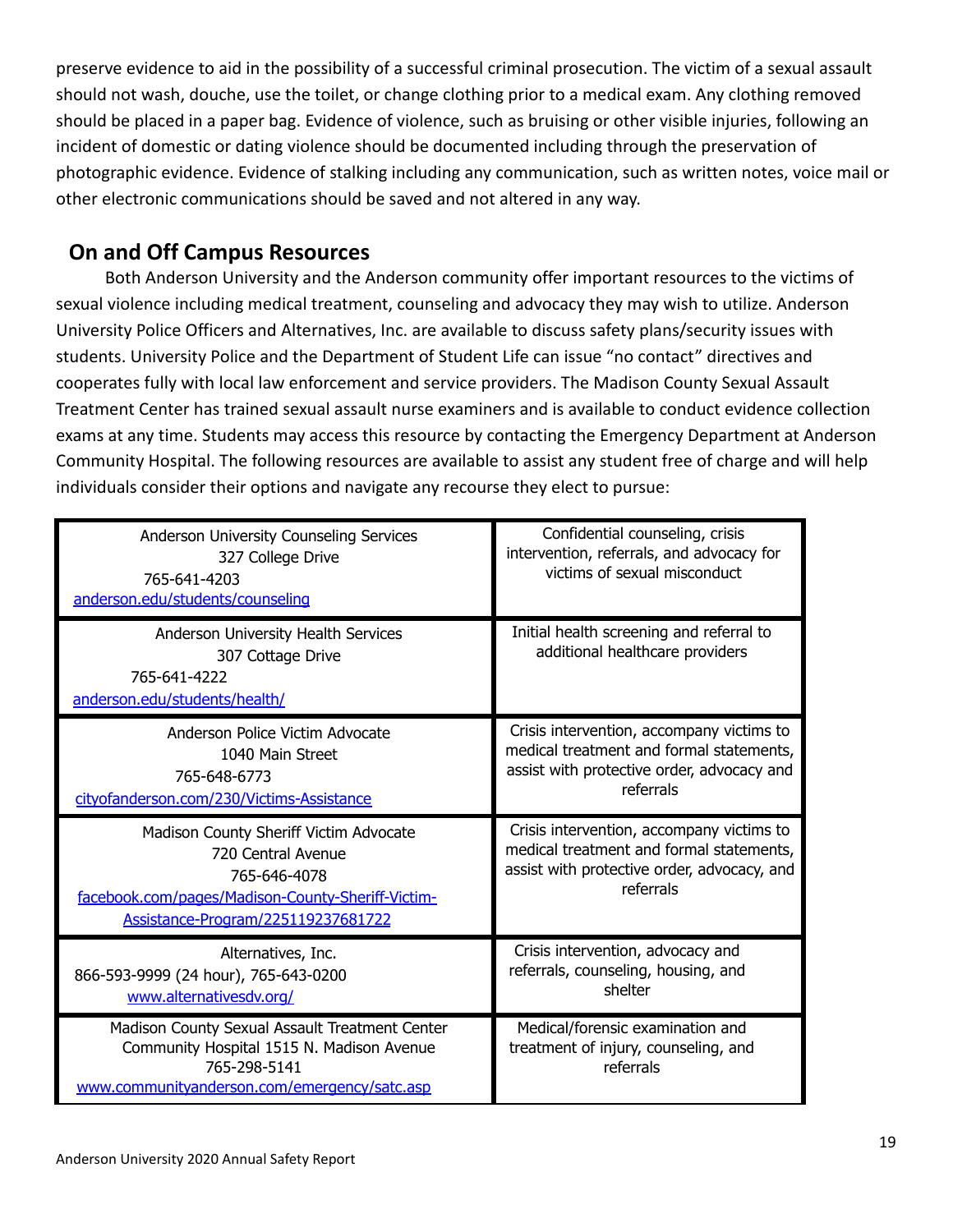## **Education Programs**

Anderson University is committed to increasing the awareness and prevention of sexual violence. Anderson University students are made aware of university resources and policies prohibiting dating/domestic violence, sexual assault, and stalking in several ways: online resources, educational campaigns, campus events, and print resources. All incoming students and new employees are provided with programming and strategies intended to prevent rape, acquaintance rape, sexual assault, domestic violence, dating violence, and stalking before it occurs through the changing of social norms and other approaches; that includes a clear statement that Anderson University prohibits such acts, their definitions, the definition of consent, options for bystander intervention, information about risk reduction, and our policies and procedures for responding to these incidents. Ongoing prevention and awareness campaigns are also offered throughout the year. These programs include:

- Freshmen survival skills including sexual assault during new student orientation
- Campus clarity online training, mandatory as part of the first-year experience course
- Residence hall workshops for on-campus students concerning sexual violence
- Chapel presentation on sexual assault, dating violence, and victim resources
- Bystander intervention training
- S.A.F.E. courses for female students instructing self-defense tactics

Information on victim services on and off campus is available to students in print format from the University Police and the Department of Student Life. The brochure can be viewed at [anderson.edu/security.](http://anderson.edu/security)

## **Definitions**

Sexual misconduct is defined in the Student Handbook as non-consensual sexual contact, relationship violence, sexual battery, rape, deviate sexual conduct, sexual exploitation, stalking, and sexual harassment. The university defines sexual misconduct broadly, to include any form of the following conduct:

- 1) Non-Consensual Sexual Contact: Physical contact of a sexual nature by one person against the will of or without the consent of another.
- 2) Relationship Violence: One or more than one of the following behaviors directed at a current or former partner: (1) physical behaviors such as slapping, pulling hair, punching; (2) verbal abuse; and (3) threats of physical, sexual, or other abuse.
	- a) Dating Violence: Violence committed by a person who is or has been in a social relationship of a romantic or intimate nature with the victim.
	- b) Domestic Violence: A felony or misdemeanor crime of violence committed:
		- i) By a current or former spouse or intimate partner of the victim;
		- ii) By a person with whom the victim shares a child in common;
		- iii) By a person who is cohabitating with, or has cohabitated with, the victim as a spouse or intimate partner;
		- iv) By a person similarly situated to a spouse of the victim under the domestic or family violence laws of the jurisdiction in which the crime of violence occurred; or
		- v) By another person against an adult or youth victim who is protected from that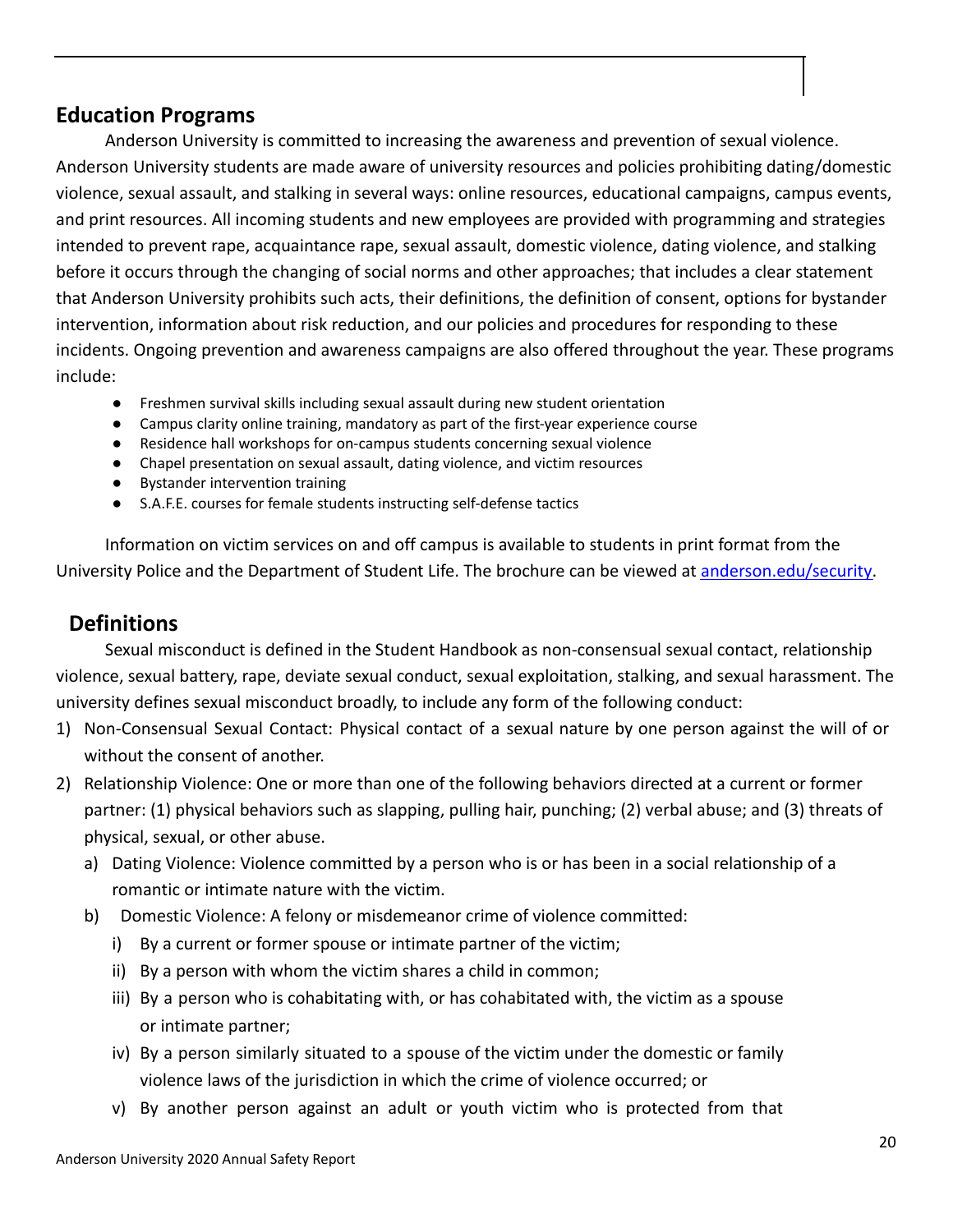person's acts under the domestic or family violence laws of the jurisdiction in which the crime of violence occurred.

- 3) Sexual Battery: Intentional touching another person for the purpose of arousing or satisfying one's own sexual desires or the sexual desires of another person without the consent of or against the will of the person being touched.
- 4) Rape: Knowing or intentional sexual intercourse or other sexual conduct (as defined below) with another person against the will of or without the consent of that person. Acquaintance rape, commonly referred to as "date rape," may occur in the context of a single date, a hook-up, an on-going relationship, or any other interaction between two people when one person forces another to have sex, or takes advantage of him/her while she/he is incapacitated. Other sexual conduct means:
	- a) acts involving a sex organ of one person and the mouth or anus of another person; or
	- b) the penetration of the sex organ or anus of a person by an object.
- 5) Sexual Exploitation: Nonconsensual use of sexual contact by one person with another for his/her own advantage or benefit, or to benefit or advantage anyone other than the person being exploited, and the behavior does not otherwise constitute rape, battery or deviant sexual conduct, or other policy violations. Examples of sexual exploitation include prostituting another student, nonconsensual video or audio taping of sexual activity (such as one person allowing others to secretly watch consensual sex), engaging in voyeurism, and knowingly transmitting an STD or HIV.
- 6) Stalking: A pattern of repeated and unwanted attention, harassment, contact, or any other course of conduct directed at a specific person that would cause a reasonable person to feel fear for the person's safety or the safety of others, or suffer substantial emotional distress. Stalking can include:
	- a) Repeated, unwanted, intrusive, and frightening communications from the perpetrator by phone, mail, email, or other electronic communication.
	- b) Repeatedly leaving or sending the victim unwanted items, presents, or flowers.
	- c) Following or lying in wait for the victim at places such as home, school, work, or recreation place.
	- d) Making direct or indirect threats to harm the victim, the victim's family, friends, or pets.
	- e) Damaging or threatening to damage the victim's property.
	- f) Harassing the victim through the internet.
	- g) Posting information or spreading rumors about the victim on the internet, in a public place, or by word of mouth.
	- h) Obtaining personal information about the victim by accessing public records, using internet search services, hiring private investigators, going through the victim's garbage, following the victim, contacting victim's friends, family, work, neighbors, etc.
- 7) Sexual harassment: Sexual harassment that is unwanted, unwelcome, sexual, sex-based and/or gender-based verbal, written, online and/or physical conduct.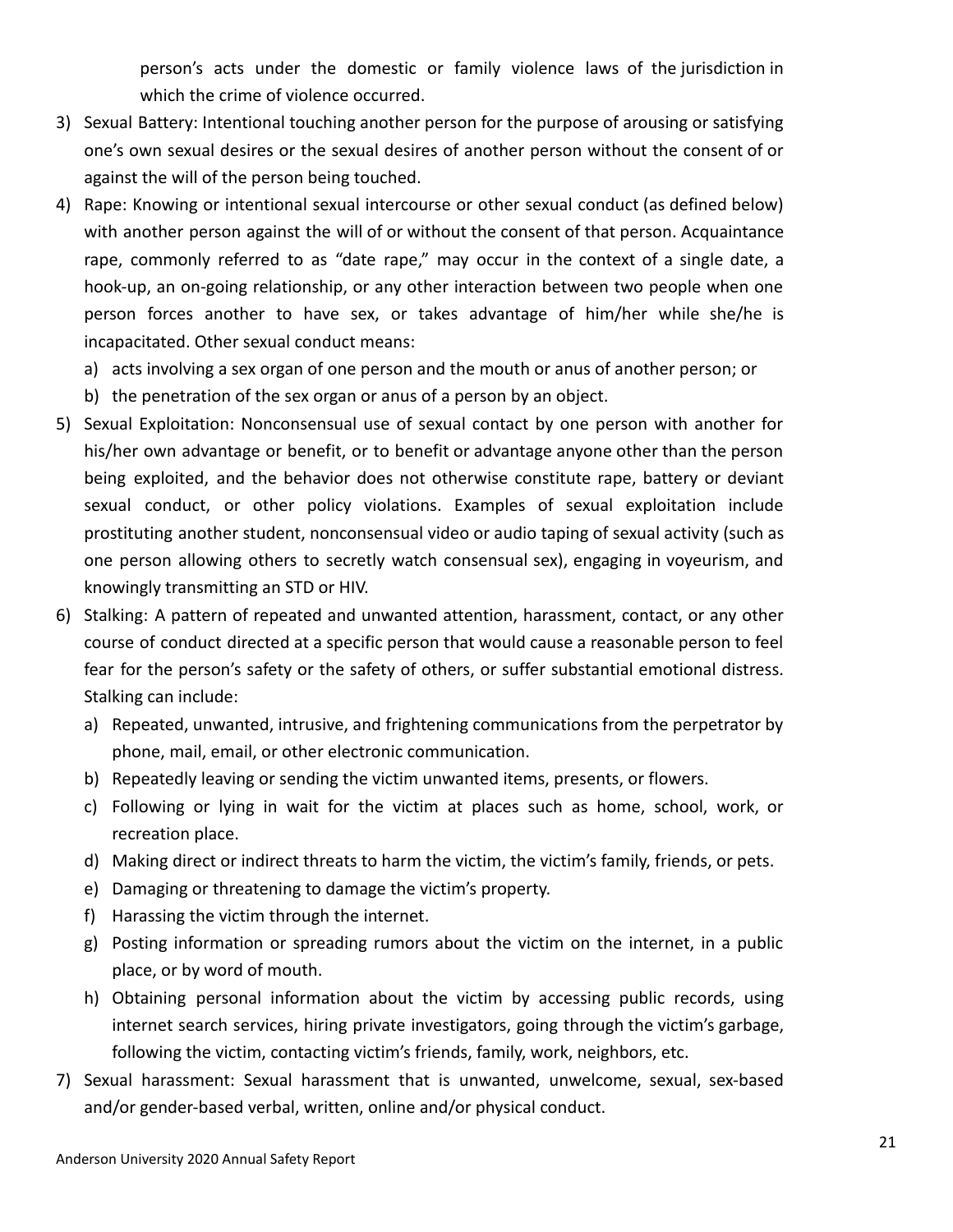### **Consent**

The Sexual Misconduct Policy includes a lengthy explanation of consent as clear, knowing, and voluntary. Consent is active, not passive. Silence, in and of itself, cannot be interpreted as consent. Consent can be given by words or actions, as long as those words or actions create mutually understandable clear permission regarding willingness to engage in and the conditions of sexual activity. Consent to any one form of sexual activity does not automatically imply consent to any other forms of sexual activity. Previous relationships or prior consent do not imply consent to future sexual acts. When it is unclear whether or not someone consents to activity, it is the responsibility of the person who initiates the activity to ensure that his/her partner clearly communicates effective consent. To continue to engage in sexual activity without effective consent from his/her partner is a violation of this policy.

Coercive behavior differs from seductive behavior based on the type of pressure someone uses to get consent from another. Coercing someone into sexual activity violates this policy in the same way as physically forcing someone into a sexual activity. Similarly, engaging in sexual activity with a person one knows or should know is incapacitated is a violation of this policy. Violation of this policy does not require an individual to actively resist a sexual advance or request, but resistance is a clear demonstration of non-consent. Sexual activity that is forced is by definition non-consensual, but lack of physical force or coercion does not indicate consent. Use of alcohol or other drugs will never function to excuse any behavior that violates this policy. This policy is applicable regardless of the sexual orientation and/or gender identity of individuals engaging in sexual activity.

Also included in this section are explanations about force, effective consent, coercion and incapacitation:

- Consent cannot be obtained through force. Force is the use of physical violence and/or imposing on someone physically to gain sexual access. Force also includes threats, intimidation, and coercion that overcome resistance or produce consent).
- Effective consent must be mutually understandable. That is, a reasonable person would have to consider the words or actions of the parties to indicate that there was an agreement to engage in the given activity with each other at the same time. Coercion is unreasonable pressure for sexual activity.
- Coercive behavior differs from seductive behavior based on the type of pressure someone uses to get consent from another. When someone makes it clear that they do not want to have sex, that they want to stop, or that they do not want to go past a certain point of sexual interaction, continued pressure beyond that point can be coercive.
- Incapacitation is an important and specific concept. A person who is incapacitated is incapable of recognizing what is going on around him/her. An incapacitated person is not able to recognize the sexual nature or extent of the situation she/he is in. To engage in sexual activity with a person one knows or should know is incapacitated is a violation of this policy.

## **Bystander Intervention**

Anderson University has a comprehensive approach to increasing awareness and promoting bystander intervention in situations of high-risk alcohol use, potential harassment, and sexual misconduct. Each fall, all first-year students are required to attend a mandatory education program that raises awareness of sexual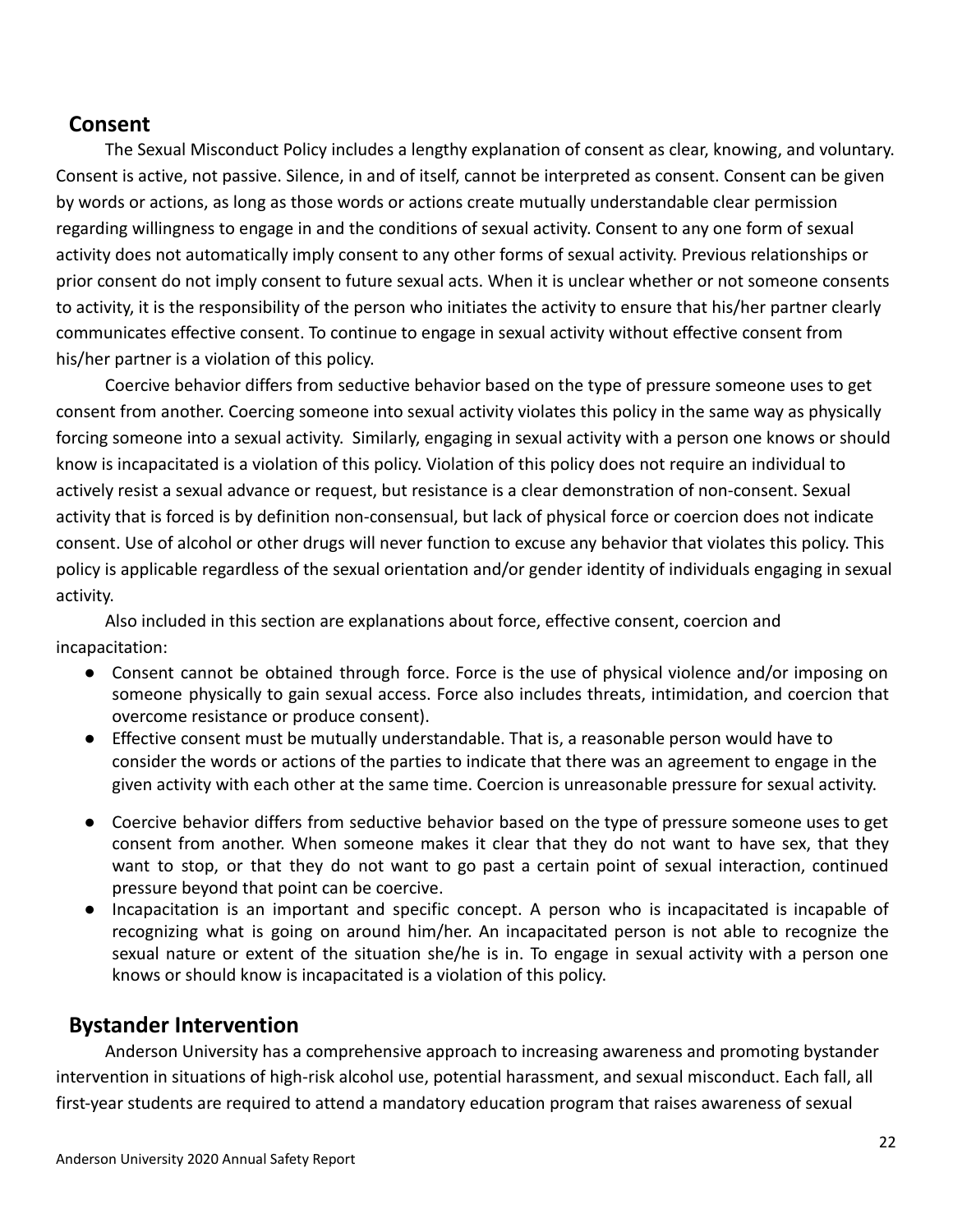violence and introduces students to bystander intervention tactics. Resident Assistants and upper-class mentors receive additional training in bystander intervention, university policies, reporting protocols, and resources on-and off-campus. Educational campaigns promoting bystander intervention in potential dating violence, domestic violence, sexual assault, and stalking situations are displayed throughout campus at various times of the year with assistance from Alternatives, Inc., Madison County Sexual Assault Treatment Center, Anderson Police Department Victim Assistance, and the Madison County Sheriff's Department Victim Assistance program.

## **Conduct Proceedings**

Anderson University strictly prohibits all acts of sexual assault, domestic violence, dating violence, and stalking. In addition to facing criminal action, students, employees, and other affiliates may also face disciplinary action by Anderson University. Individuals found responsible for having committed such a violation face permanent expulsion, termination of employment, suspension, probation, no-contact orders, restitution, and/or mandatory counseling. Incidents involving accused students will be handled by the Title IX Office and Student Affairs, and incidents involving accused employees/affiliates will be handled by the Title IX Office and Office of Work Life Engagement.

All conduct proceedings, whether the conduct is reported to have occurred on or off campus, shall provide a prompt, fair, and impartial investigation and resolution by officials who have received annual training on the nature of the types of cases they are handling, on how to conduct an investigation, and conduct a hearing in a manner that protects the safety of victims and promotes accountability. Determination of responsibility shall be made by the Title IX staff using the preponderance of the evidence standard, which means that it is more likely than not that the alleged misconduct occurred.

In all proceedings, including any related meetings, both the accused and accuser are entitled to the same opportunities to have others present including the right to be accompanied by an advisor of their choice. Both the accused and accuser shall simultaneously be informed in writing of the outcome made by Tim States, the Title IX Coordinator, of procedures for appealing the results of the outcome, of any change to the results that occurs prior to the time that they become final, and when such results become final. Disclosure of the outcome shall be made to both parties unconditionally, and each shall be free to share or not share the details with any third parties.

#### **Sexual Misconduct Policy**

Anderson University affirms its commitment to Christian higher education and a work/learning environment that encourages and enables individuals to strive for excellence. Sexual misconduct is damaging to this environment, a violation of law and university policy. Sexual misconduct in any form will not be tolerated and will be dealt with promptly. The university has appointed a Title IX coordinator responsible for implementing the Anderson University Sexual Misconduct Policy and Procedures. The Title IX coordinator is the director of Work Life Engagement.

Anderson University defines sexual misconduct to include a broad spectrum of violent behaviors including, but not limited to, dating and/or domestic violence, stalking, voyeurism, sexual battery, rape, sexual harassment, or any other nonconsensual sexually-related conduct. The university also prohibits gender-based harassment, which may include acts of verbal, nonverbal, or physical aggression, intimidation, or hostility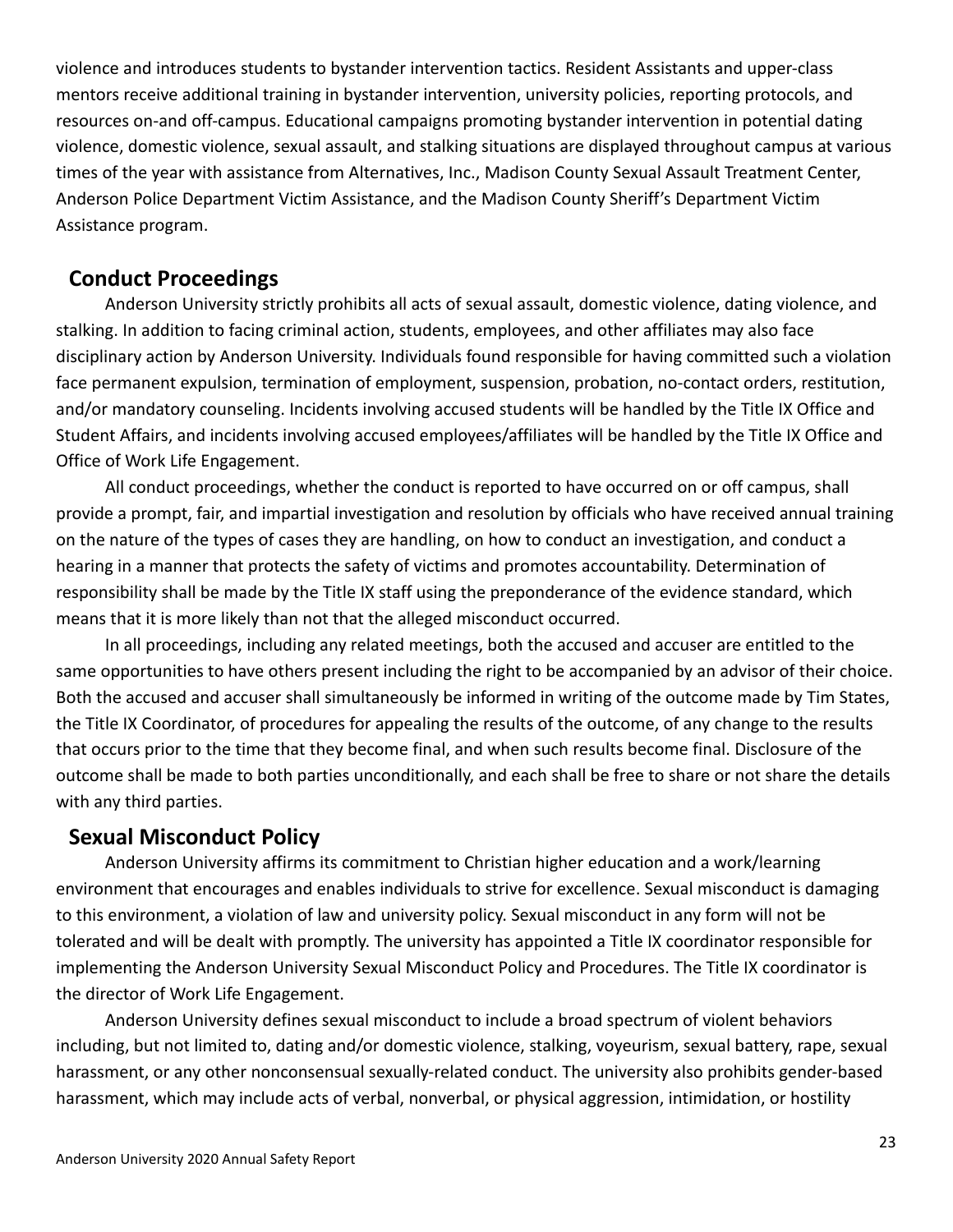based on sex or sex-stereotyping, even if those acts do not involve physical conduct.

For the purposes of this report, we will focus on the sexual harassment and sexual misconduct policies, protocols and processes that affect students of Anderson University, as opposed to employment protocols, which detail how incidents of sexual harassment and sexual violence are addressed in the employee handbook when University employees are directly involved. The Anderson University Sexual Misconduct Policy details the student disciplinary process and explains that survivors of sexual violence have rights, including the right to receive assistance from University officials and staff with any necessary adjustments/accommodations to living and/or academic situations if such changes are reasonable, regardless of whether or not they choose to report. Anderson University's Sexual Misconduct Policy may be viewed in the Student Handbook available on the university website at: [anderson.edu/student-handbook.](http://anderson.edu/student-handbook)

## **COMMITMENT TO ADDRESSING SEXUAL MISCONDUCT**

Anderson University does not tolerate sexual misconduct or abuse, such as sexual assault, rape or any other forms of nonconsensual sexual activity. Sexual misconduct in any form violates the Student Code of Conduct and Sexual Misconduct policy. Violations of this policy are subject to disciplinary sanctions through the Office of Dean of Students.

The University provides the following rights to all sexual assault victims:

- Upon request, Anderson University will make any reasonable change to a victim's academic, living, transportation, and/or working situation.
- The victim and the accused will receive a written explanation of their rights and options.
- Both the complainant and the respondent will have the same opportunities to have others present during the conduct proceedings.
- The University will ensure that the complainant and the respondent both receive a written notice of the final determination of the investigation.
- If desired, University Police will assist the victim in contacting local law enforcement authorities.
- On campus counseling services are available to students through Counseling Services.
- Students who have been subject to sexual assault, sexual violence, or sexual harassment may request to withdraw from a semester or individual courses.

## **University Procedures for Responding to Reports of Sexual Assault**

If you or someone you know is the victim of a sexual assault, the victim has several rights, including:

- The right to report the incident to the University Police or local authorities. The university will assist victims in notifying either the university or local police. Filing a police report does not mean the victim must pursue criminal charges. The victim maintains his or her rights throughout the process.
- In addition to the campus services listed below, there are also several community service organizations that can provide counseling, mental health, and other related services to sexual assault victims. Student Affairs can assist with connecting victims to these services.

## **INDIANA SEX OFFENDER REGISTRY**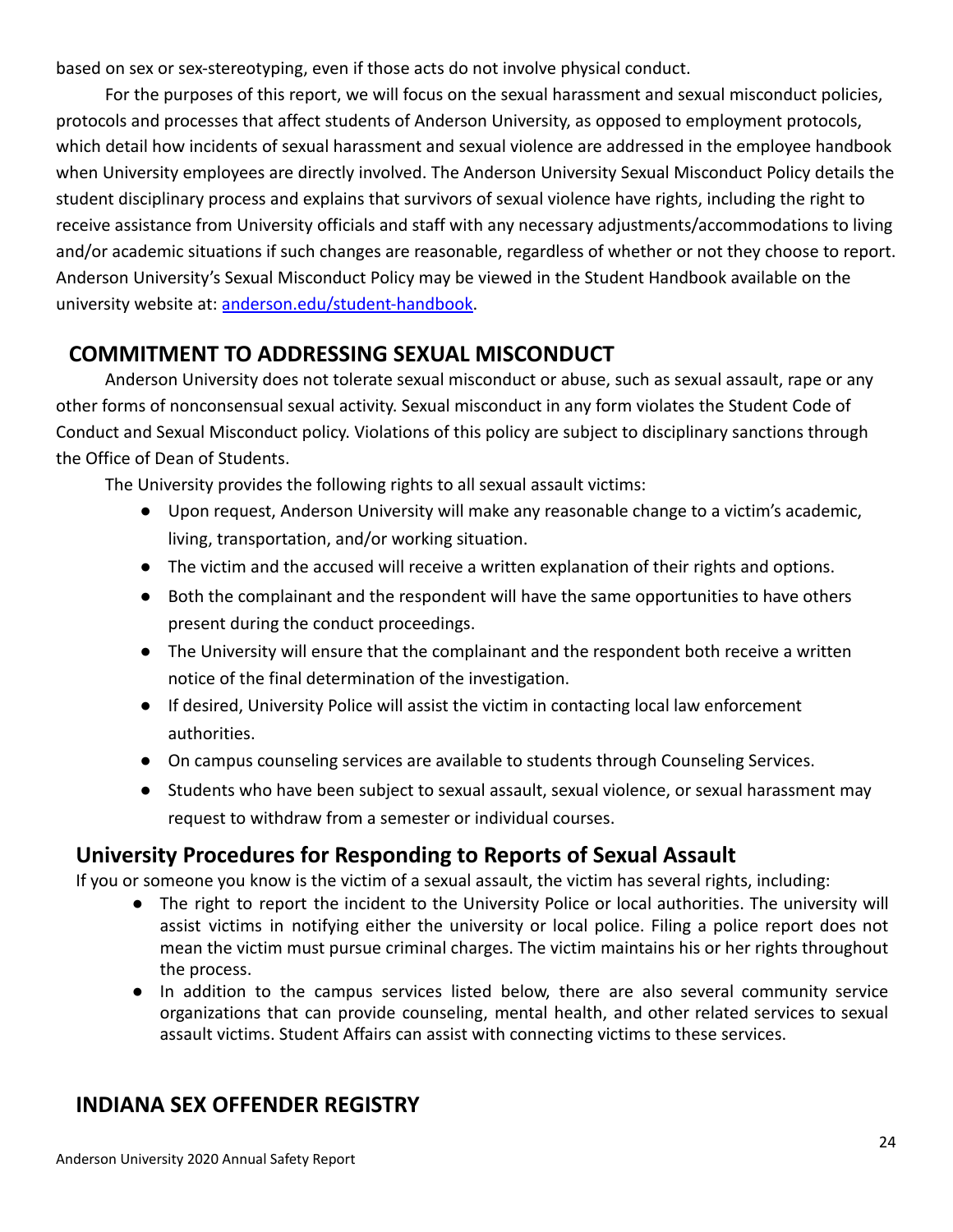The Sexually Violent Offender Registration Act requires educational institutions to provide notification in an annual campus security report specifying where information regarding sexual offenders may be obtained. The campus community should be advised that sex offender information is provided by the state through each County Sheriff and may be obtained by accessing to the Indiana Sex and Violent Offender Registry at [http://www.crimewatch.net/indiana.php.](http://www.crimewatch.net/indiana.php)

## **STATE OF INDIANA VICTIM'S RIGHTS**

### **IC 35-40-5-1 Right to fairness, dignity, and respect; right to freedom from harassment and intimidation**

A victim has the right to be: (1) treated with fairness, dignity, and respect; and (2) free from intimidation, harassment, and abuse, throughout the criminal justice process.

### **IC 35-40-5-2 Release or escape from custody of perpetrator**

(a) A victim has the right to be informed, upon request, when a person who is released from custody or has escaped is (1) accused of committing, or (2) convicted of committing a crime perpetrated directly against the victim.

(b) Whenever a person accused or convicted of committing a crime is released or escapes from the custody of a mental health treatment agency or a hospital that is not operated by a county sheriff or the department of correction, the court committing the accused or convicted person to the mental health treatment agency or hospital shall carry out this section to inform the victim of the release or escape. The mental health treatment agency or hospital shall provide the court with sufficient information about the release or escape to allow the court to carry out this section.

## **IC 35-40-5-3 Right to confer with prosecuting attorney's office**

This section applies if either of the following has occurred:

- (1) The alleged felony or delinquent act that would have been a felony if committed by an adult was directly perpetrated against the victim.
- (2) The alleged felony, misdemeanor, or delinquent act that would have been a felony or misdemeanor if committed by an adult was: (A) a violation of IC 35-42-2 (offenses against the person), IC 35-45-2-1 (intimidation), IC 35-45-2-2 (harassment), IC 35-46-1-15.1 (invasion of privacy), or IC 35-47-4-3 (pointing a firearm); and (B) directly perpetrated against the victim by a person who (i) is or was a spouse of the victim, (ii) is or was living as if a spouse of the victim, or (iii) has a child in common with the victim.
- (3) The alleged misdemeanor or delinquent act that would have been a misdemeanor if committed by an adult, other than a misdemeanor described in subdivision, was directly perpetrated against the victim, and the victim has complied with the notice requirements under IC 35-40-10. A victim has the right to confer with a representative of the prosecuting attorney's office: (1) after a crime allegedly committed against the victim has been charged, (2) before the trial of a crime allegedly committed against the victim, and (3) before any disposition of a criminal case involving the victim. This right does not include the authority to direct the prosecution of a criminal case involving the victim.

### **IC 35-40-5-4 Consideration of victim's safety**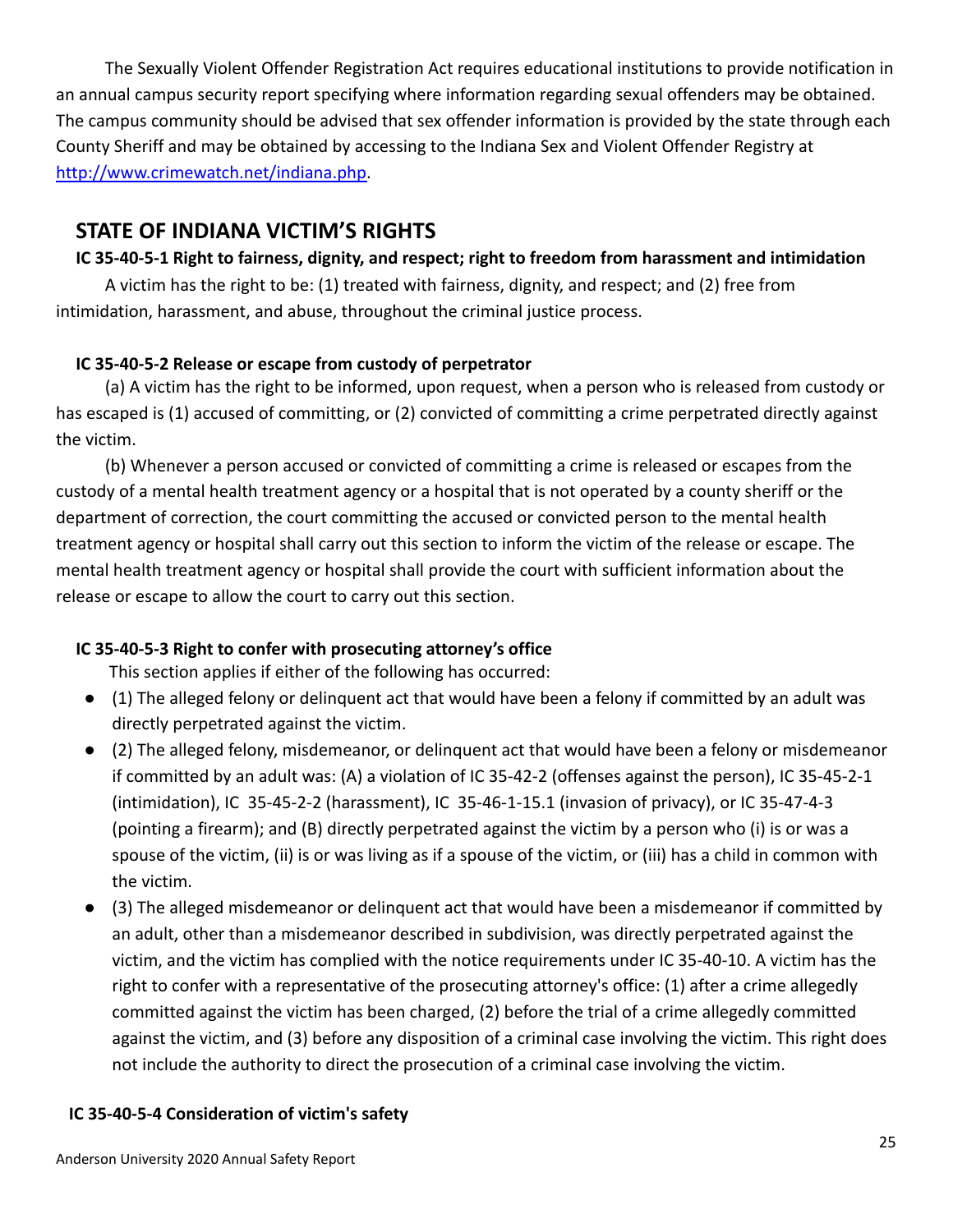A victim has the right to have his/her safety considered in determining release from custody of a person accused of committing a crime against him/her.

#### **IC 35-40-5-5 Right to be heard at sentencing or release**

A victim has the right to be heard at any proceeding involving sentencing, a post-conviction release decision, or a pre-conviction release decision under a forensic diversion program.

### **IC 35-40-5-6 Presentence reports**

(1) A victim has the right to make a written or oral statement for use in preparation of the presentence report. (2) Notwithstanding IC 35-38-1-13, the victim has the right to read presentence reports relating to the crime committed against the victim, except those parts of the reports containing the following: (a) the source of confidential information, (b) information about another victim, and (c) other information determined confidential or privileged by the judge in a proceeding. The information given to the victim must afford the victim a fair opportunity to respond to the material included in the presentence report.

### **IC 35-40-5-7 Order of restitution**

A victim has the right to pursue an order of restitution and other civil remedies against the person convicted of a crime against the victim.

### **IC 35-40-5-8 Right to information about criminal case or perpetrator**

A victim has the right to information, upon request, about the disposition of the criminal case involving the victim or the conviction, sentence, and release of a person accused of committing a crime against the victim.

### **IC 35-40-5-9 Right to be informed of victim's rights**

A victim has the right to be informed of the victim's constitutional and statutory rights.

## **IC 35-40-5-11 Defense interview with child victims of sex crimes**

This section applies only to a child less than sixteen (16) years of age who is the victim or alleged victim of a sex offense (as defined in IC 11-8-8-5.2). As used in this section, "defense counsel" includes an agent of: (1) the defense counsel or (2) the defendant. After charges are filed against a defendant, if defense counsel would like to interview a child described in subsection, the defendant or defense counsel must contact the prosecuting attorney. The child has the right under section 3 of this chapter to confer with the prosecuting attorney before the interview occurs. The prosecuting attorney may not instruct the child not to speak with defense counsel. If the parties are unable to agree to the terms of the interview, the parties may petition the court for a hearing on the terms of the interview prior to the interview taking place. The court shall review the terms suggested by the parties and consider the age of the child, any special considerations, and the rights of victims provided by IC 35-40-5-1 in setting reasonable terms for the interview.

## **INDIANA RAPE AND SEXUAL ASSAULT LAWS**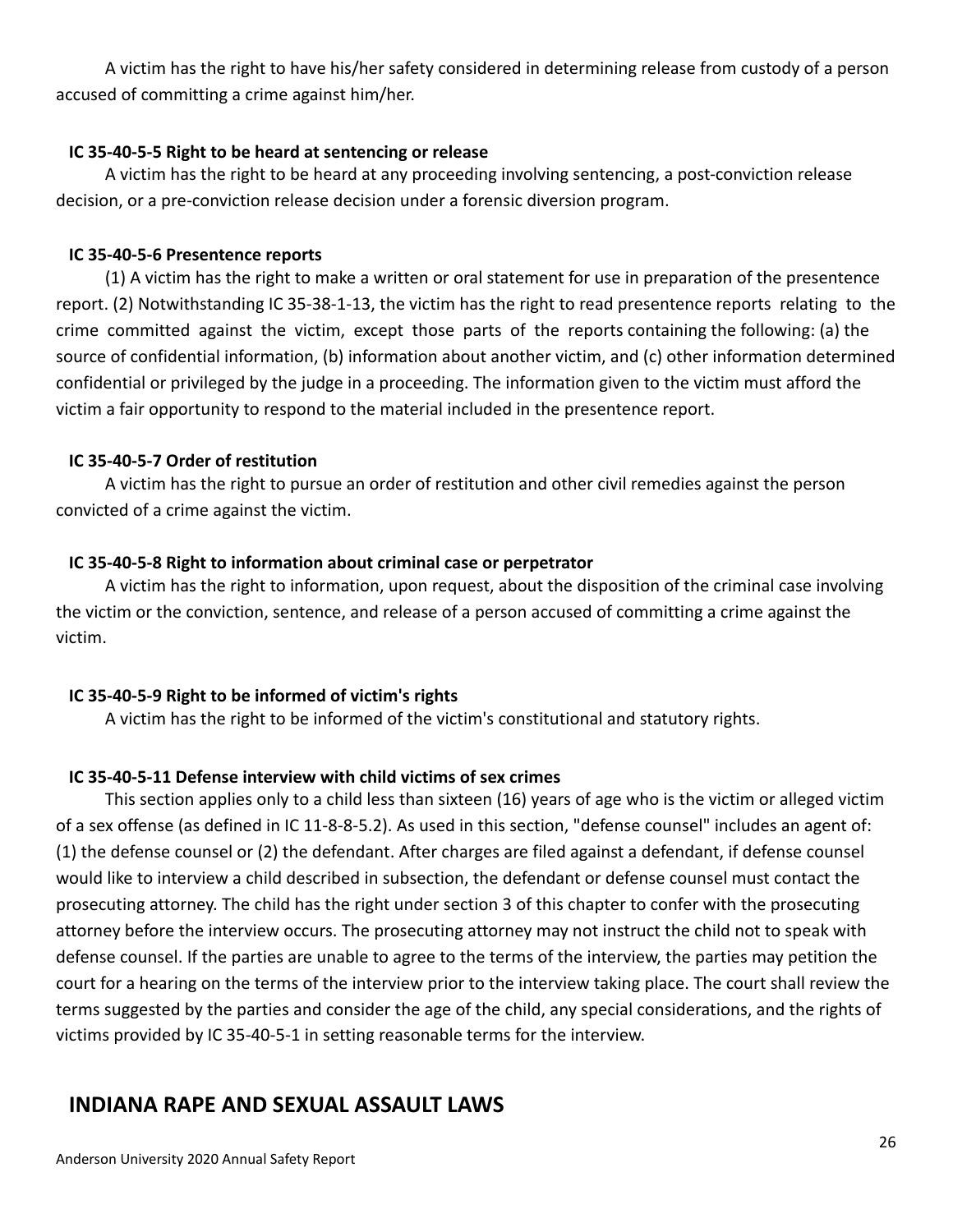The following information on recently revised Indiana's laws regarding sexual assault, domestic violence, and stalking is provided in accordance with the VAWA Amendments to the Clery Act.

### **IC 35-42-4-1 Rape**

(A) Except as provided in subsection B, a person who knowingly or intentionally has sexual intercourse with another person or knowingly or intentionally causes another person to perform or submit to other sexual conduct (as defined in IC 35-31.5-2-221.5) when: (1) the other person is compelled by force or imminent threat of force; (2) the other person is unaware that the sexual intercourse or other sexual conduct (as defined in IC 35-31.5-2-221.5) is occurring; or (3) the other person is so mentally disabled or deficient that consent to sexual intercourse or other sexual conduct (as defined in IC 35-31.5-2-221. 5) cannot be given; or commits rape, it is considered a Level 3 felony. (B) An offense described in subsection A is a Level 1 felony if: (1) it is committed by using or threatening the use of deadly force; (2) it is committed while armed with a deadly weapon; (3) it results in serious bodily injury to a person other than a defendant; or (4) the commission of the offense is facilitated by furnishing the victim, without the victim's knowledge, with a drug (as defined in IC 16-42-19-2(1)) or a controlled substance (as defined in IC 35-48-1-9) or knowing that the victim was furnished with the drug or controlled substance without the victim's knowledge.

\* Indiana legal code does not define or elaborate on the meaning of "consent."

### **IC 35-31.5-2-221.5 Other Sexual Conduct**

Other sexual conduct means an act involving: (1) a sex organ of one person and the mouth or anus of another person, or (2) the penetration of the sex organ or anus of a person by an object.

### **IC 35-42-4-8 Sexual Battery**

(a) A person who, with intent to arouse or satisfy the person's own sexual desires or the sexual desires of another person: (1) touches another person when that person is: (A) compelled to submit to the touching by force or the imminent threat of force; or (B) so mentally disabled or deficient that consent to the touching cannot be given; or (2) touches another person's genitals, pubic area, buttocks, or female breast when that person is unaware that the touching is occurring, commits sexual battery, a Level 6 felony. (b) An offense described in subsection (a) is a Level 4 felony if: (1) it is committed by using or threatening the use of deadly force; (2) it is committed while armed with a deadly weapon; or (3) the commission of the offense is facilitated by furnishing the victim, without the victim's knowledge, with a drug (as defined in IC 16-42-19-2(1)) or a controlled substance (as defined in IC 35-48-1-9) or knowing that the victim was furnished with the drug or controlled substance without the victim's knowledge.

## **IC 35-45-10-1 Stalking**

As used in this chapter, "stalking" means a knowing or an intentional course of conduct involving repeated or continuing harassment of another person that would cause a reasonable person to feel terrorized, frightened, intimidated, or threatened and that actually causes the victim to feel terrorized, frightened, intimidated, or threatened. The term does not include statutorily or constitutionally protected activity.

### **IC 35-45-10-5 Criminal stalking**

(a) A person who stalks another person commits stalking, a Level 6 felony. (b) The offense is a Level 5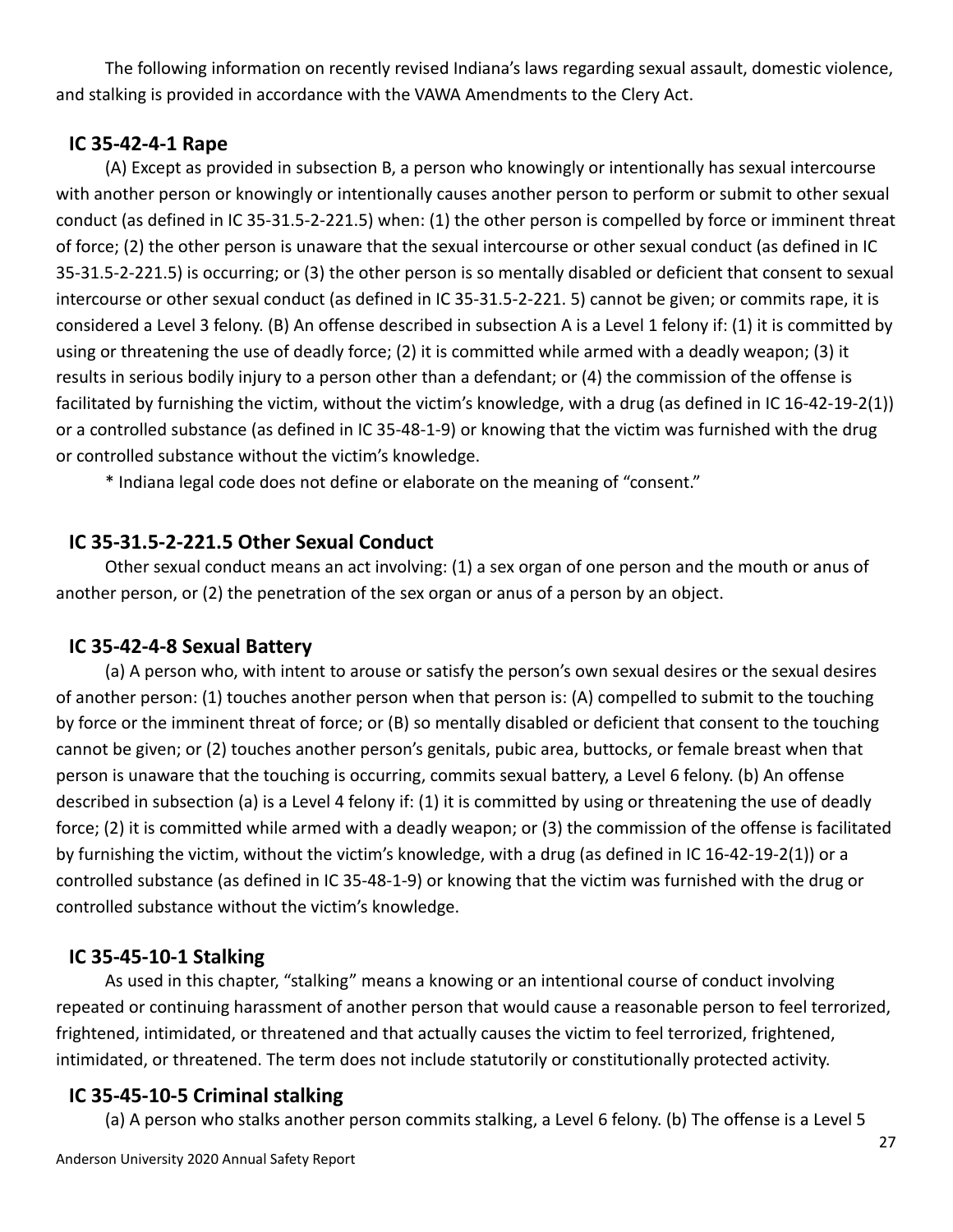felony if at least one of the following applies: (1) A person: (A) stalks a victim, and/or (B) makes an explicit or an implicit threat with the intent to place the victim in reasonable fear of: (i) sexual battery (as defined in IC 35-42-4-8); (ii) serious bodily injury; or (iii) death. (2) A protective order to prevent domestic or family violence, a no contact order, or other judicial order under any of the following statutes has been issued by the court to protect the same victim or victims from the person and the person has been given actual notice of the order: (A) IC 31-15 and IC 34-26-5 or IC 31-1-11.5 before its repeal (dissolution of marriage and legal separation). (B) IC 31-34, IC 31-37, or IC 31-6-4 before its repeal (delinquent children and children in need of services). (C) IC 31-32 or IC 31-6-7 before its repeal (procedure in juvenile court). (D) IC 34-26-5 or IC 34-26-2 and IC 34-4-5.1 before their repeal (protective order to prevent abuse). (E) IC 34-26-6 (workplace violence restraining orders). (3) The person's stalking of another person violates an order issued as a condition of pretrial release, including release on bail or personal recognizance, or pretrial diversion if the person has been given actual notice of the order. (4) The person's stalking of another person violates a no contact order issued as a condition of probation if the person has been given actual notice of the order. (5) The person's stalking of another person violates a protective order issued under IC 31-14-16-1 and IC 34-26-5 in a paternity action if the person has been given actual notice of the order. (6) The person's stalking of another person violates an order issued in another state that is substantially similar to an order described in subdivisions (2) through (5) if the person has been given actual notice of the order. (7) The person's stalking of another person violates an order that is substantially similar to an order described in subdivisions (2) through (5) and is issued by an Indian: (A) tribe; (B) band; © pueblo; (D) nation; or (E) organized group or community, including an Alaska Native village or regional or village corporation as defined in or established under the Alaska Native Claims Settlement Act (43 U.S.C. 1601 et seq.); that is recognized as eligible for the special programs and services provided by the United States to Indians because of their special status as Indians if the person has been given actual notice of the order. (8) A criminal complaint of stalking that concerns an act by the person against the same victim or victims is pending in a court and the person has been given actual notice of the complaint. (c) The offense is a Level 4 felony if: (1) the act or acts were committed while the person was armed with a deadly weapon; or (2) the person has an unrelated conviction for an offense under this section against the same victim or victims.

### **IC 35-42-2-1.3 Domestic battery**

(a) A person who knowingly or intentionally touches an individual who: (1) is or was a spouse of the other person; (2) is or was living as if a spouse of the other person as provided in subsection c; or (3) has a child in common with the other person; in a rude, insolent, or angry manner that results in bodily injury to the person described in subdivision (1), (2), or (3) commits domestic battery, a Class A misdemeanor. (b) However, the offense under subsection (a) is a Level 6 felony if the person who committed the offense: (1) has a previous, unrelated conviction: (A) under this section (or IC 35-42-2-1(a)(2)(E)) before that provision was removed by P.L.188-1999, SECTION 5); or(B) in any other jurisdiction, including a military court, in which the elements of the crime for which the conviction was entered are substantially similar to the elements described in this section; or (2) committed the offense in the physical presence of a child less than 16 years of age, knowing that the child was present and might be able to see or hear the offense. (c) In considering whether a person is or was living as a spouse of another individual for purposes of subsection (a)(2), the court shall review: (1) the duration of the relationship; (2) the frequency of contact; (3) the financial interdependence; (4) whether or not the two (2) individuals are raising children together; (5) whether or not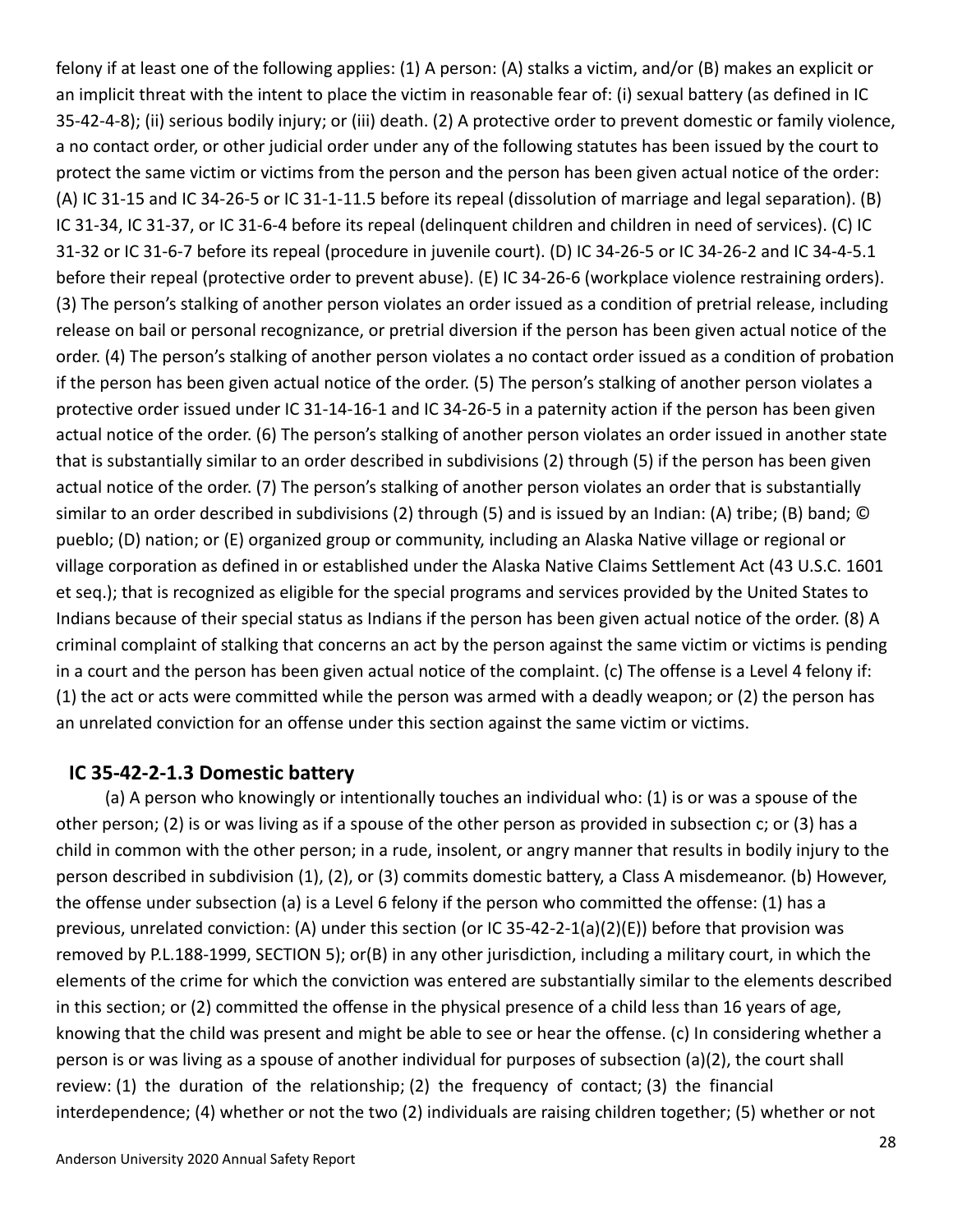the two (2) individuals have engaged in tasks directed toward maintaining a common household; and (6) other factors the court considers relevant.

### **IC 35-42-2-1 Battery**

(a) As used in this section, "Public Safety official" means: (1) a law enforcement department, including an alcoholic beverage enforcement department; (2) an employee of a penal facility or a juvenile detention facility (as defined in IC 31-9-2-71); (3) an employee of the department of correction; (4) a probation Department; (5) a parole Department;(6) a community corrections worker; (7) a home detention Department; (8) a department of child services employee; (9) a firefighter; or(10) an emergency medical services provider. (b) Except as provided in subsections (c) through (j), a person who knowingly or intentionally: (1) touches another person in a rude, insolent, or angry manner; or (2) in a rude, insolent, or angry manner places any bodily fluid or waste on another person; commits battery, a Class B misdemeanor. (c) The offense described in subsection (b)(1) or (b)(2) is a Class A misdemeanor if it results in bodily injury to any other person. (d) The offense described in subsection (b)(1) or (b)(2) is a Level 6 felony if one (1) or more of the following apply: (1) The offense results in moderate bodily injury to any other person. (2) The offense is committed against a University Police official while the official is engaged in the official's official duty. (3) The offense is committed against a person less than fourteen (14) years of age and is committed by a person at least 18 years of age. (4) The offense is committed against a person of any age who has a mental or physical disability and is committed by a person having the care of the person with the mental or physical disability, whether the care is assumed voluntarily or because of a legal obligation. (5) The offense is committed against an endangered adult (as defined in IC 12-10-3-2). (6) The offense is committed against a family or household member (as defined in IC 35-31.5-2-128) if the person who committed the offense: (A) is at least 18 years of age; and (B) committed the offense in the physical presence of a child less than 16 years of age, knowing that the child was present and might be able to see or hear the offense. (e) The offense described in subsection (b)(2) is a Level 6 felony if the person knew or recklessly failed to know that the bodily fluid or waste placed on another person was infected with hepatitis, tuberculosis, or human immunodeficiency virus. (f) The offense described in subsection (b)(1) or (b)(2) is a Level 5 felony if one or more of the following apply: (1) The offense results in serious bodily injury to another person. (2) The offense is committed with a deadly weapon. (3) The offense results in bodily injury to a pregnant woman if the person knew of the pregnancy. (4) The person has a previous conviction for battery against the same victim. (5) The offense results in bodily injury to one (1) or more of the following: (A) A University Police official while the official is engaged in the official's official duties. (B) A person less than 14 years of age if the offense is committed by a person at least 18 years of age. (C) A person who has a mental or physical disability if the offense is committed by an individual having care of the person with the disability, regardless of whether the care is assumed voluntarily or because of a legal obligation. (D) An endangered adult (as defined in IC 12-10-3-2). (g) The offense described in subsection (b)(2) is a Level 5 felony if: (1) the person knew or recklessly failed to know that the bodily fluid or waste placed on another person was infected with hepatitis, tuberculosis, or human immunodeficiency virus; and (2) the person placed the bodily fluid or waste on a public safety official. (h) The offense described in subsection (b)(1) or (b)(2) is a Level 4 felony if it results in serious bodily injury to an endangered adult (as defined in IC 12-10-3-2). (i) The offense described in subsection (b)(1) or (b)(2) is a Level 3 felony if it results in serious bodily injury to a person less than 14 years of age if the offense is committed by a person at least 18 years of age. (j) The offense described in subsection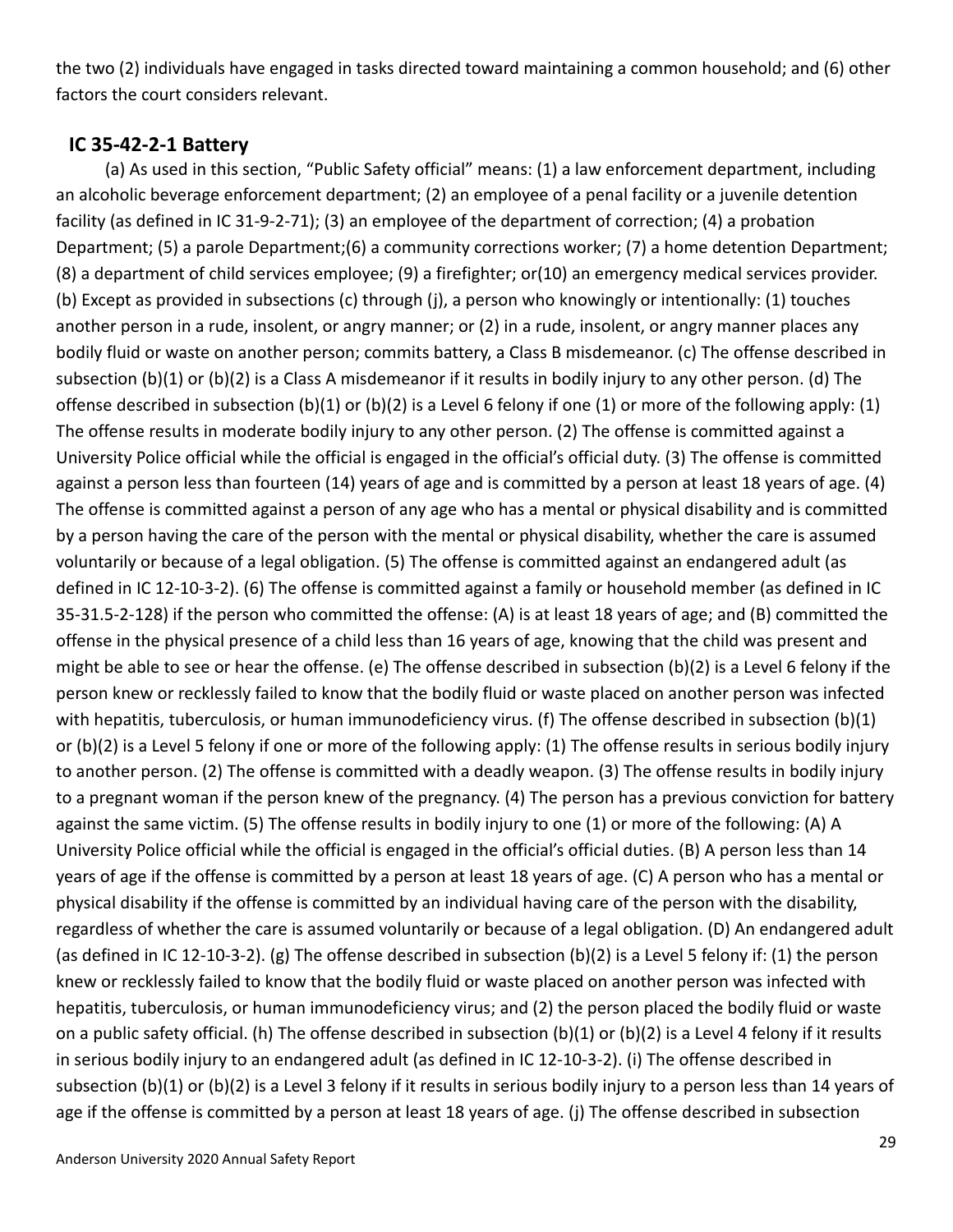(b)(1) or (b)(2) is a Level 2 felony if it results in the death of one (1) or more of the following: (1) A person less than 14 years of age if the offense is committed by a person at least 18 years of age. (2) An endangered adult (as defined in IC 12-10-3-2).

## **IC 35-45-2-1 Intimidation**

(a) A person who communicates a threat to another person, with the intent: (1) that the other person engage in conduct against the other person's will; (2) that the other person be placed in fear of retaliation for a prior lawful act; or (3) of: (A) causing: (i) a dwelling, building, or another other structure; or (ii) a vehicle; to be evacuated; or (B) interfering with the occupancy of: (i) a dwelling, building, or other structure; or (ii) a vehicle; commits intimidation, a Class A misdemeanor. (b) However, the offense is a: (1) Level 6 felony if: (A) the threat is to commit a forcible felony; (B) the person to whom the threat is communicated: (i) is a law enforcement officer; (ii) is a witness (or the spouse or child of a witness) in any pending criminal proceeding against the person making the threat; (iii) is an employee of a school or school corporation;(iv) is a community policing volunteer; (v) is an employee of a court; (vi) is an employee of a probation department; (vii) is an employee of a community corrections program; (viii) is an employee of a hospital, church, or religious organization; or (ix) is a person that owns a building or structure that is open to the public or is an employee of the person; and, except as provided in item (ii), the threat is communicated to the person because of the occupation, profession, employment status, or ownership status of the person as described in items (i) through (ix) or based on an act taken by the person within the scope of the occupation, profession, employment status, or ownership status of the person; (C) the person has a prior unrelated conviction for an offense under this section concerning the same victim; or (D) the threat is communicated using property, including electronic equipment or systems, of a school corporation or other governmental entity; and (2) Level 5 felony if: (A) while committing it, the person draws or uses a deadly weapon; or (B) the person to whom the threat is communicated: (i) is a judge or bailiff of any court; or (ii) is a prosecuting attorney or a deputy prosecuting attorney. (c) "Communicates" includes posting a message electronically, including on a social networking web site (as defined in IC 35-42-4-12(d)). (d) "Threat" means an expression, by words or action, of an intention to: (1) unlawfully injure the person threatened or another person, or damage property; (2) unlawfully subject a person to physical confinement or restraint; (3) commit a crime; (4) unlawfully withhold official action, or cause such withholding; (5) unlawfully withhold testimony or information with respect to another person's legal claim or defense, except for a reasonable claim for witness fees or expenses; (6) expose the person threatened to hatred, contempt, disgrace, or ridicule; (7) falsely harm the credit or business reputation of the person threatened; or (8) cause the evacuation of a dwelling, a building, another structure, or a vehicle.

## **IC-35-45-10-2 Harassment - Definition**

As used in this chapter, "harassment" means conduct directed toward a victim that includes but is not limited to repeat or continuing impermissible contact that would cause a reasonable person to suffer emotional distress and that actually causes the victim to suffer emotional distress. Harassment does not include statutorily or constitutionally protected activity, such as lawful picketing pursuant to labor disputes or lawful employer-related activities pursuant to labor disputes.

**IC 35-45-2-2 Harassment** (a) A person who, with intent to harass, annoy, or alarm another person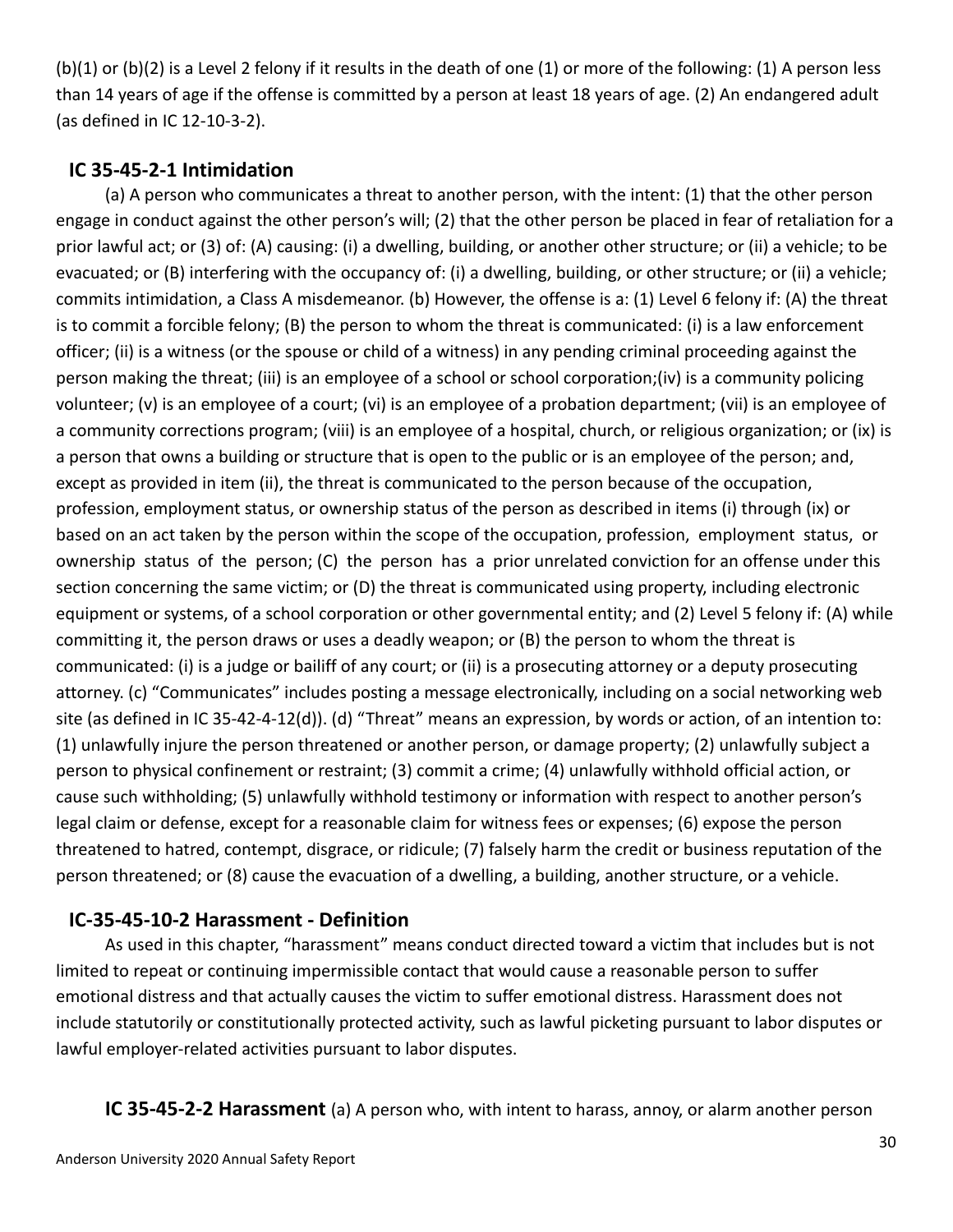but with no intent of legitimate communication: (1) makes a telephone call, whether or not a conversation ensues; (2) communicates with a person by telegraph, mail, or other form of written communication; (3) transmits an obscene message, or indecent or profane words, on a Citizens Radio Service channel; or (4) uses a computer network (as defined in IC 35-43-2-3(a)) or other form of electronic communication to: (A) communicate with a person; or (B) transmit an obscene message or indecent or profane words to a person; commits harassment, a Class B misdemeanor.(b) A message is obscene if: (1) the average person, applying contemporary community standards, finds that the dominant theme of the message, taken as a whole, appeals to the prurient interest in sex; (2) the message refers to sexual conduct in a patently offensive way; and (3) the message, taken as a whole, lacks serious artistic, literary, political, or scientific value.

## **CAMPUS CRIME STATISTICS**

Crime statistics are compiled pursuant to the Jeanne Clery Disclosure of Campus Security Policy and Campus Crime Statistics Act, designated by calendar year, January 1 through December 31. Statistics are gathered from crimes reported to the University Police Department, Student Life, and other campus officials with significant student advising responsibility, and local law enforcement agencies. Anderson University maintains a collaborative relationship with local law enforcement agencies to monitor and record criminal activity in which students may engage off campus and within the Anderson community. The University has a voluntary anonymous reporting program to report crimes confidentially and for inclusion in our annual statistical report via the web page.

Pastoral and professional mental health counselors are encouraged to refer persons they are counseling to report crimes on a voluntary confidential basis for inclusion in the annual crime statistics.

The included crime categories are defined as:

**Murder/Non-Negligent Manslaughter**: The willful (non-negligent) killing of one human being by another. NOTE: Deaths caused by negligence, attempts to kill, assaults to kill, suicides, accidental deaths, and justifiable homicides are excluded.

**Negligent Manslaughter**: The killing of another person through gross negligence.

**Robbery**: The taking or attempting to take anything from value of the care, custody or control of a person or persons by force or threat of force or violence and/or by putting the victim in fear. Aggravated Assault: an unlawful attack by one person upon another for the purpose of inflicting severe or aggravated bodily injury. This type of assault usually is accompanied by the use of a weapon or by means likely to produce death or great bodily harm. It is not necessary that injury result from an aggravated assault when a gun, knife or other weapon is used which could or probably would result in a serious potential injury if the crime were successfully completed.

**Burglary**: The unlawful entry of a structure to commit a felony or a theft. For reporting purposes this definition includes: unlawful entry with intent to commit a larceny or a felony; breaking and entering with intent to commit a larceny; housebreaking; safecracking; and all attempts to commit any of the aforementioned.

**Motor Vehicle Theft**: The theft or attempted theft of a motor vehicle. (Classify as motor vehicle theft all cases where automobiles are taken by persons not having lawful access, even though the vehicles are later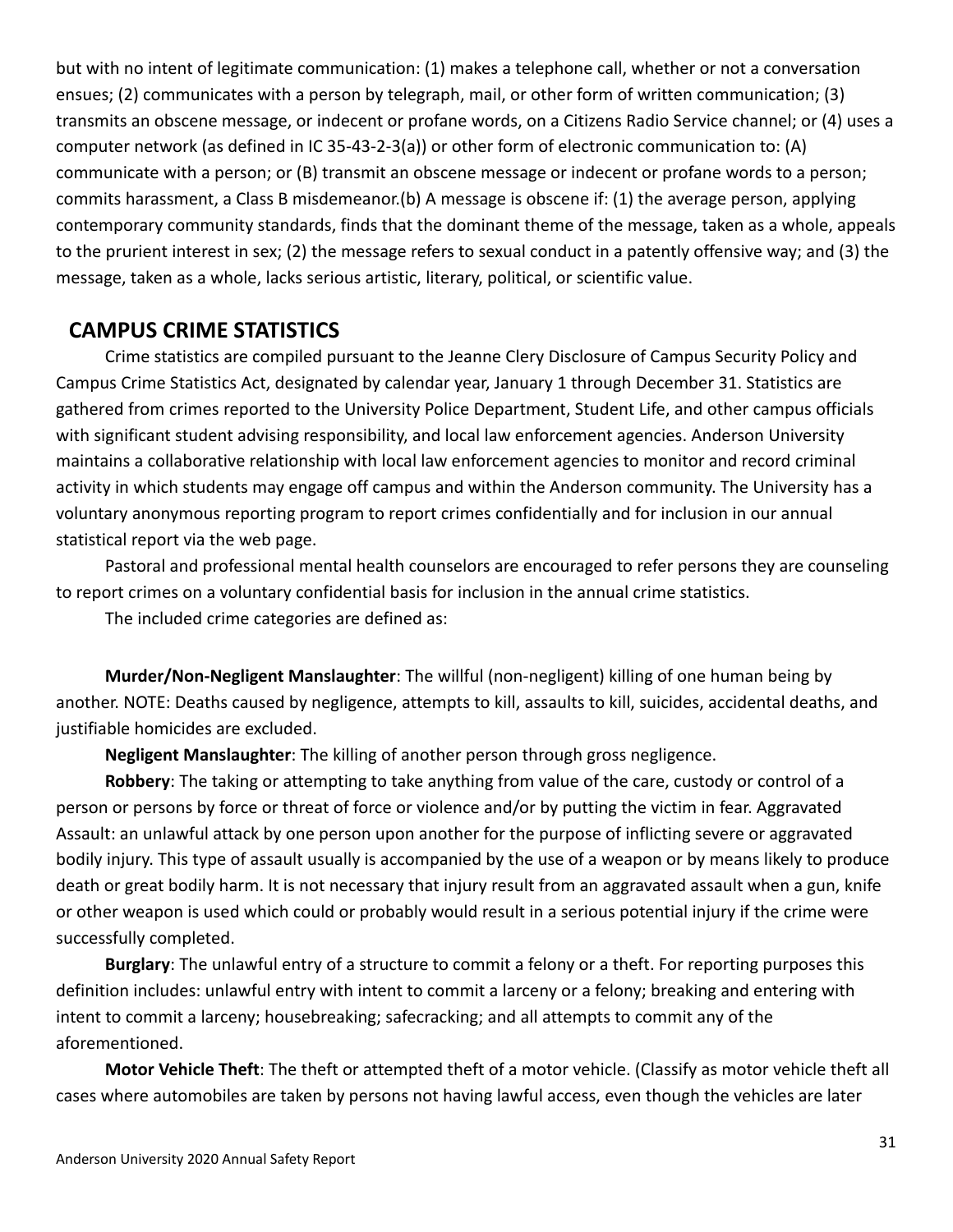abandoned, including joy riding)

**Arson**: The willful or malicious burning or attempt to burn, with or without intent to defraud, a dwelling house, public building, motor vehicle or aircraft, or personal property of another kind.

**Domestic Violence**: The term ''domestic violence'' includes felony or misdemeanor crimes of violence committed by a current or former spouse of the victim, by a person with whom the victim shares a child in common, by a person who is cohabitating with or has cohabitated with the victim as a spouse, by a person similarly situated to a spouse of the victim under the domestic or family violence laws of the jurisdiction receiving grant monies, or by any other person against an adult or youth victim who is protected from that person's acts under the domestic or family violence laws of the jurisdiction.

**Dating Violence**: The term ''dating violence'' means violence committed by a person — (A) who is or has been in a social relationship of a romantic or intimate nature with the victim; and (B) where the existence of such a relationship shall be determined based on a consideration of the following factors:(i) The length of the relationship; (ii) The type of relationship; (iii) The frequency of interaction between the persons involved in the relationship.

**Stalking**: The term ''stalking'' means engaging in a course of conduct directed at a specific person that would cause a reasonable person to  $-$  (A) fear for his or her safety or the safety of others; or (B) suffer substantial emotional distress

**Weapon Law Violations**: The violation of laws or ordinances dealing with weapon offenses, regulatory in nature, such as: manufacture, sale, or possession of deadly weapons; carrying deadly weapons, concealed or openly; furnishing deadly weapons to minors; aliens possessing deadly weapons; all attempts to commit any of the aforementioned.

**Drug Abuse Violations**: Violations of state and local laws relating to the unlawful possession, sale, use, growing, manufacturing, and making of narcotic drugs. The relevant substances include: opium or cocaine and their derivatives (morphine, heroin, codeine); marijuana; synthetic narcotics (Demerol, methadones); and dangerous non-narcotic drugs (barbiturates, Benzedrine).

**Liquor Law Violations**: The violation of laws or ordinance prohibiting the manufacture, sale, transporting, furnishing, possessing of intoxicating liquor; maintaining unlawful drinking places; bootlegging; operating a still; furnishing liquor to a minor or intemperate person; using a vehicle for illegal transportation of liquor; drinking on a train or public conveyance; all attempts to commit any of the aforementioned. (Drunkenness and driving under the influence are not included in this definition.)

### **Sex Offenses- Forcible**

**Forcible Rape**: The carnal knowledge of a person, forcibly and/or against the person's will; or not forcibly or against the person's will where the victim is incapable of giving consent because of his/her temporary or permanent mental or physical incapacity (or because of his/her youth).

**Forcible Sodomy**: Oral or anal sexual intercourse with another person, forcibly and/or against that person's will; or not forcibly against the person's will where the victim is incapable of giving consent because of his/her youth or because of his/her temporary or permanent mental or physical incapacity.

**Sexual Assault With An Object**: The use of an object or instrument to unlawfully penetrate, however slightly, the genital or anal opening of the body of another person, forcibly and/or against that person's will; or not forcibly or against the person's will where the victim is incapable of giving consent because of his/her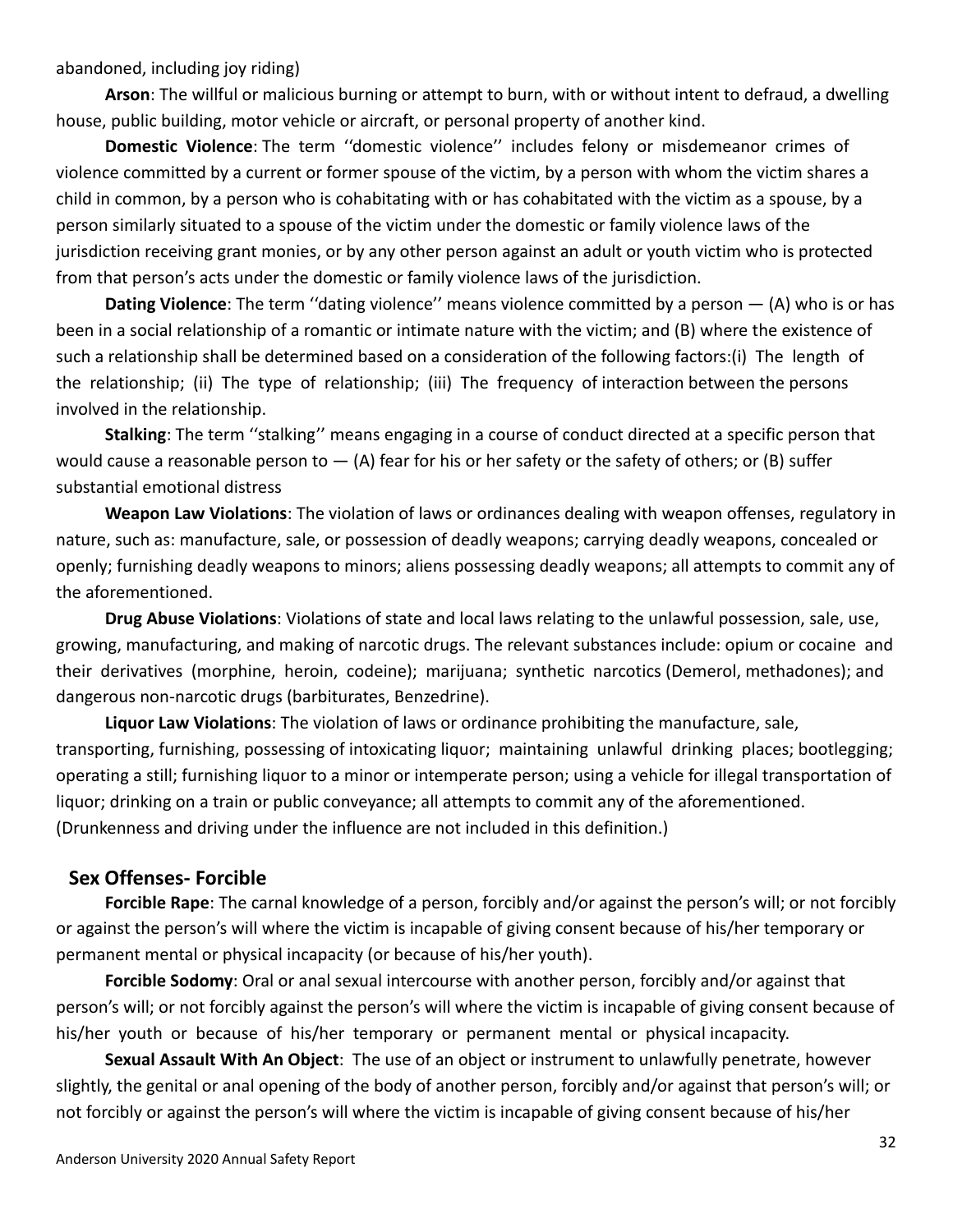youth or because of his/her temporary or permanent mental or physical incapacity.

**Forcible Fondling**: The touching of the private body parts of another person for the purpose of sexual gratification, forcibly and/or against that person's will; or, not forcibly or against the person's will where the victim is incapable of giving consent because of his/her youth or because of his/her temporary or permanent mental incapacity.

### **Sex Offenses- Non-Forcible**

**Incest**: Nonforcible sexual intercourse between persons who are related to each other within the degrees wherein marriage is prohibited by law.

**Statutory Rape**: Nonforcible sexual intercourse with a person who is under the statutory age of consent.

### **Bias Related Crimes**

Anderson University is also required to report statistics for hate (bias) related crimes by the type of bias as defined below for the following classifications: murder/non-negligent manslaughter, negligent manslaughter, sex offenses (forcible and non-forcible), robbery, aggravated assault, burglary, motor vehicle theft, arson (see definitions above) and larceny, vandalism, intimidation, and simple assault (see definitions below).

**Larceny**: The unlawful taking, carrying, leading, or riding away of property from the possession or constructive possession of another.

**Vandalism**: To willfully or maliciously destroy, injure, disfigure, or deface any public or private property, real or personal, without the consent of the owner or person having custody or control by cutting, tearing, breaking, marking, painting, drawing, covering with filth, or any other such means as may be specified by local law.

**Intimidation**: To unlawfully place another person in reasonable fear of bodily harm through the use of threatening words and/or other conduct, but without displaying a weapon or subjecting the victim to actual physical attack.

**Simple Assault**: An unlawful physical attack by one person upon another where neither the offender displays a weapon, nor the victim suffers obvious severe or aggravated bodily injury involving apparent broken bones, loss of teeth, possible internal injury, severe laceration or loss of consciousness.

## **GEOGRAPHIC LOCATIONS DEFINED**

**The On-campus** category is the total number of crimes that occurred on campus, including crimes that occurred in student housing facilities. On Campus is defined as: Any building or property owned or controlled by an institution within the same reasonably contiguous geographic area and used by the institution in direct support of, or in a manner related to, the institution's educational purposes, including residence halls; and any building or property that is within or reasonably contiguous to paragraph (1) of this definition, that is owned by the institution but controlled by another person, is frequently used by students, and supports institutional purposes (such as a food or other retail vendor).

**The On-Campus (student housing facility)** category is a subset of On-Campus. Student housing facility is defined as: Any student housing facility that is owned or controlled by the institution and is located on property that is owned or controlled by the institution, and is within the reasonable contiguous geographic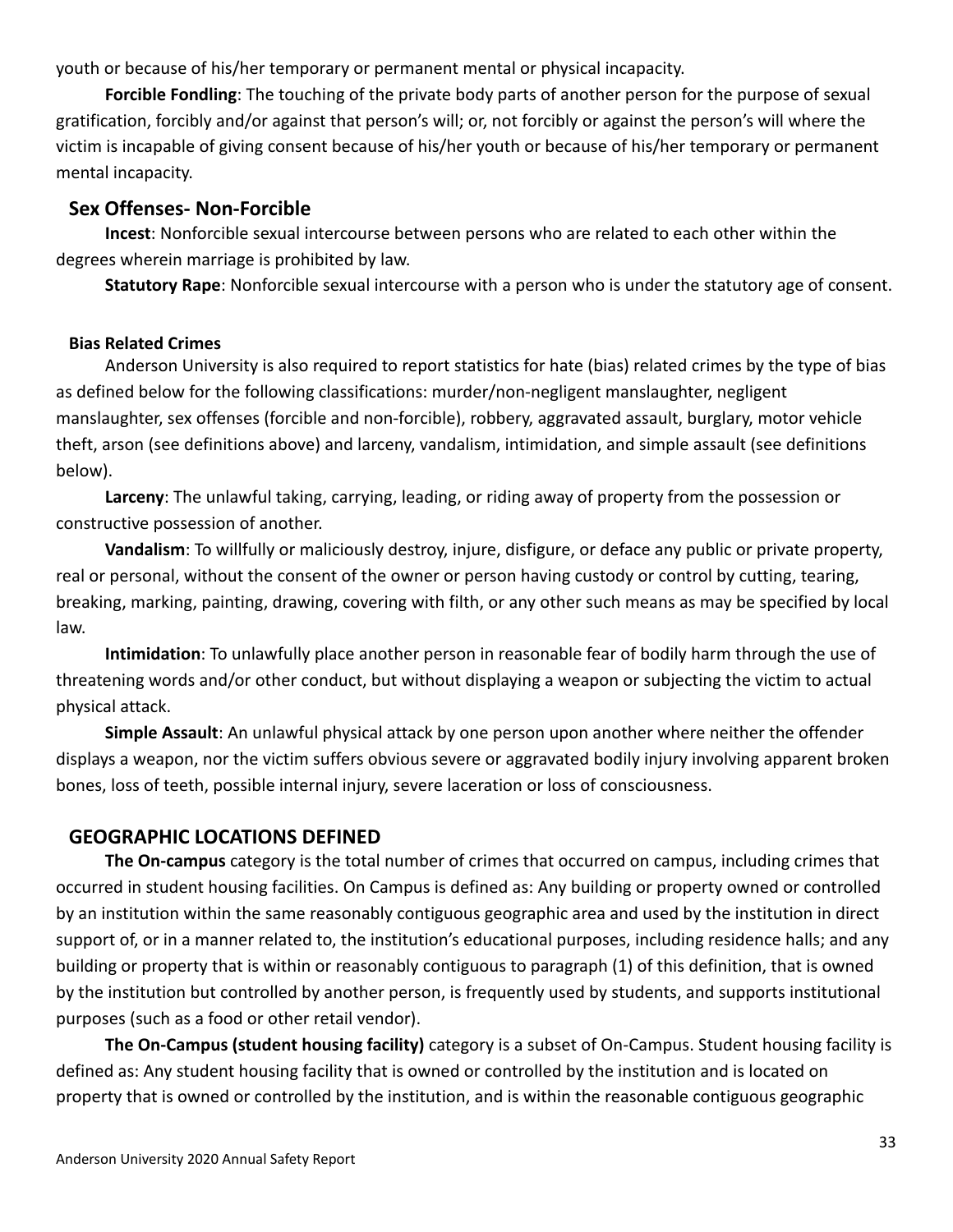area that makes up the campus is considered an on-campus student housing facility.

**Non-Campus** is defined as: Any building or property owned or controlled by a student organization that is officially recognized by the institution; or any building or property owned or controlled by an institution that is used in direct support of, or in relation to, the institution's educational purposes, is frequently used by students, and is not within the same reasonably contiguous geographic area of the institution.

**Public Property** is defined as: All public property, including thoroughfares, streets, sidewalks, and parking facilities, that is within the campus, or immediately adjacent to and accessible from the campus.

#### **Destruction/Damage/Vandalism of Property**

To willfully or maliciously destroy, damage, deface, or otherwise injure real or personal property without the consent of the owner or the person having custody or control of it.

| OFFENSE                | Year | ON CAMPUS<br>INCLUDES<br>RESIDENTIAL | ON CAMPUS<br>RESIDENTIAL | <b>PUBLIC</b><br><b>PROPERTY</b> | NON-CAMPUS<br><b>PROPERTY</b> |
|------------------------|------|--------------------------------------|--------------------------|----------------------------------|-------------------------------|
| Murder and             | 2020 | $\pmb{0}$                            | $\pmb{0}$                | $\pmb{0}$                        | 0                             |
| Non-Negligent          | 2019 | $\pmb{0}$                            | $\pmb{0}$                | 0                                | 0                             |
| Manslaughter           | 2018 | $\pmb{0}$                            | $\pmb{0}$                | $\pmb{0}$                        | 0                             |
|                        | 2020 | $\pmb{0}$                            | $\pmb{0}$                | $\pmb{0}$                        | $\pmb{0}$                     |
| Negligent Manslaughter | 2019 | $\pmb{0}$                            | $\pmb{0}$                | $\pmb{0}$                        | $\pmb{0}$                     |
|                        | 2018 | $\pmb{0}$                            | $\pmb{0}$                | $\pmb{0}$                        | $\pmb{0}$                     |
|                        | 2020 | $\pmb{0}$                            | $\pmb{0}$                | $\pmb{0}$                        | $\pmb{0}$                     |
| Sex Offenses           | 2019 | $\overline{\mathbf{3}}$              | $\mathbf 1$              | $\pmb{0}$                        | $\pmb{0}$                     |
|                        | 2018 | $\mathbf 1$                          | $\mathbf{1}$             | $\pmb{0}$                        | 0                             |
|                        | 2020 | $\pmb{0}$                            | $\pmb{0}$                | $\pmb{0}$                        | $\pmb{0}$                     |
| Robbery                | 2019 | $\pmb{0}$                            | $\pmb{0}$                | $\pmb{0}$                        | 0                             |
|                        | 2018 | $\pmb{0}$                            | $\pmb{0}$                | 0                                | 0                             |
|                        | 2020 | $\pmb{0}$                            | $\pmb{0}$                | $\pmb{0}$                        | 0                             |
| Aggravated Assault     | 2019 | $\pmb{0}$                            | $\pmb{0}$                | $\pmb{0}$                        | $\pmb{0}$                     |
|                        | 2018 | $\pmb{0}$                            | $\pmb{0}$                | $\pmb{0}$                        | 0                             |
|                        | 2020 | $\overline{3}$                       | $\overline{2}$           | $\pmb{0}$                        | $\pmb{0}$                     |
| Burglary               | 2019 | 5                                    | $\overline{5}$           | $\pmb{0}$                        | $\pmb{0}$                     |
|                        | 2018 | $\pmb{0}$                            | $\pmb{0}$                | $\pmb{0}$                        | 0                             |
|                        | 2020 | $\overline{\mathbf{0}}$              | $\overline{0}$           | $\pmb{0}$                        | $\overline{0}$                |
| Motor Vehicle Theft    | 2019 | $\pmb{0}$                            | $\pmb{0}$                | $\pmb{0}$                        | $\pmb{0}$                     |
|                        | 2018 | $\pmb{0}$                            | $\pmb{0}$                | 0                                | $\pmb{0}$                     |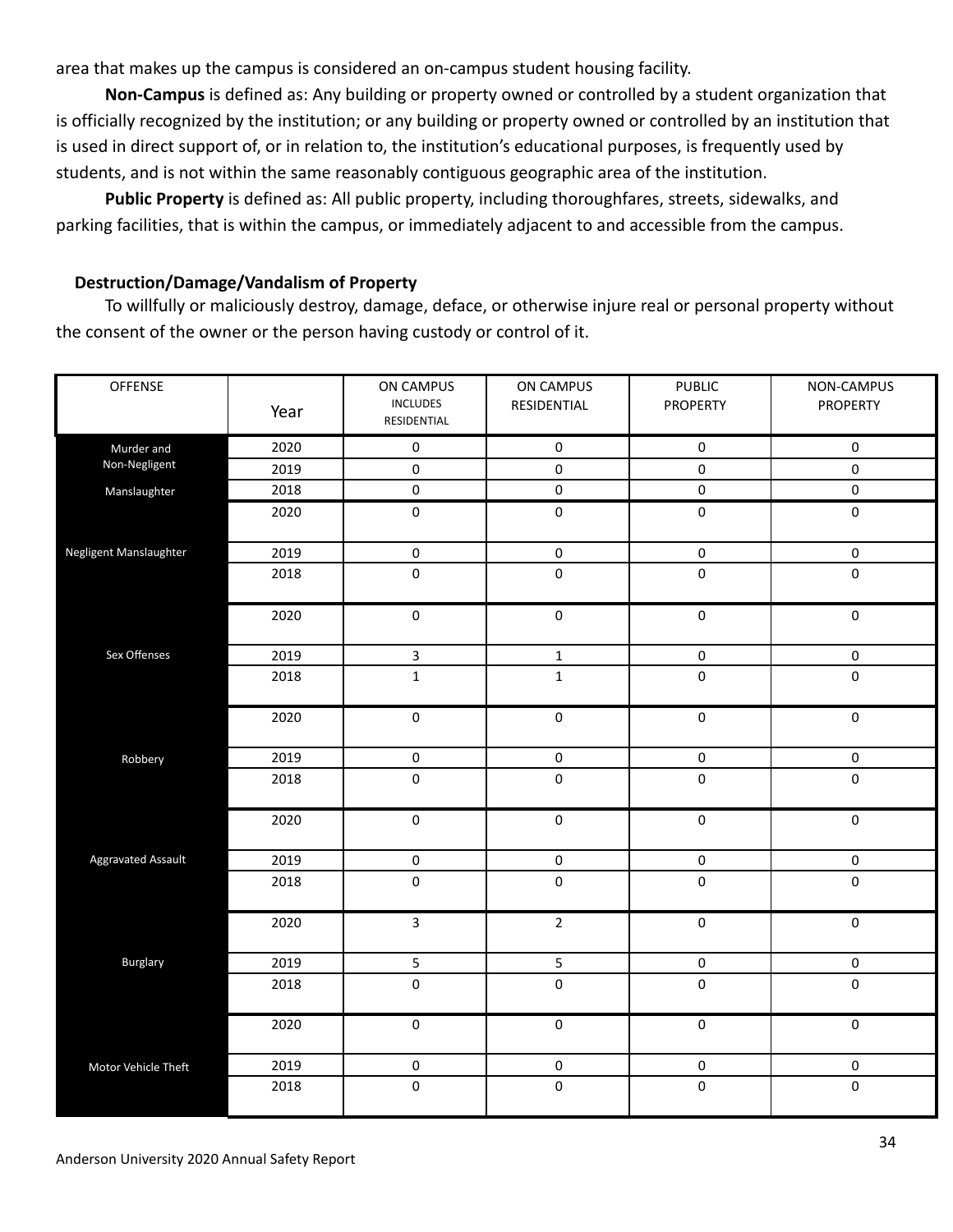|                          | 2020                           | $\pmb{0}$                         |           | $\pmb{0}$             | $\pmb{0}$       |  | $\mathbf 0$                   |  |
|--------------------------|--------------------------------|-----------------------------------|-----------|-----------------------|-----------------|--|-------------------------------|--|
| Arson                    | 2019                           | $\pmb{0}$                         |           | $\pmb{0}$             | $\pmb{0}$       |  | $\pmb{0}$                     |  |
|                          | 2018                           | $\pmb{0}$                         |           | $\pmb{0}$             | $\pmb{0}$       |  | $\mathbf 0$                   |  |
| Domestic Violence        | 2020                           | 0                                 |           | $\pmb{0}$             | $\pmb{0}$       |  | $\mathbf 0$                   |  |
|                          | 2019                           | $\pmb{0}$                         |           | $\pmb{0}$             | $\pmb{0}$       |  | $\pmb{0}$                     |  |
|                          | 2018                           | $\pmb{0}$                         |           | $\pmb{0}$             | $\pmb{0}$       |  | $\pmb{0}$                     |  |
| <b>Dating Violence</b>   | 2020                           | 0                                 |           | $\pmb{0}$             | $\pmb{0}$       |  | $\mathbf 0$                   |  |
|                          | 2019                           | $\pmb{0}$                         |           | $\mathbf 0$           | $\pmb{0}$       |  | $\pmb{0}$                     |  |
|                          | 2018                           | $\pmb{0}$                         |           | $\pmb{0}$             | $\pmb{0}$       |  | $\pmb{0}$                     |  |
| Stalking                 | 2020                           | 0                                 |           | $\pmb{0}$             | $\pmb{0}$       |  | $\mathbf 0$                   |  |
|                          | 2019                           | $\pmb{0}$                         |           | $\pmb{0}$             | $\pmb{0}$       |  | $\pmb{0}$                     |  |
|                          | 2018<br>$\pmb{0}$<br>$\pmb{0}$ |                                   | $\pmb{0}$ |                       | $\pmb{0}$       |  |                               |  |
| <b>OTHER OFFENSES</b>    | Year                           | ON CAMPUS INCLUDES<br>RESIDENTIAL |           | ON CAMPUS RESIDENTIAL | PUBLIC PROPERTY |  | <b>NON-CAMPUS</b><br>PROPERTY |  |
| Liquor Law<br>Violations | 2020                           | $\overline{4}$                    |           | $\overline{4}$        | $\pmb{0}$       |  | $\pmb{0}$                     |  |
|                          | 2019                           | 23                                |           | 15                    | $\pmb{0}$       |  | $\pmb{0}$                     |  |
|                          | 2018                           | $10\,$                            |           | 10                    | $\pmb{0}$       |  | $\pmb{0}$                     |  |
| Drug Abuse<br>Violations | 2020                           | $\mathbf{1}$                      |           | $\mathbf{1}$          | $\pmb{0}$       |  | $\pmb{0}$                     |  |
|                          | 2019                           | $\overline{2}$                    |           | $\overline{2}$        | $\pmb{0}$       |  | $\pmb{0}$                     |  |
|                          | 2018                           | 16                                |           | 16                    | $\pmb{0}$       |  | $\pmb{0}$                     |  |
| Weapons<br>Violations    | 2020                           | $\pmb{0}$                         |           | $\pmb{0}$             | $\pmb{0}$       |  | $\pmb{0}$                     |  |
|                          | 2019                           | 0                                 |           | $\pmb{0}$             | $\pmb{0}$       |  | $\pmb{0}$                     |  |
|                          | 2018                           | 0                                 |           | $\pmb{0}$             | $\pmb{0}$       |  | 0                             |  |

## **FIRE SAFETY**

Anderson University strives to maintain a fire safe campus with the expectation that fire safety is everyone's responsibility. Fire safety on college campuses is a growing concern to the point The Department of Education adopted the Campus Fire Safety Act (August 14, 2008). Following is information about Fire Safety efforts and procedures on campus.

### **Fire Safety Education and Training Programs Provided to Students and Employees**

Fire safety education programs for all students living in on-campus student housing are held at the beginning of each academic year. These programs are designed to: familiarize everyone with the fire safety system in each housing facility, train everyone on the procedures to be followed in case there is a fire and ensure all are informed about where to find comprehensive fire safety policies. Awareness is provided that helps everyone identify emergency egress routes, knowing at least "two ways out," and the locations of fire alarm pull stations and extinguishers.

Fire safety education and training are a combined effort between Anderson Physical Plant, Anderson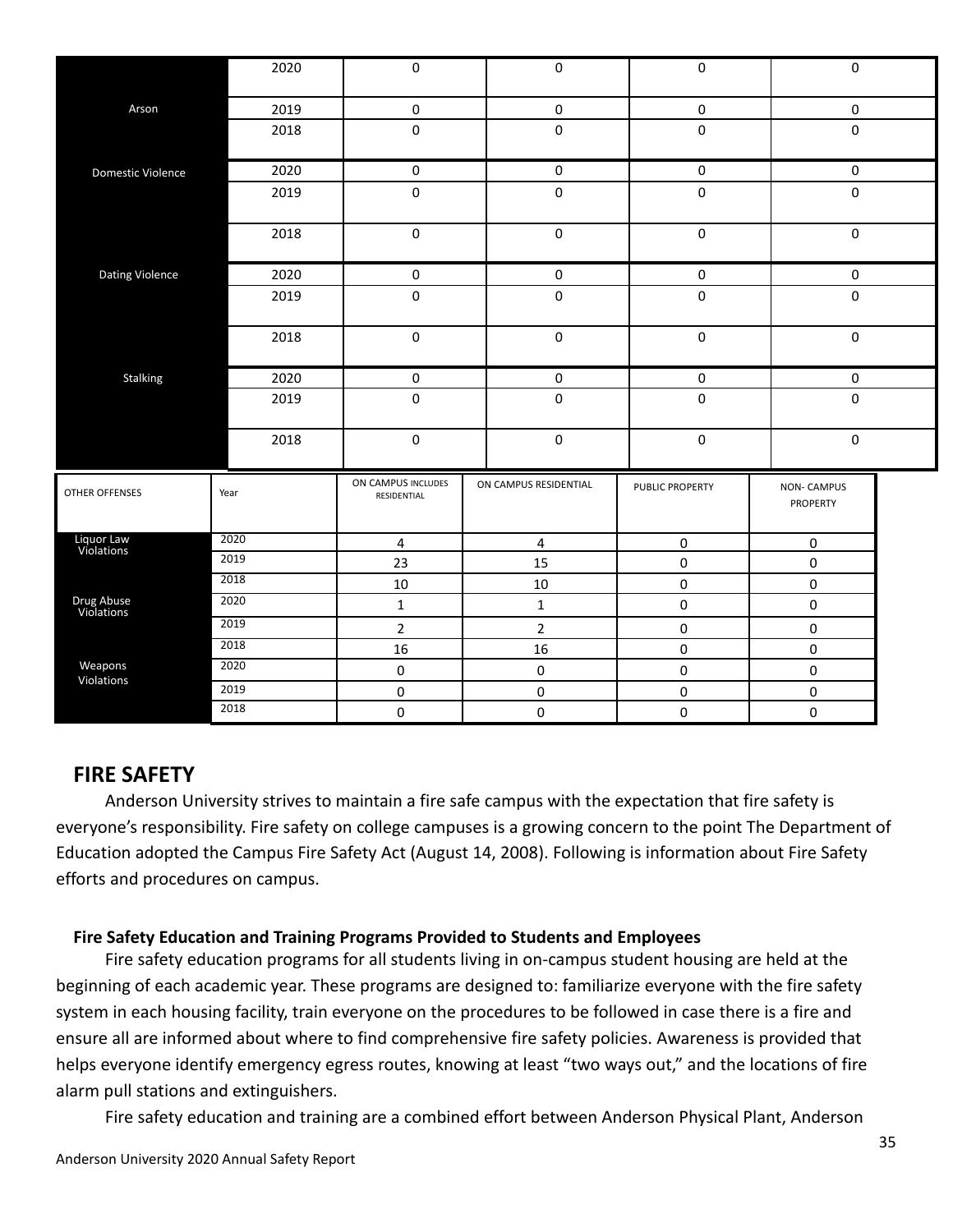University Police staff, Anderson Fire Department and Residential Life staff.

If a fire occurs, students are instructed to leave hazardous areas per the nearest accessible evacuation routes, sound a verbal alert as well as pulling a fire alarm (if not already sounding), and report to a predetermined location before calling 911 for help. Students are to remain in that location to account for and ensure all students have left the building.

## **FIRE AND EMERGENCY EVACUATION DRILLS**

Fire and Emergency Evacuation Drills are conducted in all Residence Halls during each semester. Fire Drills are conducted annually in all academic buildings. Drills are conducted by University Police and Department of Student Life Residential Staff. Discussions during the drill include any safety issues that arise, safe building evacuation procedures, alarm notification procedures, awareness of locations of extinguishers, etc. Each drill is documented with date, time and circumstances.

## **STUDENT HOUSING EVACUATION**

In the event of a fire or fire alarm residents and guests must immediately vacate the residence unit. Residents are expected to evacuate via the nearest accessible exit, alert others while exiting (by activating the nearest alarm station and vocally alerting others), and assemble at predetermined assembly points. Once outside they are to notify "911" and the Anderson University Police Department. They are further instructed to remain outside of the building at a safe distance until permitted to return to the unit by a member of the Residential Life staff, University Police, or Anderson Fire Department. Students are instructed on the following points for evacuation:

- Always know "2 ways out" for emergency egress, and location of fire exits
- The location of fire alarm pull stations, and fire extinguishers
- How to report a fire calling "911," and University Police (765) 641-3333
- Predetermined assembly points
- How to "shelter in place" if trapped, and signal Fire Department their location

## **HOUSING POLICIES ON PORTABLE ELECTRIC APPLIANCES, SMOKING AND OPEN FLAMES**

Smoking is not permitted on campus or inside any residence hall or building. The Residential Life staff performs Residence Hall health and safety inspections at least three times each year. Additional unannounced inspections may also be conducted. Common area inspections are primarily designed to find and eliminate safety violations. The inspections include, but are not limited to: a visual examination of electrical cords, sprinkler heads, smoke detectors, fire extinguishers and other life safety systems. In addition, individual rooms may be examined for the presence of prohibited items (e.g., sources of open flames, such as candles; non-surge protected extension cords; halogen lamps; portable cooking appliances with exposed heating element, etc.) or prohibited activity (e.g., smoking in the room; tampering with life safety equipment; possession of pets; etc.). Prohibited items will be immediately disabled and /or confiscated. Violations are subject to review and sanctions by the Department of Student Life. A complete summary of Policies Relating to Fire Safety for University Owned Housing can be found at: [anderson.edu/student-handbook.](http://anderson.edu/student-handbook)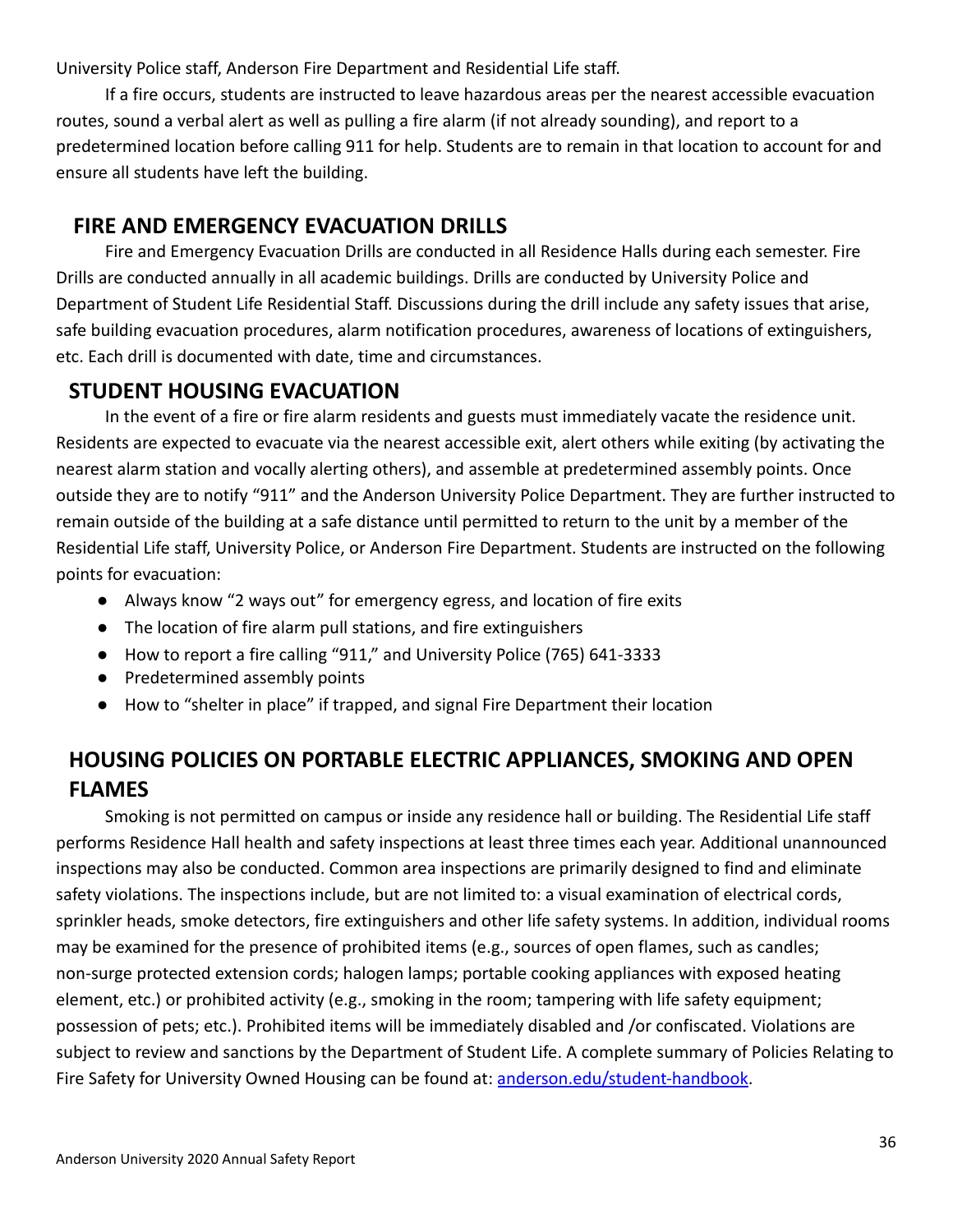## **HOUSING FACILITY FIRE SAFETY SYSTEMS**

Anderson University maintains a record of approved University Housing Units and their respective fire safety systems related to the detection of a fire, the warning resulting from a fire, or the control of a fire. Reports include sprinkler systems or other fire suppression and extinguishing systems, fire detection devices, stand-alone smoke alarms, devices that alert one to the presence of a fire. Fire systems are tested on a routine basis by independent contractors. A complete listing of University Owned Residential Facilities fire safety systems can be found in this report.

# **OFFICIALS TO WHOM STUDENTS AND EMPLOYEES SHOULD REPORT THAT A FIRE OCCURRED**

Per federal law, Anderson University is required to annually disclose statistical data on all fires that occur in student housing facilities. Listed below are the non-emergency numbers to call to report fires that have already been extinguished. These are fires for which you are unsure whether the Anderson University Police Department may already be aware. If you find evidence of such a fire or if you hear about such a fire, please contact one of the following:

- Anderson University Police (765) 641-3333
- Anderson University Physical Plant (765) 641-4240
- Anderson University Department of Student Life (765) 641-4070

When calling, please provide as much information as possible about the location, date, time, and cause of the fire. All incidents of fire will be investigated by the Anderson University Police Department, Physical Plant in collaboration with the Anderson Fire Department.

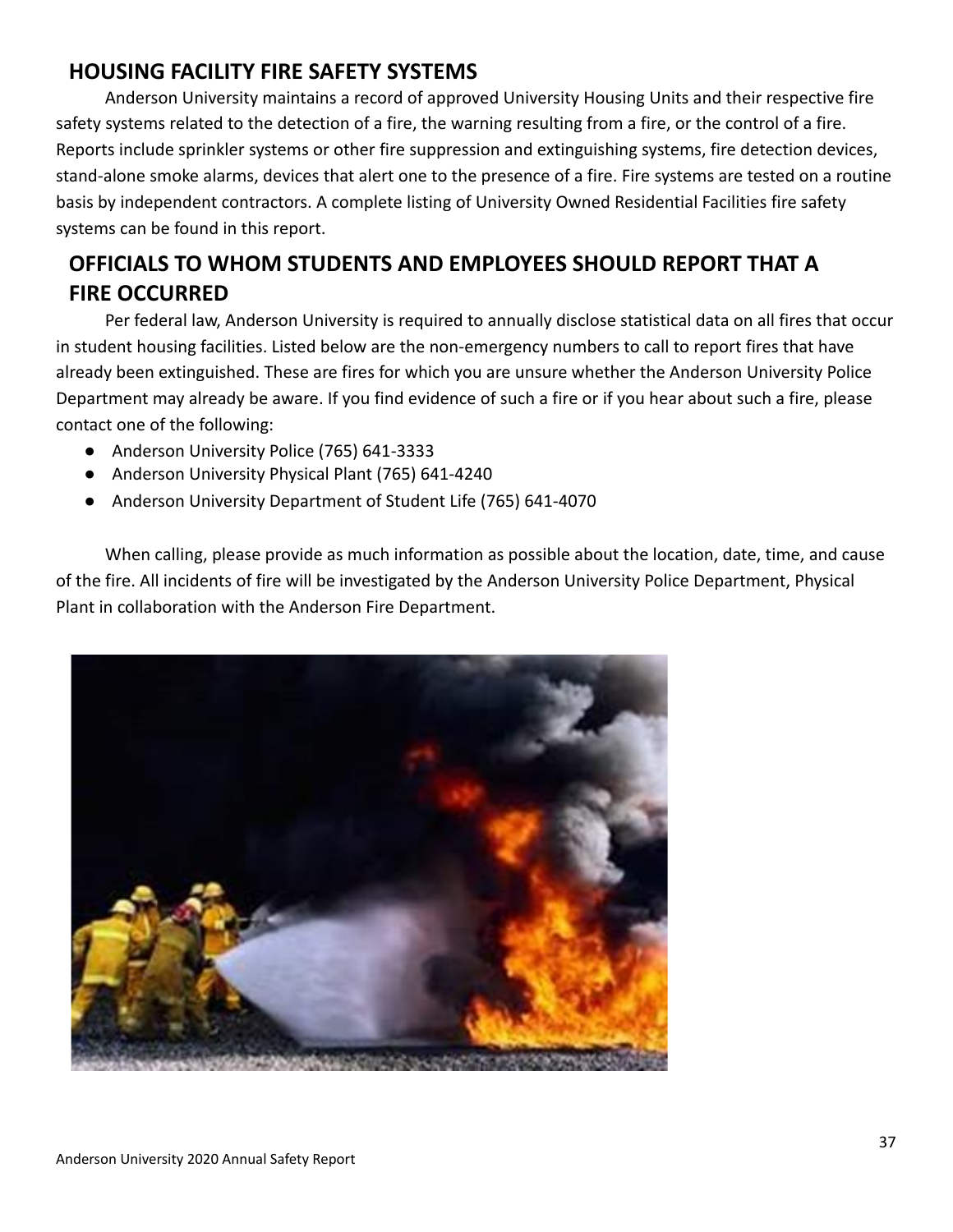| <b>FACILITY</b>             | <b>TOTAL FIRE</b> | <b>FIRE DATE</b> | CAUSE | <b>INJURIES</b> | <b>DEATHS</b> | DAMAGE VALUE |
|-----------------------------|-------------------|------------------|-------|-----------------|---------------|--------------|
| Smith Hall                  | $\mathbf 0$       |                  |       | $\mathbf 0$     | $\mathbf 0$   |              |
| <b>Martin Hall</b>          | $\mathbf 0$       |                  |       | $\mathbf 0$     | $\mathbf 0$   |              |
| Tara East                   | $\mathbf 0$       |                  |       | $\mathbf 0$     | $\pmb{0}$     |              |
| Dunn Hall                   | $\pmb{0}$         |                  |       | 0               | $\pmb{0}$     |              |
| <b>Myers Hall</b>           | $\mathbf 0$       |                  |       | $\mathbf 0$     | $\mathbf 0$   |              |
| <b>Morrison Hall</b>        | $\mathbf 0$       |                  |       | $\mathbf 0$     | $\mathbf 0$   |              |
| <b>Fair Commons</b>         | $\mathbf 0$       |                  |       | $\mathbf 0$     | $\pmb{0}$     |              |
| South Campus                | $\pmb{0}$         |                  |       | $\mathbf 0$     | $\pmb{0}$     |              |
| York Seminary<br>Apartments | $\pmb{0}$         |                  |       | $\mathbf 0$     | $\pmb{0}$     |              |

## **2019 Fires in Residential Facilities**

# **Residential Facilities Fire Protection Equipment**

| Residential<br>Facility     | Alarm monitoring<br>on-site by AUPD | <b>Full Sprinkler</b><br>System | Smoke Detection    | Fire Extinguishers | Fire drills    |
|-----------------------------|-------------------------------------|---------------------------------|--------------------|--------------------|----------------|
| Smith Hall                  | $\pmb{\times}$                      | $\pmb{\mathsf{X}}$              | $\pmb{\mathsf{X}}$ | $\pmb{\mathsf{X}}$ | $\overline{2}$ |
| <b>Martin Hall</b>          | X                                   | $\pmb{\times}$                  | $\pmb{\mathsf{X}}$ | X                  | $\overline{2}$ |
| Tara East                   | $\pmb{\mathsf{X}}$                  |                                 | $\mathsf{X}$       | $\pmb{\mathsf{X}}$ | $\overline{2}$ |
| Dunn Hall                   | $\pmb{\times}$                      |                                 | $\pmb{\times}$     | $\pmb{\times}$     | $\overline{2}$ |
| <b>Myers Hall</b>           | $\pmb{\times}$                      |                                 | $\mathsf{X}$       | $\pmb{\mathsf{X}}$ | $\overline{2}$ |
| Morrison Hall               | $\pmb{\mathsf{X}}$                  | $\pmb{\mathsf{X}}$              | $\mathsf{X}$       | $\pmb{\times}$     | $\overline{2}$ |
| <b>Fair Commons</b>         | $\pmb{\mathsf{X}}$                  | $\pmb{\mathsf{X}}$              | $\pmb{\mathsf{X}}$ | $\pmb{\mathsf{X}}$ | $\mathbf 2$    |
| South Campus                | $\pmb{\mathsf{X}}$                  |                                 | $\mathsf{X}$       | $\pmb{\mathsf{X}}$ | $\overline{2}$ |
| York Seminary<br>Apartments | X                                   |                                 | $\mathsf{X}$       | X                  | $\mathbf 0$    |